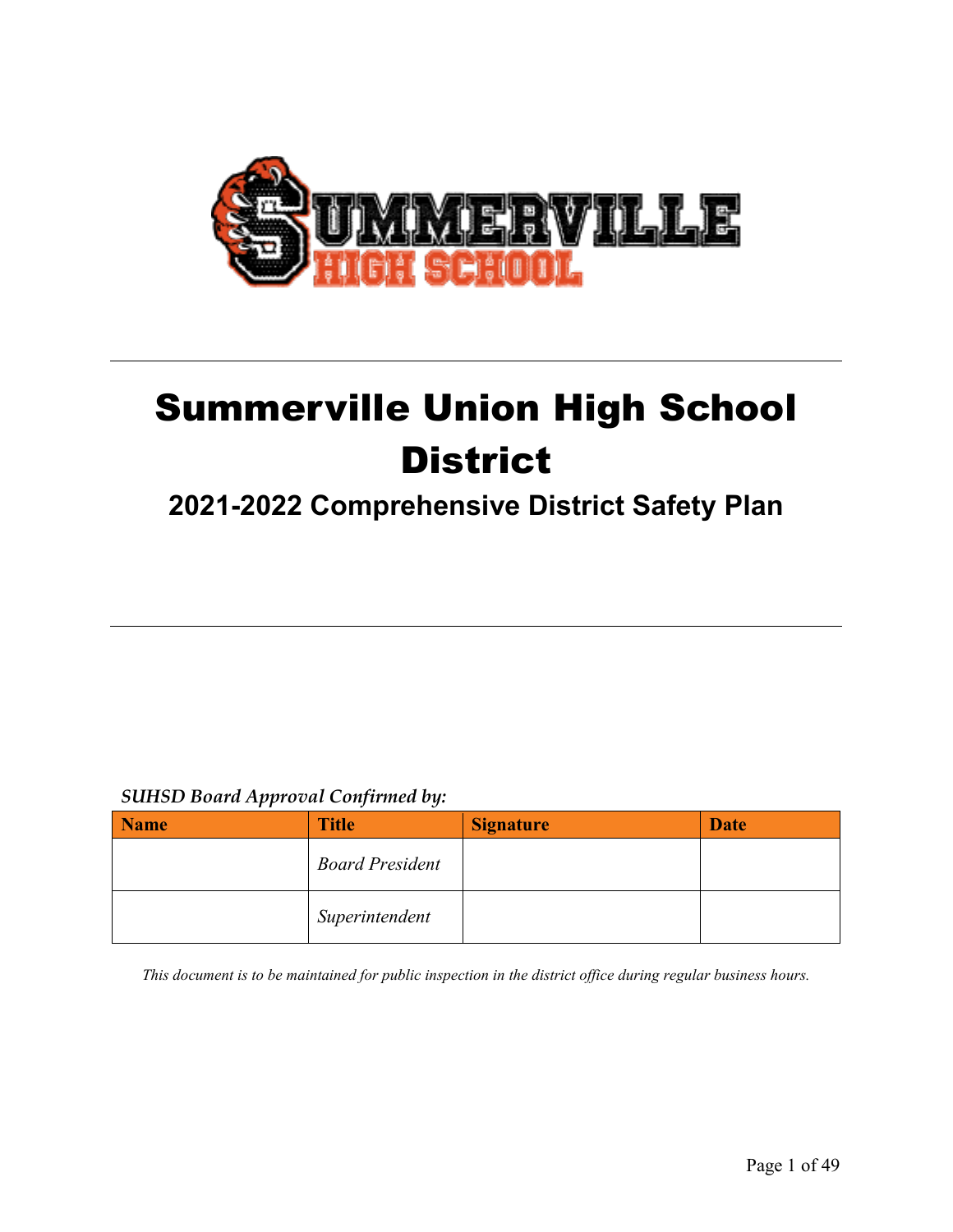# **SUHSD Safety Plan – Table of Contents**

| ltem | Page |
|------|------|
|      |      |
|      |      |
|      |      |
|      |      |
|      |      |
|      |      |
|      |      |
|      |      |
|      |      |
|      |      |
|      |      |
|      |      |
|      |      |
|      |      |
|      |      |
|      |      |
|      |      |
|      |      |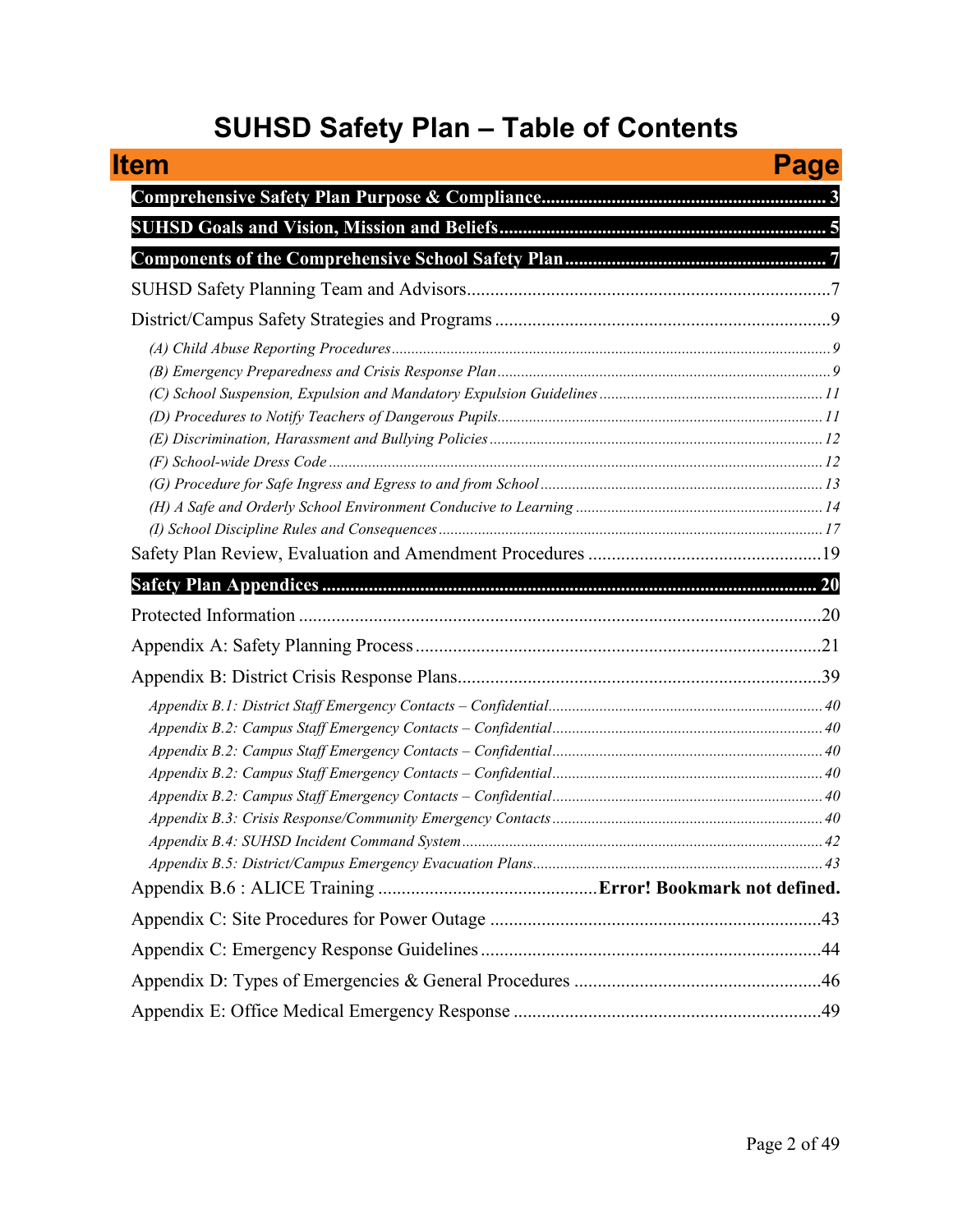# <span id="page-2-0"></span>**Comprehensive Safety Plan Purpose & Compliance**

The California Education Code (sections 32280-32288) outlines the requirements of all schools operating any kindergarten and any grades 1 to 12, inclusive, to write and develop a school safety plan relevant to the needs and resources of that particular school.

In 2004, the Legislature and Governor recast and renumbered the Comprehensive School Safety Plan provisions in SB 719 and AB 115. It is the intent of the Legislature in enacting the provisions to support California public schools as they develop their mandated comprehensive safety plans that are the result of a systematic planning process, that include strategies aimed at the prevention of, and education about, potential incidents involving crime and violence on school campuses.

The historical requirement of the Comprehensive School Safety Plan was presented in Senate Bill 187, which was approved by the Governor and chaptered in 1997. This legislation contained a sunset clause that stated that this legislation would remain in effect only until January 1, 2000. Senate Bill 334 was approved and chaptered in 1999 and perpetuated this legislation under the requirement of the initial legislation.

Comprehensive School Safety Plans must include the following elements:

- Assessment of school crime committed on school campuses and at school-related functions
- Child abuse reporting procedures
- Disaster procedures
- Suspension and expulsion policies
- Procedures to notify teachers of dangerous pupils
- Discrimination and harassment policies
- School wide dress code policies
- Procedures for safe ingress and egress
- Policies enacted to maintain a safe and orderly environment
- Rules and procedures on school discipline
- Hate crime reporting procedures

The Comprehensive School Safety Plan will be reviewed and updated by March of each year. In July of every year, the school will report on the status of its school safety plan including a description of its key elements in the annual school accountability report card.

Small school districts (with an enrollment of 2,500 students or less) may develop a comprehensive district safety plan to encompass all schools within the district, which would fulfill each individual school's comprehensive safety plan requirement. It is not required that small school districts have their safety plans developed or approved by site councils or designated safety committees; the plans must only be approved by the district board of trustees. However, a district plan should be developed in cooperation with local law enforcement agencies, community leaders, parents, pupils, teachers, administrators, and others who may be interested in the prevention of campus crime and violence.

As defined in **SUHSD Board Policy 4157/4257/4357,** no employees shall be required to work under unsafe or hazardous conditions or to perform tasks which endanger their health, safety, or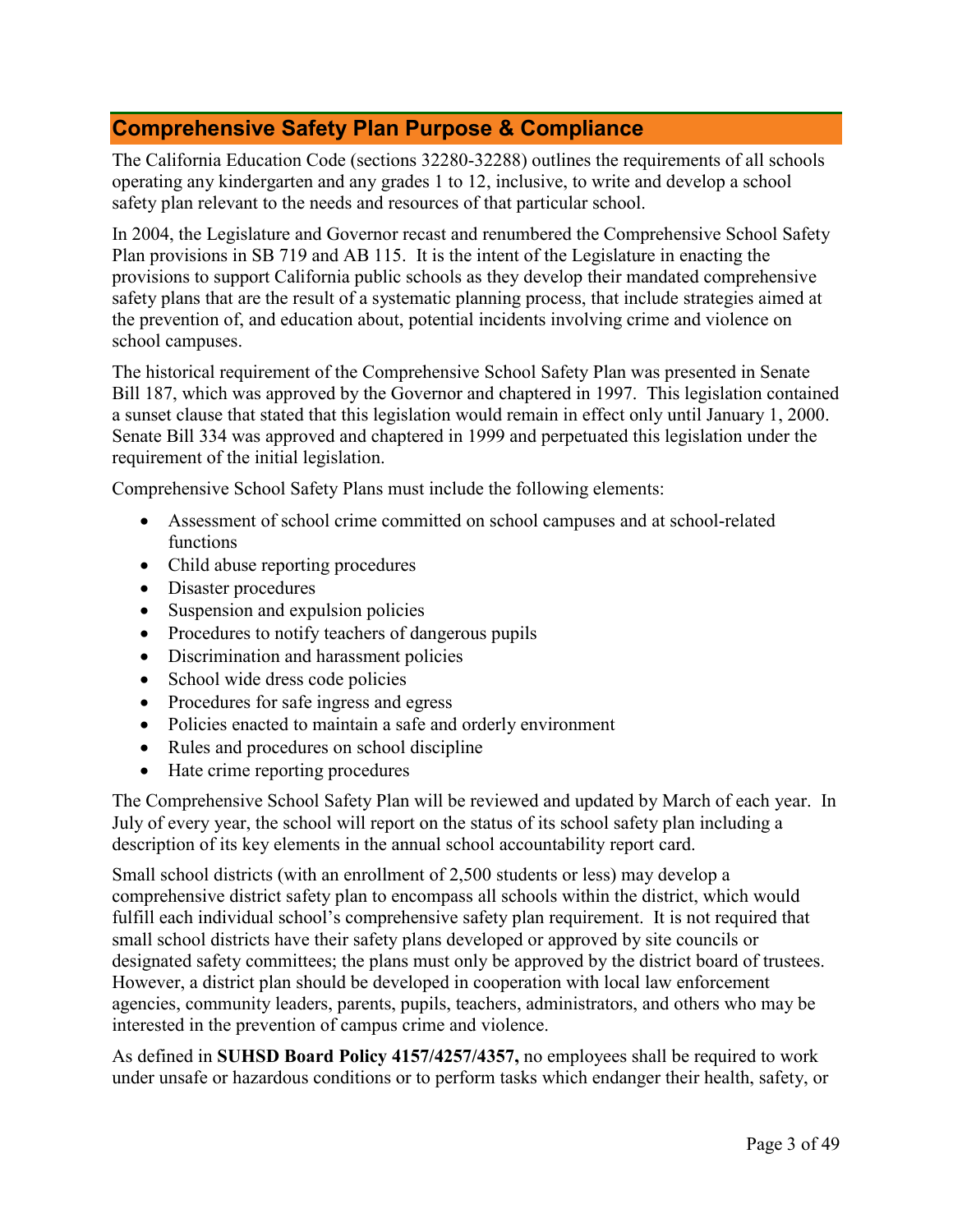well-being. Working conditions and equipment shall be maintained in compliance with standards prescribed by federal, state, and local laws and regulations.

The Board shall review the comprehensive district wide and/or school safety plan(s) in order to ensure compliance with state law, Board policy and administrative regulation.

The Board shall approve the plan at a regularly scheduled meeting and the adoption of the plan shall not be a consent item. At a minimum, the Board shall discuss both of the following:

- 1. How the safety plan addresses the needs of each school and students within that school
- 2. How the school site council or safety planning committee, when writing the plan, considered the "three essential components" described in Education Code 35294.21, including assuring each student a safe physical environment; assuring each student a safe, respectful, accepting, and emotionally nurturing environment; and developing each student's resiliency skills

A copy of the comprehensive district safety plan shall be available for review at the Summerville Union High School office.

### **Declaration regarding SUHSD board policy and administrative regulation references:**

*Except when specifically quoted, the SUHSD Board Policies and Administrative Regulations*  included in this safety plan are for reference only and may include only a summarized version of *the official policy language.* 

*To review these policies and regulations in their entirety, please see the district office during regular business hours.*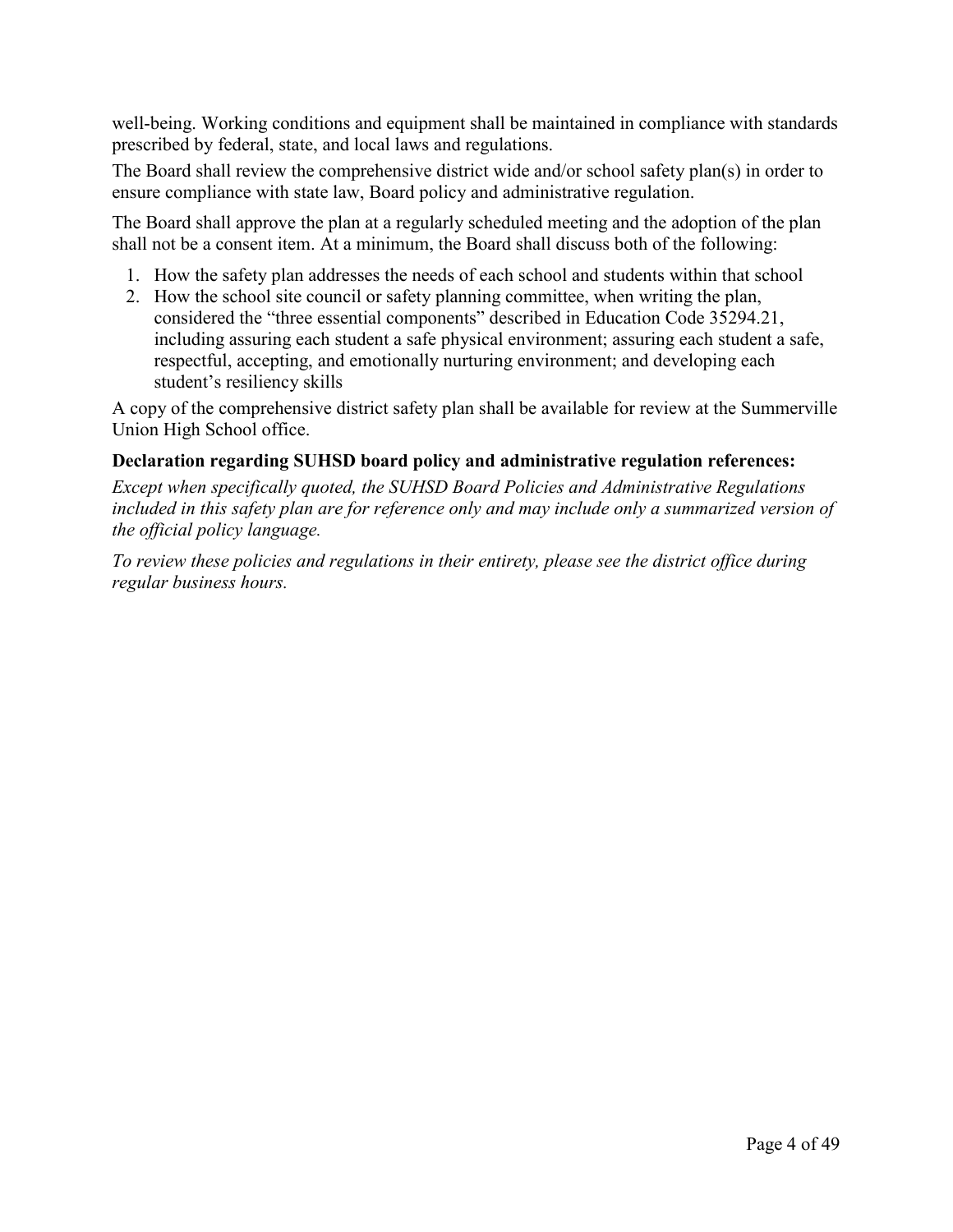# <span id="page-4-0"></span>**SUHSD Goals and Vision, Mission and Beliefs**

### **Summerville Union High School District 2021-2022 SUHSD Board Goals**

Student Retention—It is the intent of the SUHSD Board of Trustees to maintain our studentsin our district schools.

- If students leave our school(s), administrative and support staff will determine through anexit interview process why students are choosing to leave. Use this data to improve whatand how we offer program to our students. A spreadsheet with evidence of this is shared amongst admin in google docs for continued updating.
- Check into the use of the company that has been retained to follow the pathway of ourstudents for the 5 years beyond high school. This company will be discontinued at theend of 2019-2020 school year and we will do our own Survey Monkey to gather and follow data. The Life Track Services system will follow the classes of 2018, 2019 and 2020.

Professional Development—It is the intent of the SUHSD Board of Trustees to provide professional development opportunities for staff in all areas.

- Teaching staff in all subject areas:
	- o Set benchmark goals for assessment data to be measured
	- o Review assessment data and share with colleagues and school board
	- o Use data to inform the instructional practices
- Cross-curricular PD opportunities for classroom management, standards implementation, teaching strategies directed toward (reading, writing, listening andspeaking = CA Standards for each subject area)
- Overall staff development for our student's mental health and social-emotional needs.Look to hire a full-time crisis counselor.
- On-going staff development for new hires and veteran staff. Working together, Looking at new procedures/protocols and reflecting on one's own practices.

Human Resources— Attract, support and retain the very best staff for our students.

- Interview early each spring based on needs from student course request data.
- What supports are needed for staff members?
	- o Survey teachers (annually)
	- o Survey classified (annually)
	- o Round Table meetings scheduled quarterly to discuss non-negotiable items.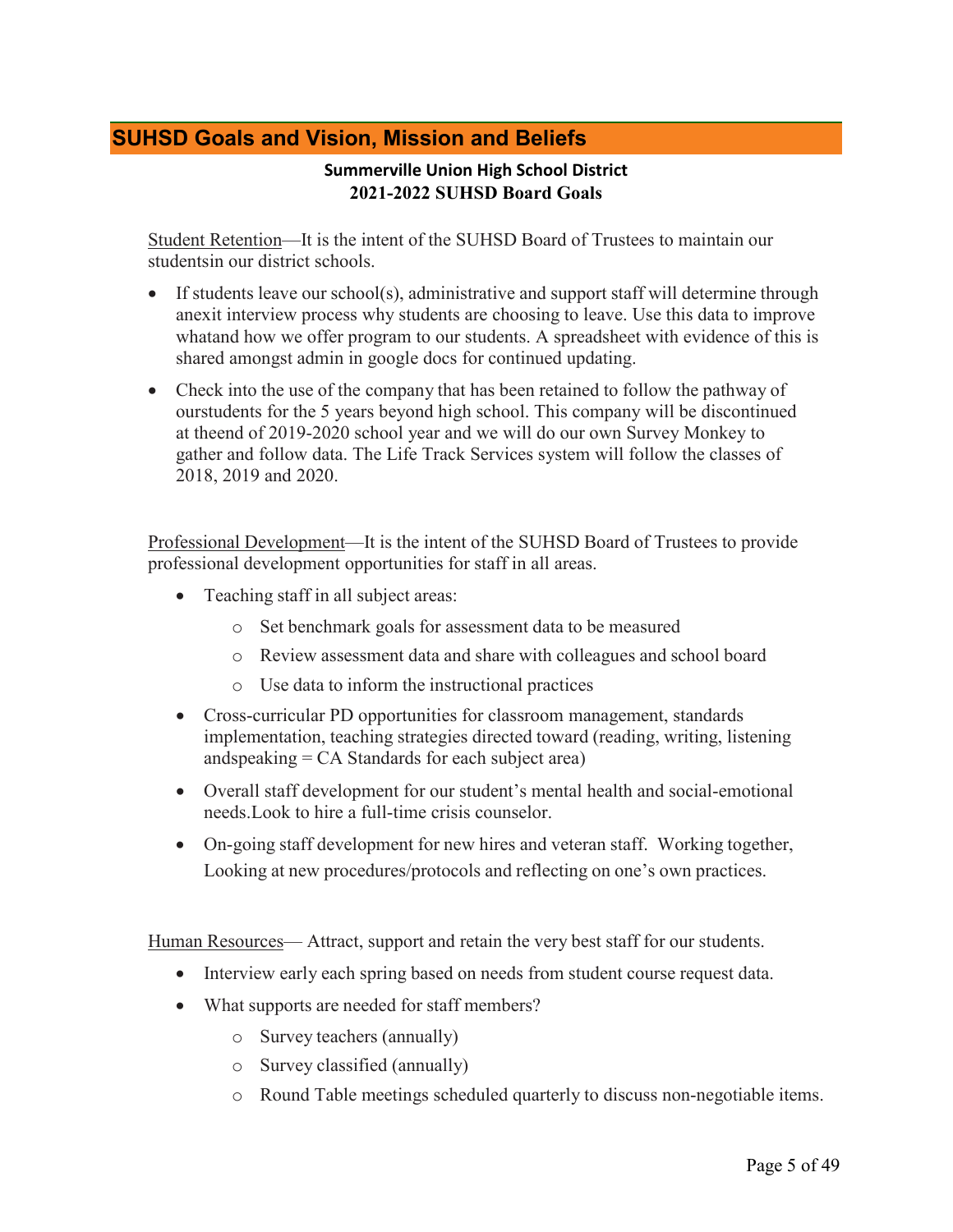### Facility related goals:

- 400 wing replacement
	- o RFP for architect
	- o Eligibility study completion
	- o Developer fee study
	- o Lease-lease-back option
- Paving project

# **Summerville Union High School District Vision \* Mission \* Beliefs**

**Vision**: Preparing students for college, career, and life.

**Mission**: Committed to excellence through innovative teaching and learning. Inspiring and Empowering all students by providing the tools they need to be prepared for their future in an ever changing world.

### **We Believe…**

- Every student can learn.
- In building a highly qualified and motivated staff with high expectations.
- It is our responsibility to provide every student with challenging and rigorous experiences so that they can become critical thinkers and problem solvers.
- In continually improving all aspects of the organization.
- In sound financial planning to achieve district goals.
- In doing what is best for all students.
- In engaging in and adapting to modern technology to prepare all students for their futures.
- That a clean, safe, healthy, and nurturing environment is essential for learning.
- All students should be engaged and academically challenged while accepting the responsibility for their learning.
- In co-curricular/extracurricular activities to enhance student development.
- Teamwork is vital for students, staff, and the school community in support of student learning.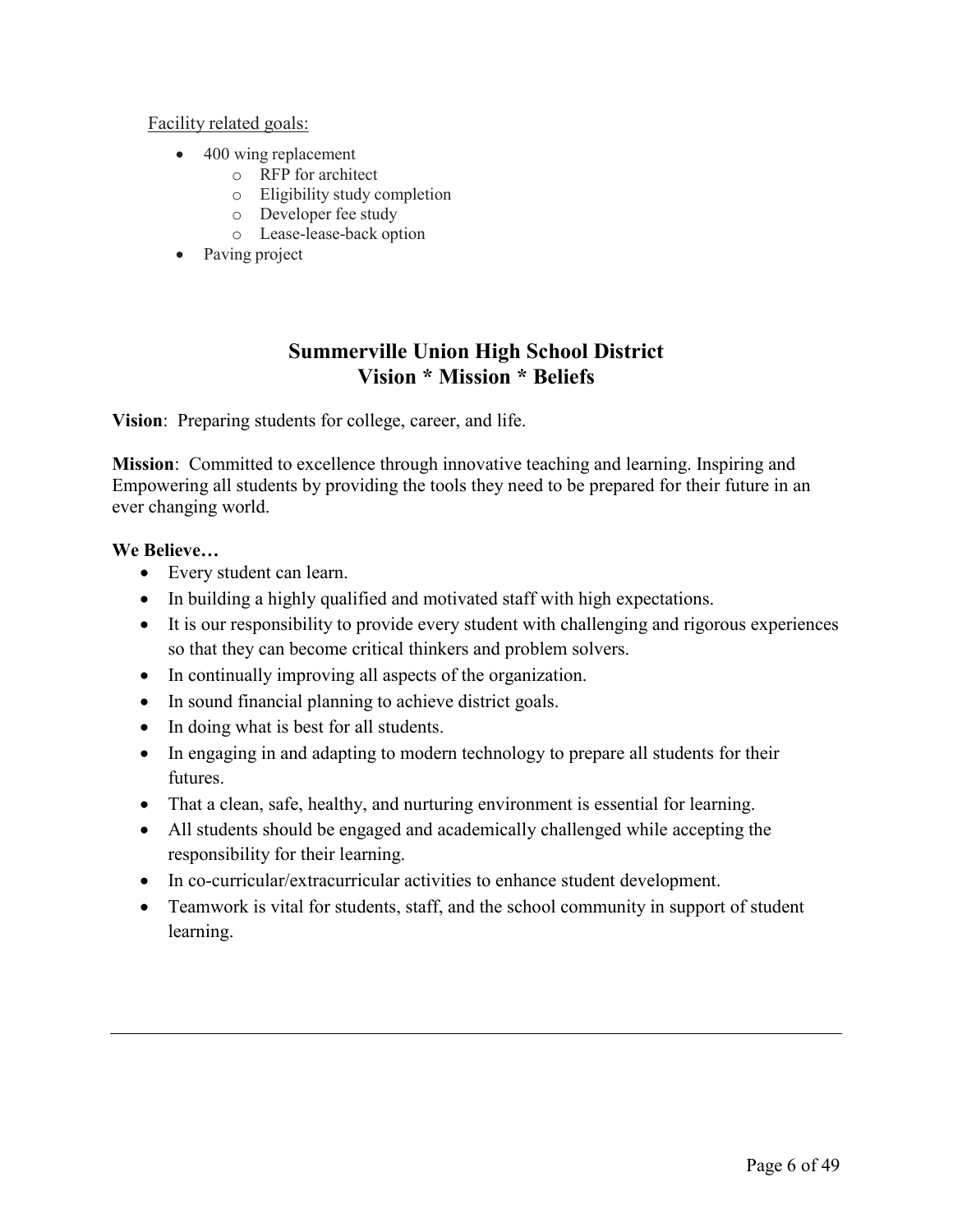# <span id="page-6-0"></span>**Components of the Comprehensive School Safety Plan**

*As a small school district (enrollment of 2,500 or below), the SUHSD Comprehensive District Safety Plan encompasses all five campuses. Site-specific procedures to implement the components of this plan will be included within the body or appendices of this document.*

# <span id="page-6-1"></span>**SUHSD Safety Planning Team and Advisors**

This plan will be reviewed by the school site council, and be made available at a school board meeting for public review. Site council members for the 2021-2022 school year include:

- Kellene Ditler, Principal
- Stephen Sweitzer, Deputy Principal
- Andrea Banks, Teacher
- Rachel Castongia, Teacher
- Deena Soto, Teacher
- Lindsey Bannwarth, Teacher
- Jean St. John, Parent
- Kay Brussel, Parent
- Cathleen Washington, Parent
- Candice Myers, Parent
- Maryn Costa, Student

# **Assessment of School Safety**

### *Education Code, Section 32282 (a) 1*

CHKS Table A5.1

SUHSD has a solid history of safe schools in both the social and physical climate. As a small and tight-knit town, the community of Summerville is most often supportive of the school in both academic efforts and youth safety and development.

The overall perception of school safety as reported on the 2020-2021 California Healthy Kids Survey is shown on Table A5.1. Table A5.1 revealed 73% of freshmen and 68% of juniors reported feeling safe or very safe on campus. On the contrary 8% of freshmen and 5% of juniors reported feeling unsafe or very unsafe at school.

| Perceived Safety at School |         |          |
|----------------------------|---------|----------|
|                            | grade 9 | grade 11 |
| Very safe                  | 27%     | 15%      |
| Safe                       | 46%     | 53%      |
| Neither                    | 20%     | 26%      |
| Unsafe                     | 3%      | 4%       |
| Very Unsafe                | 5%      | 1%       |

Table A5.1 reveals changes when compared to data from the survey conducted during 2019- 2020. The percentage of students who reported feeling safe or very safe increased for freshmen by 5%. The overall safety perception also increased for juniors by 12%.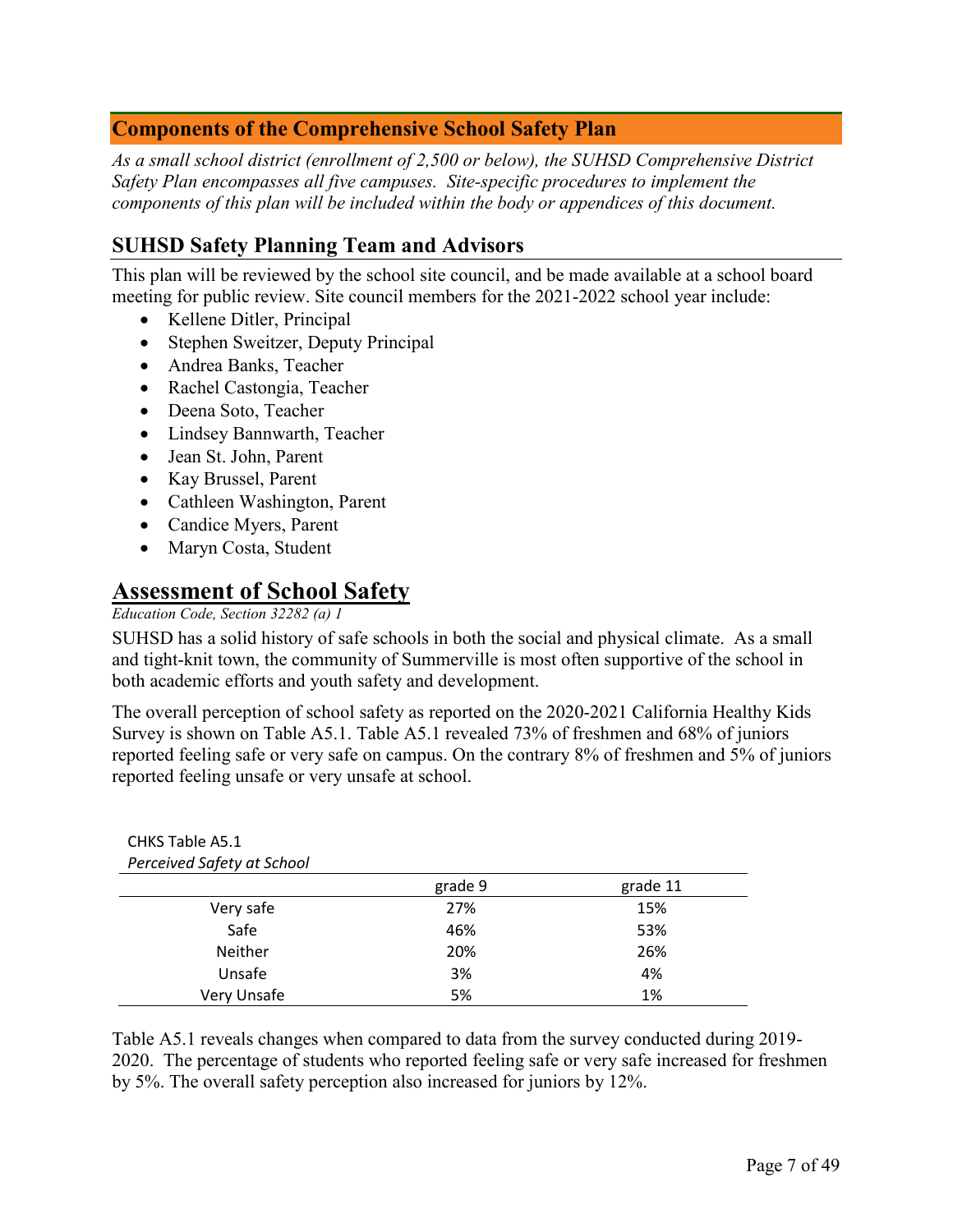Several key indicators of school climate are found on table A4.5. Caring adults, highexpectations, meaningful participation, connectedness, academic motivation and parent involvement are all indicators of school climate.

|                                 | grade 9 | grade 11 |
|---------------------------------|---------|----------|
| <b>Total School Supports</b>    | 52%     | 51%      |
| Caring Adults in school         | 59%     | 62%      |
| High expectations-adults in     |         |          |
| school                          | 72%     | 66%      |
| Meaningful Participation at     |         |          |
| school                          | 25%     | 26%      |
| <b>School Connectedness</b>     | 68%     | 52%      |
| <b>Academic Motivation</b>      | 56%     | 54%      |
| Promotion of parent involvement | 43%     | 32%      |

Table A4.5 *School Environment, School Connectedness, Academic Motivation, and Promotion of Parent Involvement Scales*

The measure of School Environment, School Connectedness, Academic Motivation and Promotion of Parent Involvement showed little change in 2020-2021 when compared with 2019- 2020. The percentages were gathered from students who indicated both "Agree" and "Strongly Agree or "Pretty Much True" or "Very Much True." The measure with the least agreement was "Meaningful Participation at School." The measure with the highest agreement was "High Expectations-Adults in School." The only change of  $10\%$  or more occurred in 9<sup>th</sup> grade perceptions of Academic Motivation. This score dropped from 67% to 56%.

The physical environment of a school can be a key indicator climate. For the 2019-2020 school year 66% of freshmen and 54% of juniors indicated that their school was usually clean and tidy. In the 2020-2021 school year 76% of freshmen and 78% of juniors reported that their school was usually clean and tidy. The percentage of agreement on this measure increased by 10 percentage points amongst freshmen and 24 percentage points amongst juniors.

| Table A4.13                          |          |
|--------------------------------------|----------|
| My school is usually clean and tidy. |          |
| grade 9                              | grade 11 |
| 76%                                  | 78%      |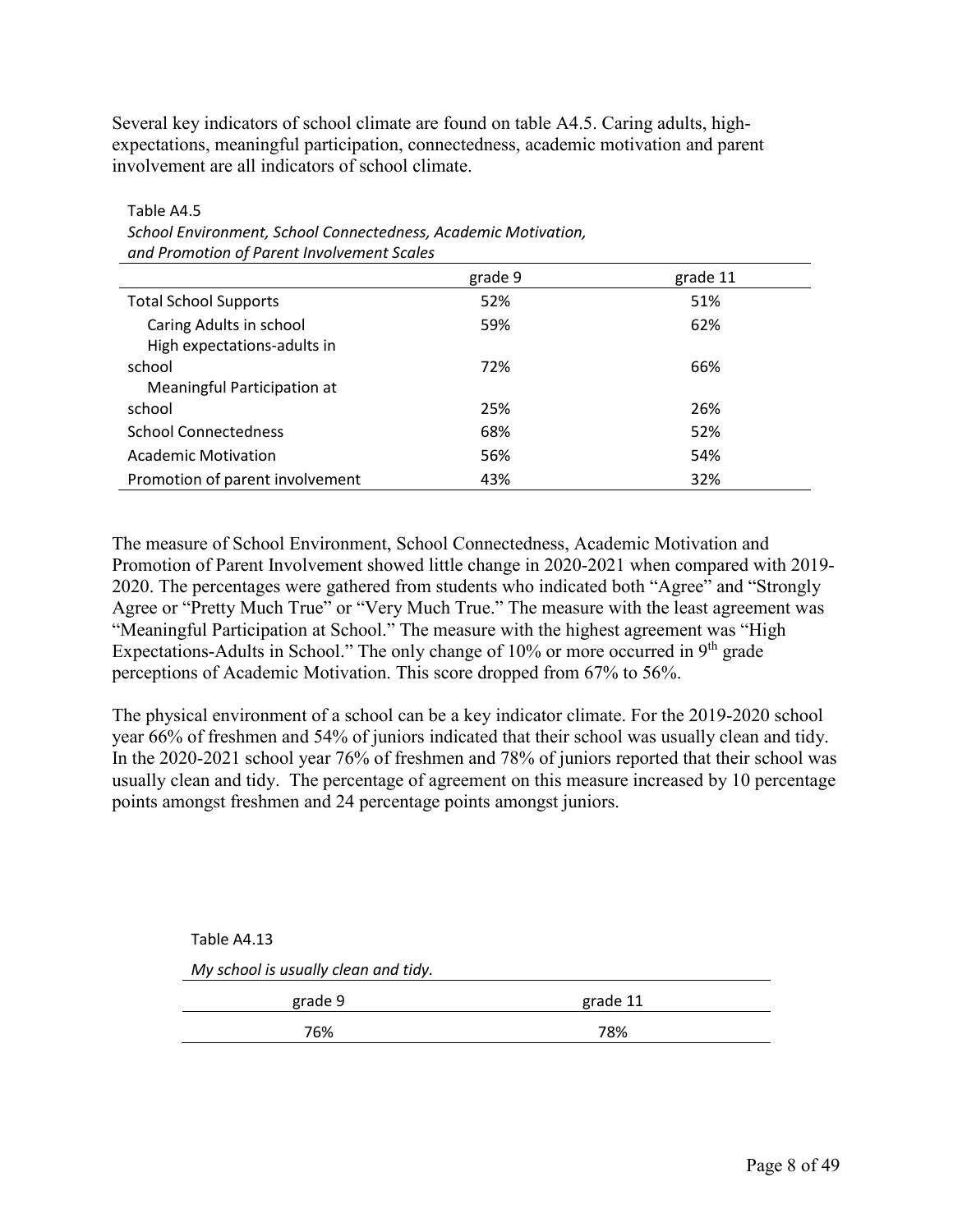In the 2020-2021 SUHSD issued 31 suspensions to 24 students and 3 expulsions. Summerville High had 22 suspensions, Connections Academy had 1, Long Barn High had 2, Cold Springs and Mountain High each had 0 and South Fork had 1 suspension. Summerville High had 1 expulsion and Long Barn High had 2 expulsions. Suspensions were issued for drug and alcohol offenses (15), disruption, defiance and profanity (5), tobacco/vape (5), threatening (3) and fighting/injury (1). Other means of correction, including intervention lessons through Evolution Labs, Suite 360 program were used in many disciplinary incidents. Also, many suspensions were served in the office to allow for counseling and student meetings with administration. Overall campus supervision for 2020-2021 revealed a predominantly peaceful atmosphere with few violent offenses. Summerville High is in good physical condition with excellent ongoing maintenance and compliance with applicable laws and general safety strategies. Administration and teaching staff do an excellent job with supervision and ensuring a safe campus.

# <span id="page-8-0"></span>**District/Campus Safety Strategies and Programs**

### *Education Code 32282 (a) 2 (A)-(J)*

As written in the parent handbook, Summerville Union High School District believes all students can behave appropriately on school grounds. The Board of Trustees recognizes the importance of providing a safe school environment that is conducive to learning and helps ensure student safety and the prevention of student injury. The Superintendent or designee shall implement appropriate practices to minimize the risk of harm to students, including, but not limited to, practices relative to school facilities and equipment, the outdoor environment, educational programs, and schoolsponsored activities.

# <span id="page-8-1"></span>*(A) Child Abuse Reporting Procedures*

### *Additional code references: Education Code 35294.2 (a) (2); Penal Code 11166*

According to **SUHSD Board Policy BP 5141.4**, the Board of Trustees recognizes the district's responsibility to facilitate the prompt reporting of incidents of child abuse and neglect. The Superintendent or designee shall ensure that parents/guardians have access to procedures whereby they can report suspected child abuse at a school site to appropriate child protective agencies.

The Superintendent or designee shall provide training in child abuse identification and reporting for all certificated personnel.

The Board recognizes that child abuse has severe consequences and that the district has a responsibility to protect students by facilitating the prompt reporting of known and suspected incidents of child abuse.

All school staff members are also required to directly contact the Child Welfare Services child abuse report hotline at (209) 385-3104 during regular business hours or (209) 722-9915 during evenings and weekends.

# <span id="page-8-2"></span>*(B) Emergency Preparedness and Crisis Response Plan*

### *Additional code references: Educational Code 35295-35297; Government Code 8607 and 3100*

The Board of Trustees recognizes that all district staff and students must be prepared to respond quickly and responsibly to emergencies, disasters, and threats of disaster. To help prepare for emergencies, the Summerville Union High School district created an Emergency Response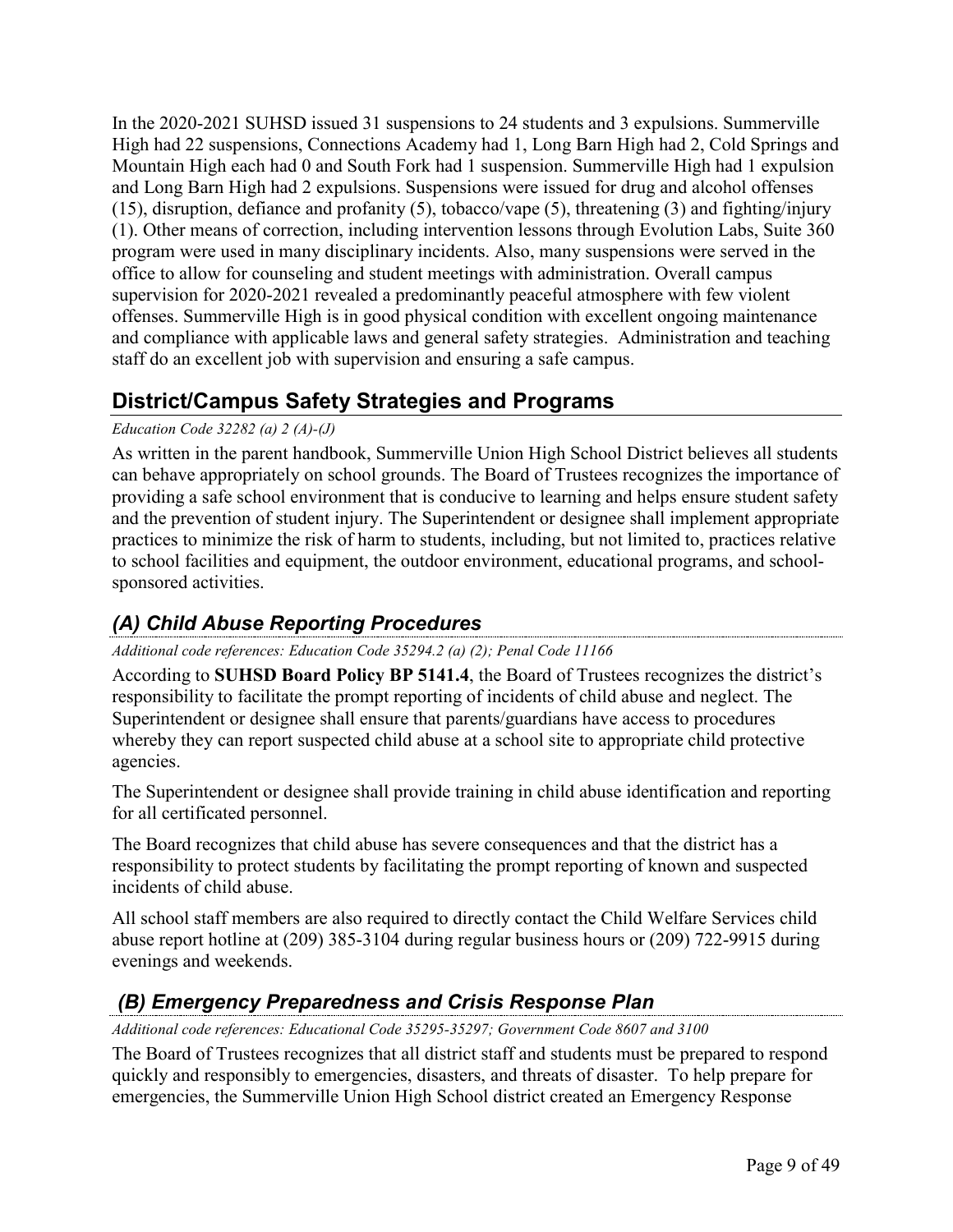Procedures Flipchart which is included in Appendices. This flipchart provides easy access for teachers to follow during emergencies. The procedures in the flipchart are practiced and reviewed by staff and administration in an ongoing manner. The flipchart includes procedures for the following:

- Response actions in any emergency
- All clear
- School incident response team
- Duck and cover
- Shelter in place
- Lockdown
- Secure school
- Evacuation on campus
- Evacuation off campus
- School closure
- Intruder, hostage
- Weapons
- Bombs and other threats
- Student unrest or civil disturbance
- Medical emergency
- Psychological crisis
- Explosion or risk of explosion
- Hazardous spill or release
- Fire
- Weather emergencies
- Earthquake
- Power, utilities failure
- Vehicle crash
- Animal disturbance
- Emergency contact numbers
- Media information
- Maps
- Wildfire Evacuation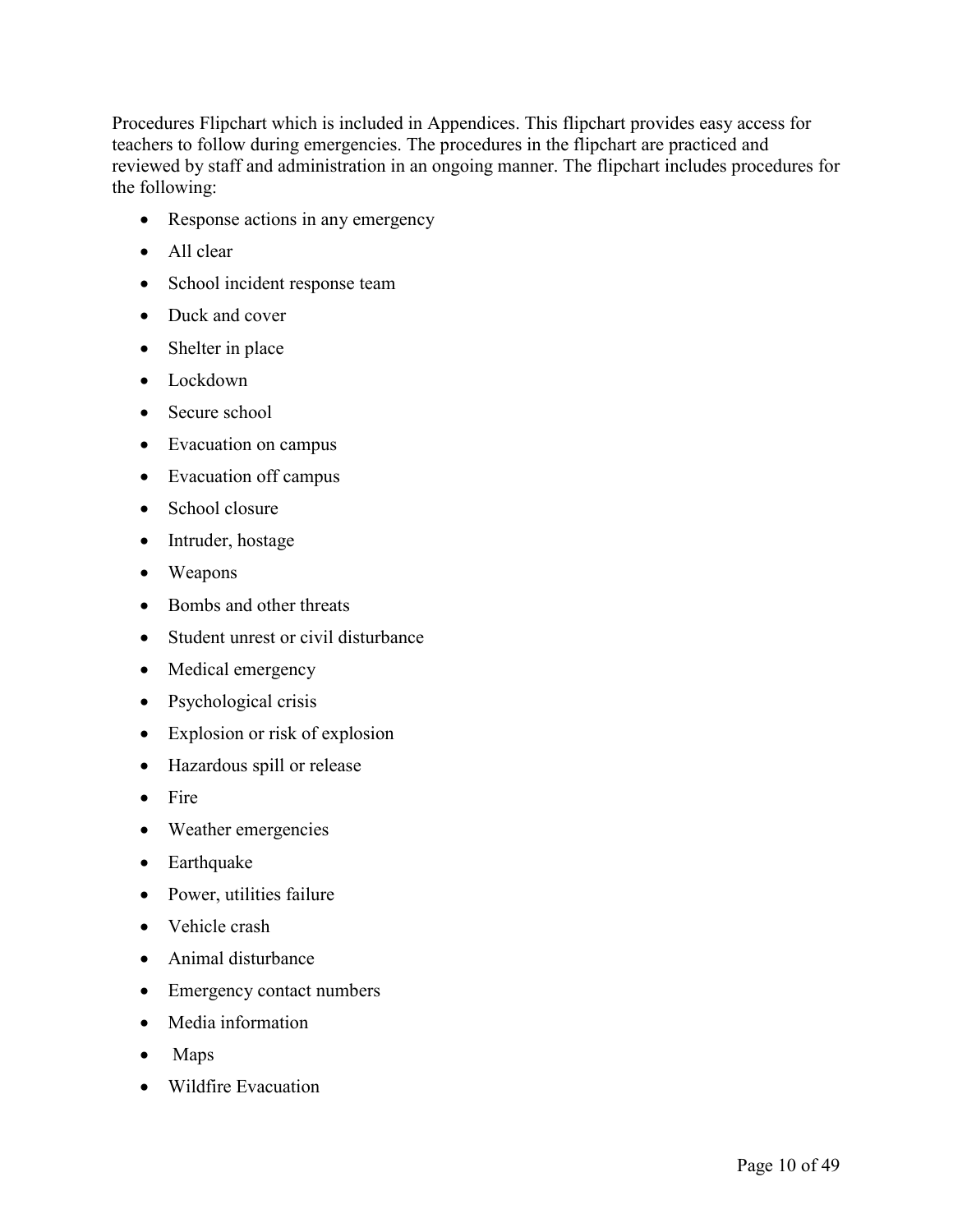The Superintendent or designee shall develop and maintain a disaster preparedness plan which details provisions for handling emergencies and disasters and which shall be included in the district's comprehensive school safety plan. These plans will be developed in compliance with the California Standardized Emergency Management System (SEMS) and the National Incident Management System (NIMS). School employees are considered disaster service workers and are subject to disaster service activities assigned to them.

### **(i) Earthquake and Multi-hazard Emergency Procedure System**

SUHSD Emergency Response Procedures Flipchart describes the districts policies for establishing an earthquake emergency procedure system and defines several key procedures including alignment with SEMS and NIMS, a definition of drop procedures and a list of response activities to occur during and immediately following an earthquake.

# *(ii) Use of School Buildings for Emergency Shelters*

The Board shall grant the use of school buildings, grounds, and equipment to public agencies, including the American Red Cross, for mass care and welfare shelters during disasters or other emergencies affecting the public health and welfare. The Board shall cooperate with such agencies in furnishing and maintaining whatever services they deem necessary to meet the community's needs.

# <span id="page-10-0"></span>*(C) School Suspension, Expulsion and Mandatory Expulsion Guidelines*

### *Additional code reference: Education Code 48900, 48915 (d) and (c)*

Through **SUHSD Board Policy BP 5144.1**, the Board of Trustees has established policies and standards of behavior in order to promote learning and protect the safety and well-being of all students. When these policies and standards are violated, it may be necessary to suspend or expel a student from regular classroom instruction.Except where suspension for a first offense is warranted in accordance with law, suspension shall be imposed only when other means of correction fail to bring about proper conduct.

*For campus-specific guidelines for suspension and expulsion of students, including behavior that may result in suspension or expulsion on the first offense, please refer to student and parent handbooks and the school calendar which are distributed to all students at the start of each school year. Current versions will be available for review alongside this comprehensive safety plan in the district office.*

# <span id="page-10-1"></span>*(D) Procedures to Notify Teachers of Dangerous Pupils*

### *Additional code reference: Education Code 49079*

As described in Education Code 49079 the Superintendent or designee shall ensure that employees are informed, in accordance with law, regarding crimes and offenses by students who may pose a danger in the classroom.

When any individual directs violence against an employee and the employee so notifies the Superintendent or designee, the Superintendent or designee shall take steps to ensure that appropriate legal measures are instituted. When the employee notifies the Superintendent or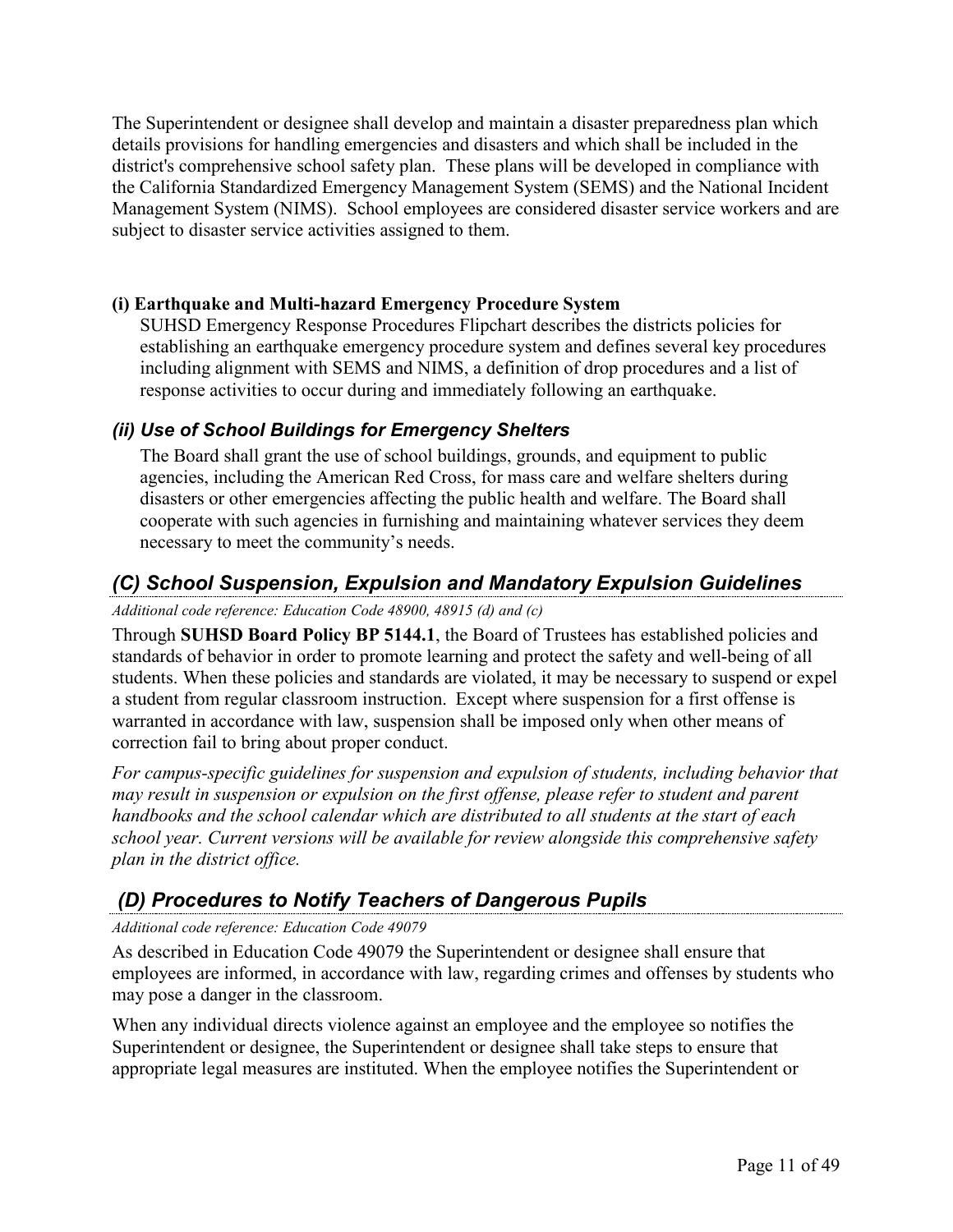designee of a threat of bodily harm, the district shall take appropriate measures to enable the employee to request assistance if a threat occurs on school grounds.

The Superintendent or designee shall ensure that employees are trained in crisis prevention and intervention techniques in order to protect themselves and students. Staff development may include training in classroom management, effective communication techniques and crisis resolution.

# <span id="page-11-0"></span>*(E) Discrimination, Harassment and Bullying Policies*

### *Additional code reference: Education Code 200-262.4*

A comprehensive prohibition of discrimination and harassment across all district programs and activities is identified in the Summerville Union High School Parent Handbook. The Board of Trustees is committed to equal opportunity for all individuals in education. District programs and activities shall be free from discrimination based on gender, sex, race, color, religion, ancestry, national origin, ethnic group identification, marital or parental status, physical or mental disability, sexual orientation or the perception of one or more of such characteristics. The Board shall promote programs that ensure that discriminatory practices are eliminated in all district activities.

Among the guidelines included in this comprehensive set of anti-discrimination and harassment rules are two sections that clearly define the expectations and procedures regarding occurrences of discrimination and sexual harassment:

**Sexual Harassment (BP 5145.7)** Sexual harassment will not be tolerated among the employees or students of the Summerville Union High School District. The District is committed to addressing the consequences of sexual harassment in terms of appropriate actions. The Board of Trustees shall ensure equal opportunities for all students in admission and access to the educational program, guidance and counseling programs, athletic programs, testing procedures, and other activities. School staff and volunteers shall carefully guard against segregation, bias and stereotyping in instruction, guidance and supervision.

**Hate-Motivated Behavior** As written in Board Policy 5145.9 the Board of Trustees is committed to maintaining an educational environment that is free from hate-motivated behavior. It is the intent of the Board to promote harmonious relationships that enable students to gain a true understanding of the rights and social responsibilities in our society. Behavior or statements that degrade an individual on the basis of his/her race, ethnicity, culture, heritage, gender, sexual orientation, physical/mental attributes, religious beliefs or practices shall not be tolerated.

# <span id="page-11-1"></span>*(F) School-wide Dress Code*

### *Additional code reference: Education Code 35183*

As described in **SUHSD Board Policy 5132**, the Board of Trustees believes that appropriate dress and grooming contribute to a productive learning environment. The Board expects students to give proper attention to personal cleanliness and to wear clothes that are suitable for the school activities in which they participate. Students' clothing must not present a health or safety hazard or a distraction that would interfere with the educational process.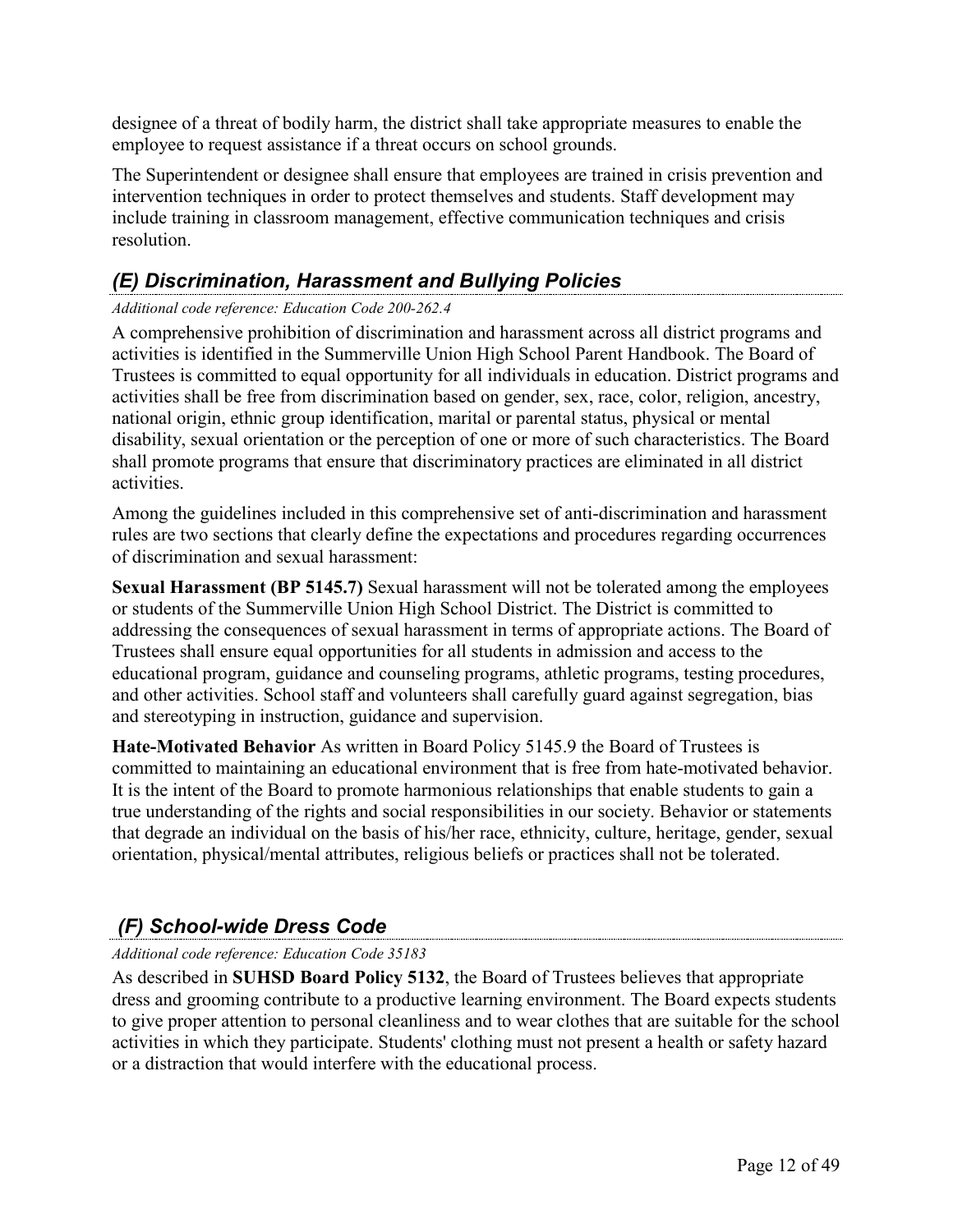Students and parents/guardians shall be informed about dress and grooming standards at the beginning of the school year and whenever these standards are revised. A student who violates these standards shall be subject to appropriate disciplinary action.

The principal, staff and parents/guardians at a school may establish a reasonable dress code that prohibits students from wearing gang-related apparel when there is evidence of a gang presence that disrupts or threatens to disrupt the school's activities. Such a dress code may be included as part of the school safety plan and must be presented to the Board for approval. The Board shall approve the plan upon determining that it is necessary to protect the health and safety of the school's students.

*For campus-specific detailed dress code requirements, please refer to the student and parent handbooks that are distributed to all students at the start of each school year. Current versions will be available for review alongside this comprehensive safety plan in the district office.*

# <span id="page-12-0"></span>*(G) Procedure for Safe Ingress and Egress to and from School*

Through a collection of Board Policies, Summerville Unified School District has established procedures to ensure the Safe Ingress and Egress of students, parents, and school employees to and from school. The list below shows applicable board policies and administrative regulations and how they contribute to this safety component:

BP 3515: describes policies and procedures to ensure student safety and details procedures to enhance campus security. Included in policy language; "providing a school environment that promotes the safety of students, employees, and visitors to school grounds." The Board also recognized the importance of protecting district property, facilities, and equipment from vandalism and theft.

The Superintendent or designee shall develop campus security procedures which are consistent with the goals and objectives of the district's comprehensive safety plan and site-level safety plans. Such procedures shall be regularly reviewed to reflect changed circumstances and to assess their effectiveness in achieving safe school objectives.

- Guidelines from Parent handbook: holds students accountable for conduct not only on campus but also on their way to and from school.
- Student Discipline regulations prohibit the possession of weapons, imitation firearms or dangerous instruments of any kind with specific reference to times where students are on their way to or from school.

Each school site will also identify emergency evacuation routes identifying locations where students may assemble in response to fire, earthquake, bomb threats or other similar hazards. A map showing emergency evacuation procedures for each campus is included in [Appendix B.5:](#page-42-0)  [District/Campus Emergency Evacuation Plans](#page-42-0) Flip-Chart.

To ensure the safety of students and staff and avoid potential disruptions, all visitors shall register immediately upon entering any school building or grounds when school is in session.

For purposes of school safety and security, the principal or designee will develop and ensure use of a visible means of identification for visitors while on school premises.

*Additional code references: Education Code 32210-32211, Penal Code 627*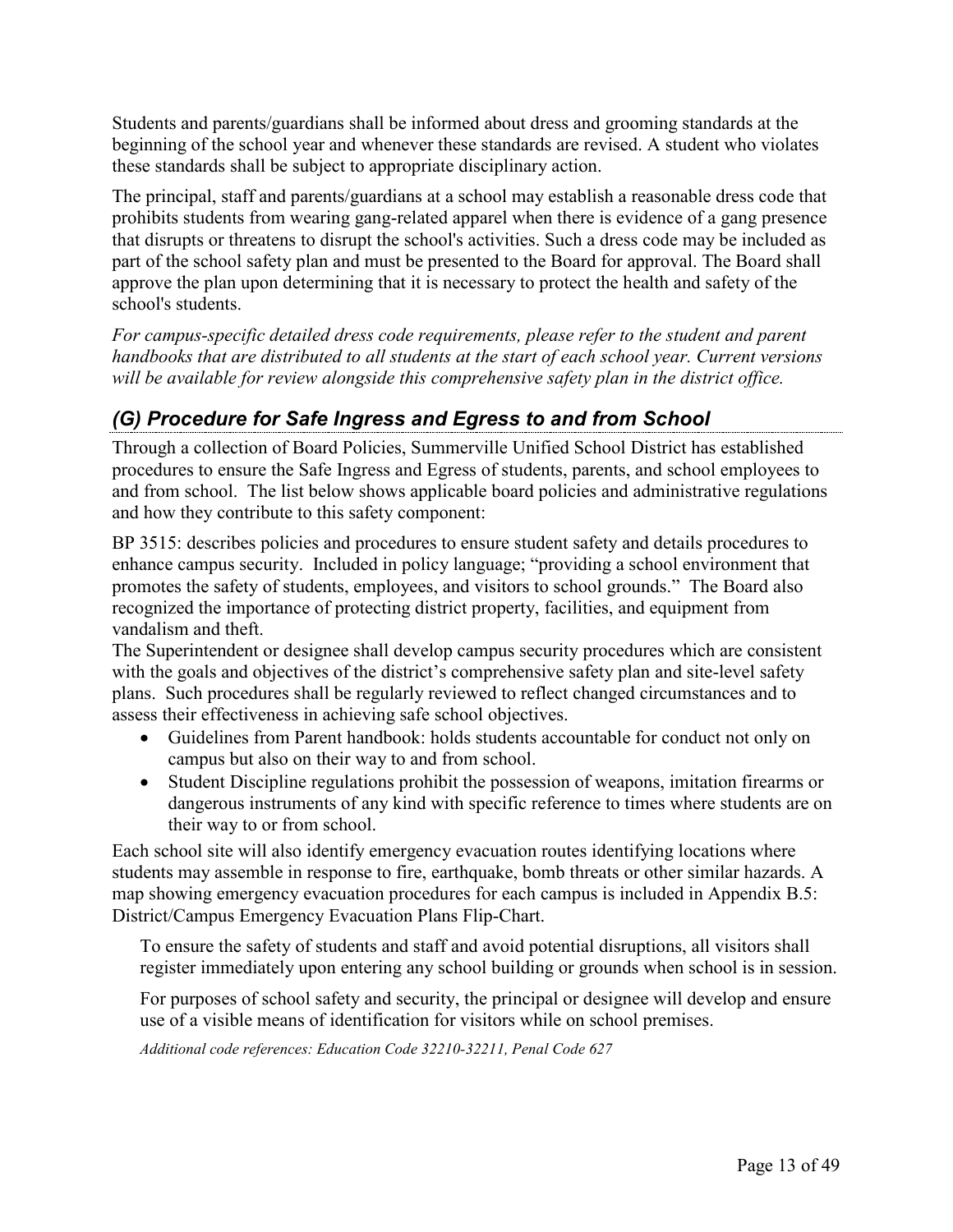The Summerville High Parent Handbook also contains information regarding snow days and snow transportation days. Local radio stations, automated phone calls and the website mymotherlode.com helps disseminate information during snow storms.

# <span id="page-13-0"></span>*(H) A Safe and Orderly School Environment Conducive to Learning*

As intended by Educational Code 32282 (b) the action plans shown in the tables on the following pages were developed using strategies presented in the handbook developed and distributed by the School/Law Enforcement Partnership Program entitled "Safe Schools: A Planning Guide for Action".

Each goal is supported by objectives, which will be accomplished through the defined action steps, using designated resources available, and coordinated or reported on by the designated lead person. Outcome measures are also listed and may be used to assess the progress in achieving the objectives.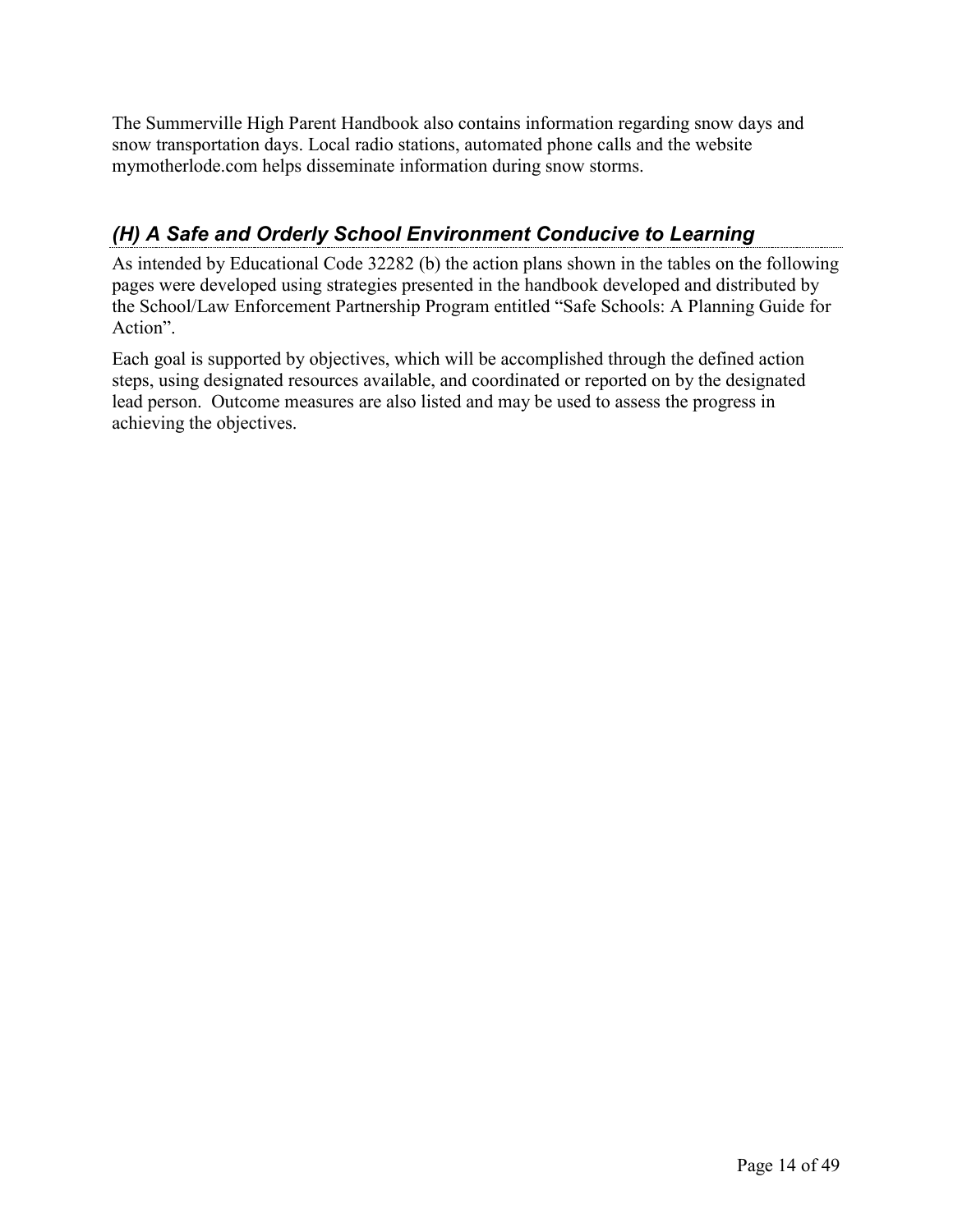| Safe Physical<br>Climate Goal:                                              | 2021-2022 Take actions to ensure student and staff safety in regards to COVID 19                                                                                                                                        |                                                                                                                                                                                                                    |                                                 |                                                                                                                                                                                                                               |
|-----------------------------------------------------------------------------|-------------------------------------------------------------------------------------------------------------------------------------------------------------------------------------------------------------------------|--------------------------------------------------------------------------------------------------------------------------------------------------------------------------------------------------------------------|-------------------------------------------------|-------------------------------------------------------------------------------------------------------------------------------------------------------------------------------------------------------------------------------|
| <b>Objectives</b>                                                           | <b>Action Steps</b>                                                                                                                                                                                                     | <b>Resources</b>                                                                                                                                                                                                   | <b>Project Lead</b>                             | <b>Outcomes</b>                                                                                                                                                                                                               |
| 1) Communicate re-<br>opening plans<br>with<br>stakeholders                 | Each week the superintendent sends<br>a message to the community<br>regarding COVID-19 updates and<br>school plans.                                                                                                     | Weekly superintendent's meeting<br>with public health<br>Public Health staff                                                                                                                                       | Mr. Merrill, Mrs. Ditler                        | SUHSD community<br>informed of Tuolumne<br>County's COVID-19<br>status and Summerville<br>High School's plans.                                                                                                                |
| 2) Be ready to<br>respond to<br>COVID-19<br>related situations              | Attend weekly public health Task<br>Force meetings; inform staff during<br>leadership and staff meetings.<br>Create spreadsheets and<br>communication protocols for<br>COVID 19 positive students and<br>close contacts | Public Health flowchart<br>CA Department of Public Health<br>Reopening and In-person Learning<br>Framework<br>CA Dept. of Public Health COVID-<br>19 Industry Guidance: School and<br><b>School Based Programs</b> | <b>SUHSD</b> Administration<br>and Office Staff | SUHSD response team<br>and office staff prepared<br>to follow public health<br>guidelines for COVID-19<br>scenarios                                                                                                           |
| 3) Provide PCR and<br>Rapid tests on<br>campus for<br>students and<br>staff | Site administration received<br>training to provide testing for<br>students.<br>Utilize available classroom as<br>testing room for rapid and PCR<br>tests.                                                              | TCSOS to provide trainings, test<br>materials and support. Twice per<br>week TCSOS nurses came to<br>campus to help with testing.                                                                                  | <b>SUHSD</b> Administration<br>and Office Staff | All asymptomatic students<br>are able to test for sports<br>or for modified<br>quarantine. Ongoing<br>testing allowed students to<br>continue in school despite<br>being a close contact of a<br>COVID 19 positive<br>person. |
| 4) Follow Public<br><b>Health Guidance</b>                                  | Attend Public Health weekly<br>meetings.<br>Enforce mask wearing in indoor<br>settings. Students given this<br>direction and reminded.                                                                                  | Masks provided by state.<br>Administration spoke about masks<br>to all classes.                                                                                                                                    | Mr. Merrill                                     | Summerville High<br>complied with public<br>health guidance.                                                                                                                                                                  |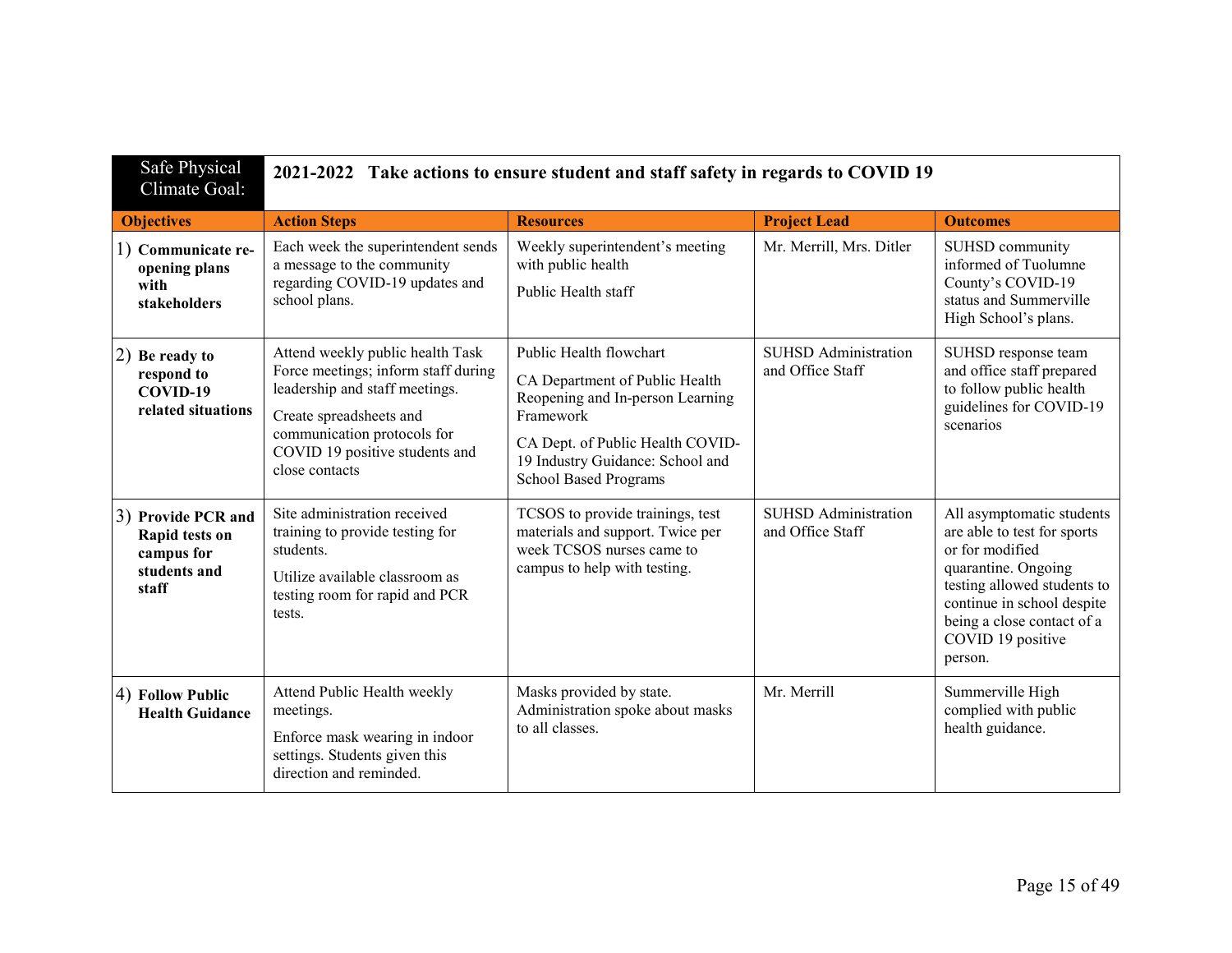| Safe Physical<br>Climate Goal:                                               | 2021-2022 Take actions to ensure student and staff safety in regards to COVID 19                                      |                                          |                     |                                                                                                                              |
|------------------------------------------------------------------------------|-----------------------------------------------------------------------------------------------------------------------|------------------------------------------|---------------------|------------------------------------------------------------------------------------------------------------------------------|
| <b>Objectives</b>                                                            | <b>Action Steps</b>                                                                                                   | <b>Resources</b>                         | <b>Project Lead</b> | <b>Outcomes</b>                                                                                                              |
| $(5)$ Hire additional<br>staff to cope with<br>safety demands<br>of COVID 19 | COVID office staff position created<br>and flown. Applicants interviewed<br>and position offered to top<br>applicant. | SUHSD administration and office<br>staff | Mrs. Ditler         | Additional staff hired.<br>Assisted attendance clerk,<br>office staff with additional<br>needs created by COVID<br>mandates. |

| Safe Social<br>Climate Goal:                                        | 2021-2022 Create a supportive and positive school environment that addresses student mental health concerns.                                                                                                                                  |                                                          |                                                           |                                                                                                                                               |
|---------------------------------------------------------------------|-----------------------------------------------------------------------------------------------------------------------------------------------------------------------------------------------------------------------------------------------|----------------------------------------------------------|-----------------------------------------------------------|-----------------------------------------------------------------------------------------------------------------------------------------------|
| <b>Objectives</b>                                                   | <b>Action Steps</b>                                                                                                                                                                                                                           | <b>Resources</b>                                         | <b>Project Lead</b>                                       | <b>Outcomes</b>                                                                                                                               |
| 1) Provide<br>additional<br>counseling to<br>students               | Hire additional full-time crisis counselor                                                                                                                                                                                                    | <b>SUHSD</b>                                             | Mrs. Ditler, Mr. Merrill                                  | Additional full-time crisis<br>counselor hired. Many more<br>students were able to visit<br>with a crisis counselor during<br>the school day. |
| 2) Reconvene<br><b>Character Counts</b><br>Program                  | Review Character Counts program with<br>staff. Issue Character Cards to be given to<br>students.<br>Give out Character Cards to students.<br>Acknowledge and reward students for<br>good character.<br><b>Host Character Counts Luncheons</b> | Character<br>Counts<br>program<br>resources              | Mr. Sweitzer                                              | Character cards given out<br>throughout the year. Character<br>Counts luncheons held each<br>term.                                            |
| 3) Provide school<br>wide mental health<br>supports and<br>lessons. | Arrange times with counselors and<br>teachers to view and discuss "Angst."<br>English teachers will show the movie and<br>lead discussions about the movie that<br>covers mental health issues.                                               | Angst video<br>and resources<br>provided by<br>Indieflix | Mr. Sweitzer, English<br>Department, Crisis<br>Counselors | Student viewed the video and<br>participated in discussions in<br>English classes.                                                            |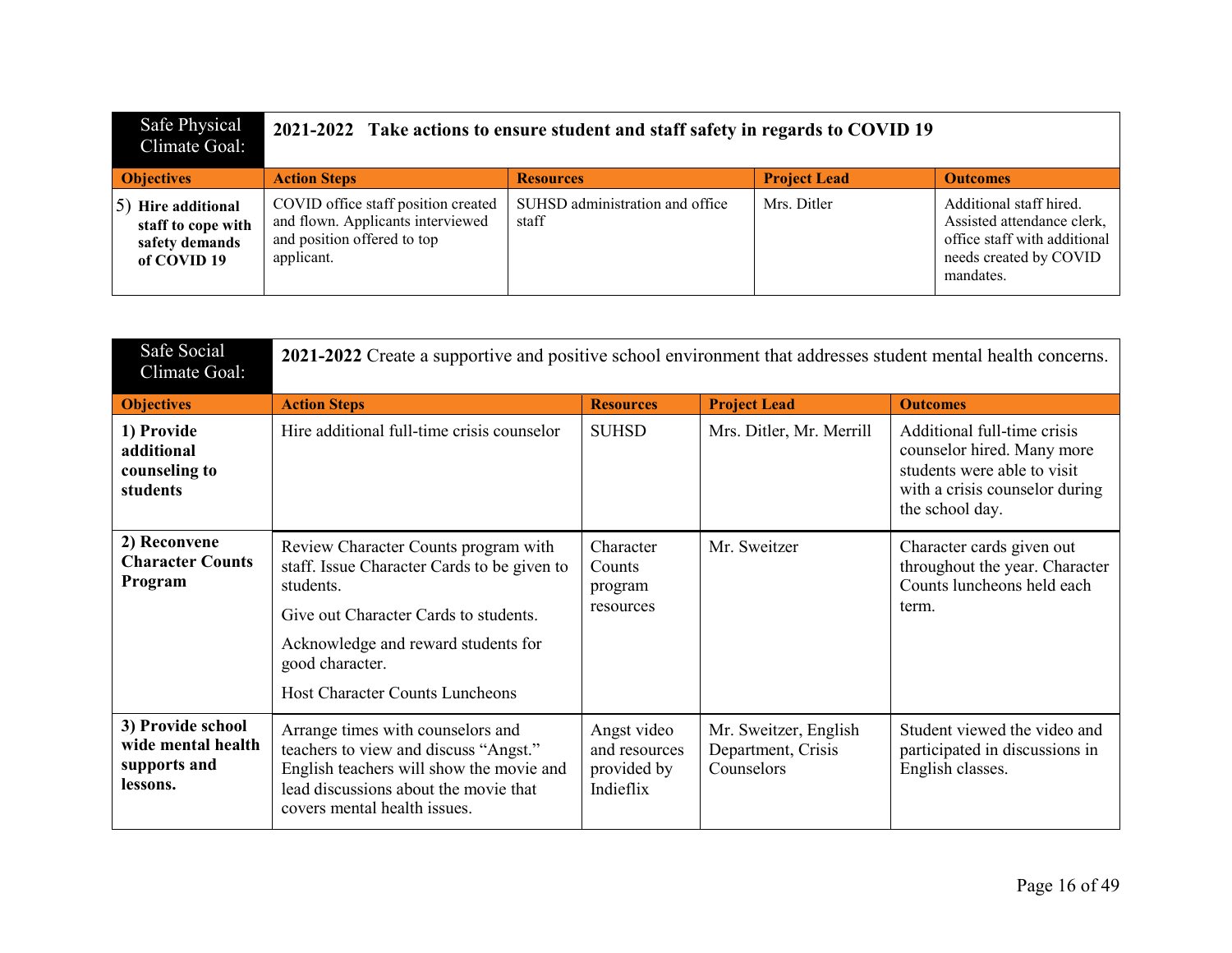# <span id="page-16-0"></span>*(I) School Discipline Rules and Consequences*

*Additional code references: Education Code 35291 and 35291.5*

# *2020-2021 STUDENT DISCIPLINE REGULATIONS SUMMERVILLE UNION HIGH SCHOOL DISTRICT*

#### *POSITIVE BEHAVIOR*

*Positive campus behavior will result in the most appropriate activities and privileges available to the students.* 

#### *CAMPUS PHILOSOPHY*

*We believe all students can behave appropriately on the school grounds. We will not tolerate students displaying the following behaviors:*

### *Level 1*

- o Tardy
- o Cutting class
- o Profanity/disrespect
- o Being in the off-limit areas
- o Over affection
- o Throwing objects/littering
- o Disruptive behavior
- o Dress Code violations (slogans on any attire referring to tobacco, drugs, sex, alcohol or abusive language; hate language or symbols) disruptive to the learning process
- o Parking violations (i.e. no permit, parking in unauthorized places)<br>○ iPad device violation
- iPad device violation
- o Possession or use of an electronic device (cell phone) during class time\* (See Cell Phone/electronic device policy

### *If a student chooses to break a rule:*

- **1st Consequence –** Grade Level Coordinator discretion; counseling, warning, detention
- **2nd Consequence –** parent contacted and additional time assigned
- **3rd Consequence –** Saturday School and intervention assignment
- **4th Consequence –** parent conference and/or one day suspension and Saturday School
- **5th Consequence –** two day suspension and Saturday School

**Additional Consequences –** Possible Pre-Expulsion hearing and/or Alternative Education Placement

### *Level 2*

- o Abusive language or conduct
- o Inappropriate behavior
- o Inappropriate online behavior
- o Unsafe Behavior
- o Violation of closed campus policy
- Possession of tobacco and or vape paraphernalia<br>○ Failure to complete detentions/Saturday School as
- Failure to complete detentions/Saturday School assignments in a timely manner

#### *If a student chooses to break a rule:*

**1st Consequence –** Saturday School and intervention assignment

- **2nd Consequence –** Intervention Day and Saturday School
- **3rd Consequence –** One day suspension and Saturday School
- **4th Consequence –**Three day suspension and Saturday School

**Additional Consequences –** Possible Pre-Expulsion hearing and/or Alternative Education Placement

### *Level 3; Education Code 48900 Offenses*

- $\circ$  Attempted or threatened injury  $\circ$  Use of force or violence (withou
- Use of force or violence (without injury)
- o Possessed knife or dangerous object
- o Attempted or damaged school or private property
- o Attempted or stole school or private property
- o Committed obscene act or engaged in habitual profanity or vulgarity
- o Disrupted school activities or defied school personnel
- o Knowingly received stolen school or private property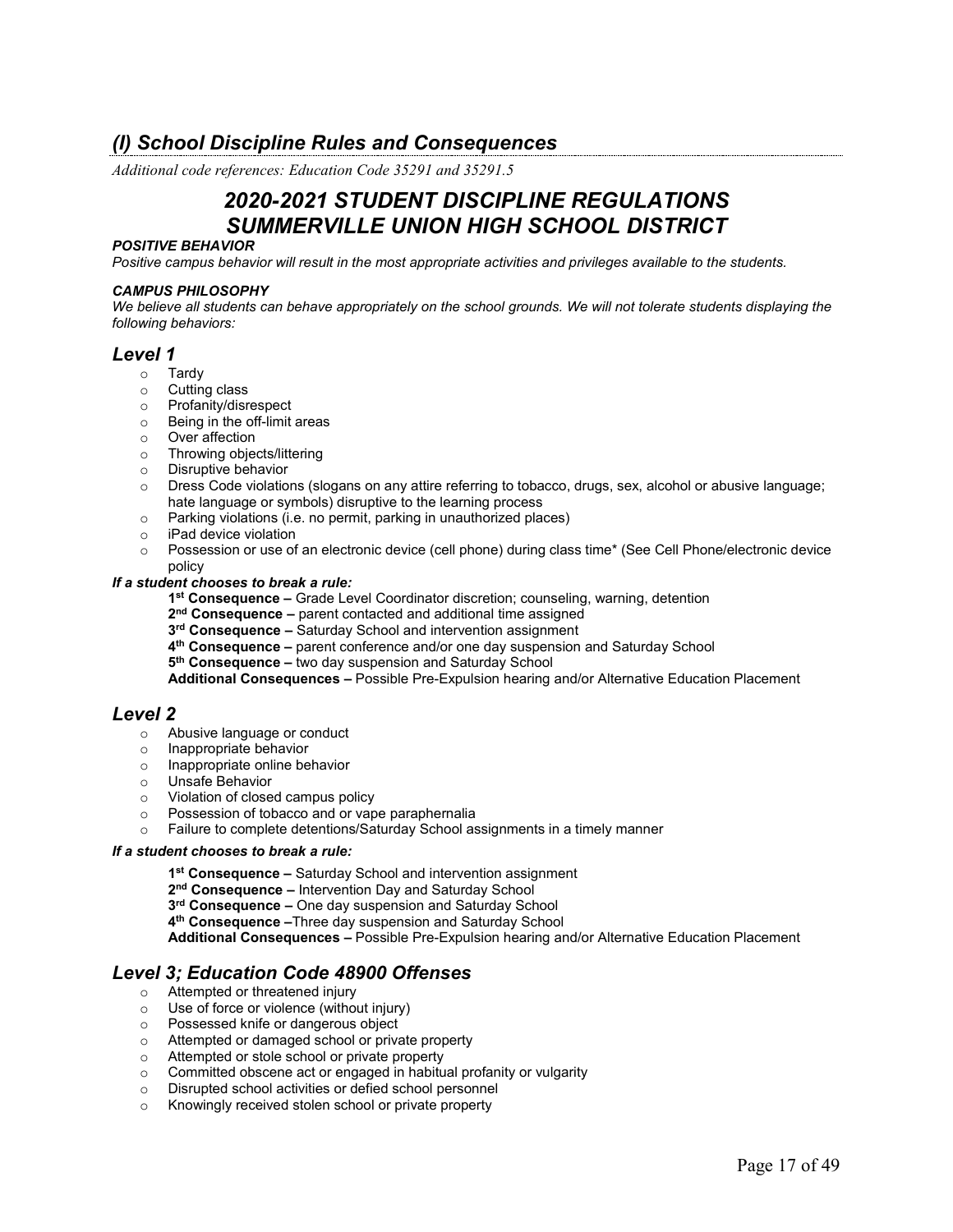- o Possessed imitation firearm
- o Harassed, threatened, or intimidated a student complainant or witness
- o Attempted or engaged in hazing
- o Engaged in bullying and/or cyberbullying
- o Creating hostile educational environment

#### *If a student chooses to break a rule:*

**1st Consequence –** Intervention time (except for serious injury or continuing danger) and Saturday School \*+Class suspension for profanity with teacher; exclusion from extra-curricular activities until after intervention completed.

2<sup>nd</sup> Consequence – Two-day suspension and Saturday School

**3rd Consequence** – Four-day suspension and pre-expulsion hearing

### *Level 4;* **Education code 48900 and/or 48915 Offenses** *(Possible Expulsion Recommendation)*

- o Causing physical injury, except in self-defense
- o Possession of a knife, dangerous object of no reasonable use
- o Unlawful possession of alcohol or any controlled substance
- o Assault or battery on school employee
- o Attempted, threatened, caused, participated in hate violence
- o Possessed, used, furnished, under the influence
- o Offered arranged, negotiated sale of controlled substance, alcohol or intoxicant
- o Distribution, sale of tobacco, vape, nicotine product
- Robbery or extortion<br>○ Aided or abetted in the
- $\circ$  Aided or abetted in the attempt or infliction of injury\* (expel if injury caused)<br>  $\circ$  Attempted, threatened, caused, participated in hate violence
- Attempted, threatened, caused, participated in hate violence
- o Terroristic threats against school officials or property

#### *If a student chooses to break a rule:*

Site administration shall immediately suspend and recommend expulsion if other means of correction are not feasible or have failed, or if the presence of the pupil causes continuing danger.

**1st Offense:** 4 day suspension, preliminary expulsion hearing before the Administrative Panel with the student and parent in attendance, three appointments with school crisis counselor, enrollment in Adolescent Drug and Alcohol Brief Intervention Program (for drug and alcohol offenses) and a 30 day restriction which includes no participation in performances or games and student may only be on campus when directly supervised by school employee as part of school sponsored group.

**2nd Offense:** Expulsion Recommendation. The School Board will conduct a formal hearing to determine whether the student shall be expelled from Summerville. The School Board may expel a student for the current semester and the following semester.

### *Level 5; Education Code 48915(c) Offenses (Mandatory Extended Suspension and Expulsion Recommendation)*

- $\circ$  Possessing, selling or furnishing a firearm  $\circ$  Brandishing a knife at another person
- Brandishing a knife at another person<br>○ Unlawfully selling a controlled substan
- Unlawfully selling a controlled substance
- o Committing or attempting to commit sexual assault or battery
- o Possession of an explosive

### **PLEASE NOTE:**

- The above school penalties for marijuana and controlled substance violations are in addition to the California Health and Safety code regulations. The Tuolumne County Sheriff's Office has informed us that they will be enforcing these regulations.
- A student identified as an individual with disabilities pursuant to the Individuals with Disabilities Education Act (IDEA) is subject to the same grounds for suspension and expulsion which apply to student without disabilities.

\*In cases where the suspended student poses no imminent threat and when the presence of the suspended student will not cause disruption to the learning environment on campus and there is no proposed action to expel, the SUHSD administrative team may implement "Supervised Suspension" in which students will attend school in an alternative setting during suspension.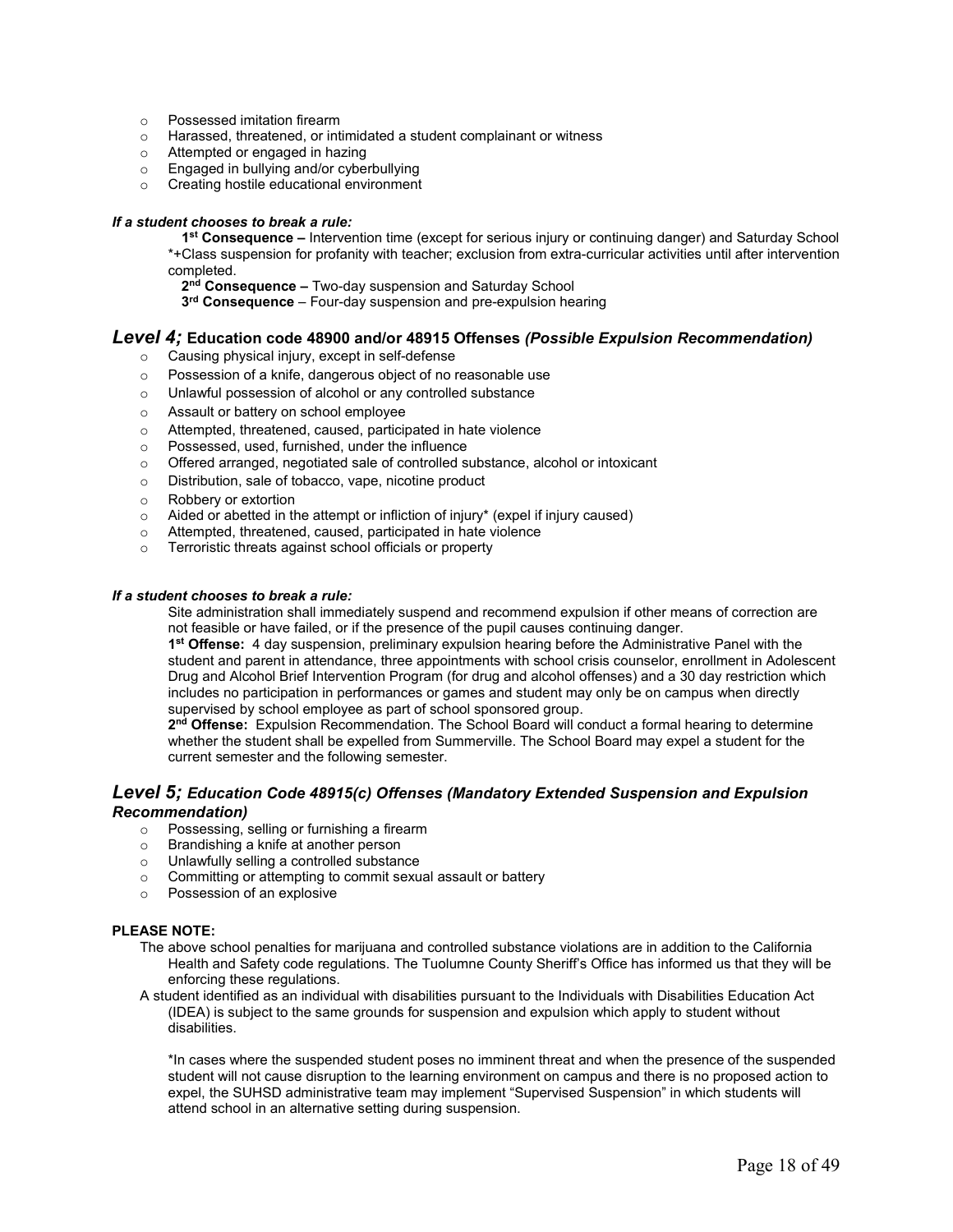# <span id="page-18-0"></span>**Safety Plan Review, Evaluation and Amendment Procedures**

The Summerville Unified School District Comprehensive Safety Plan will be reviewed, evaluated and amended (if necessary) each school year.

Pursuant to Education Code Section 35294.6(a), the Unified School District will adopt an annual comprehensive school safety plan at the regular meeting of the Board of Trustees referenced on the cover page of the plan. An opportunity for public comment will be provided.

An updated file containing all safety related plans and materials are available for public inspection in the Summerville Unified School District Office.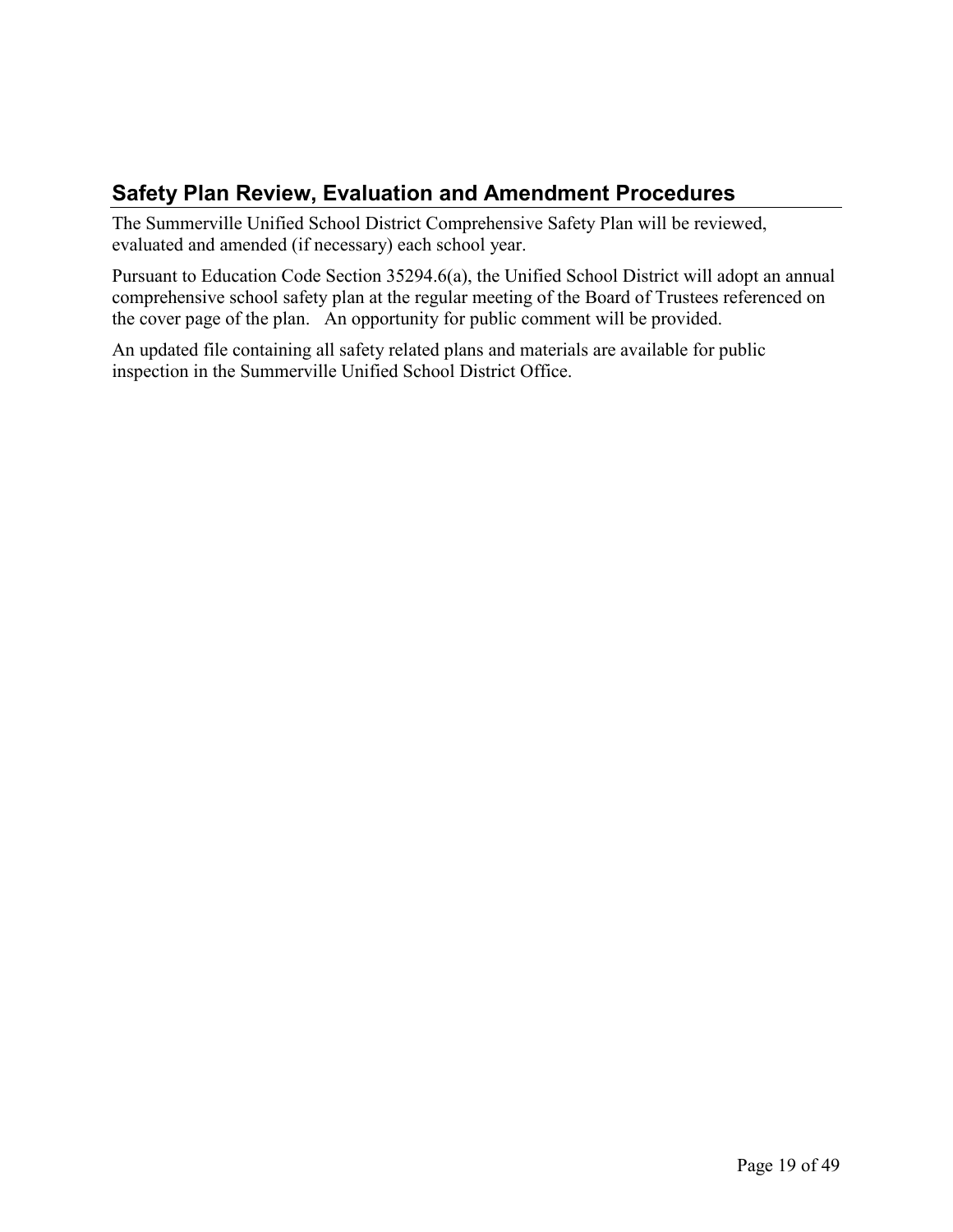# <span id="page-19-0"></span>**Safety Plan Appendices**

# <span id="page-19-1"></span>**Protected Information**

The preceding Comprehensive School Safety Plan is a public document to be available for review in the district office at any time during regular business hours, as mandated by Education Code 32282 (e). However, some appendices within this section may include proprietary information that shall not be released to the general public including personal contact information for staff members, detailed security procedures for campus crisis response and campus vulnerability assessment information.

As protected under Education Code Section 32281, the California Public Records Act (Government Code 6254 parts *c* and *aa*) and/or prescribed by SUHSD Administrative Regulation 1340, the following items will be identified as **"Confidential"**, reviewed only in a closed session of the SUHSD Board of Trustees and withheld from public release of the Comprehensive District Safety Plan:

- Any appendices that include tactical responses to criminal incidents that may result in death or serious bodily injury at the school site.
- Any appendices containing personnel information that the disclosure of which would constitute an unwarranted invasion of personal privacy. *(Further detail on protected information is also defined in GC 6254.3.)*
- Any appendices prepared to assess district and/or school site vulnerabilities to terrorist or other criminal acts intended to disrupt student instruction or safety.

As described in Education Code 32281(f)(1), the school district may elect not to disclose those portions of the comprehensive school safety plan that include "tactical responses to criminal incidents." And according to procedures developed by the Department of Homeland Security and defined in DHS Management Directive 11042.1, the following items will be designated **"For Official Use Only (FOUO)"**, will be reviewed only in a closed session of the SUHSD Board of Trustees and released only for official safety assurance or crisis response use:

• Any appendices containing detailed crisis response information that, if disclosed, would undermine plans or procedures designed to protect students from harm by revealing safety strategies such as but not limited to critical communications systems, crisis response facilities (i.e. command post, staging areas, etc), and supplies storage.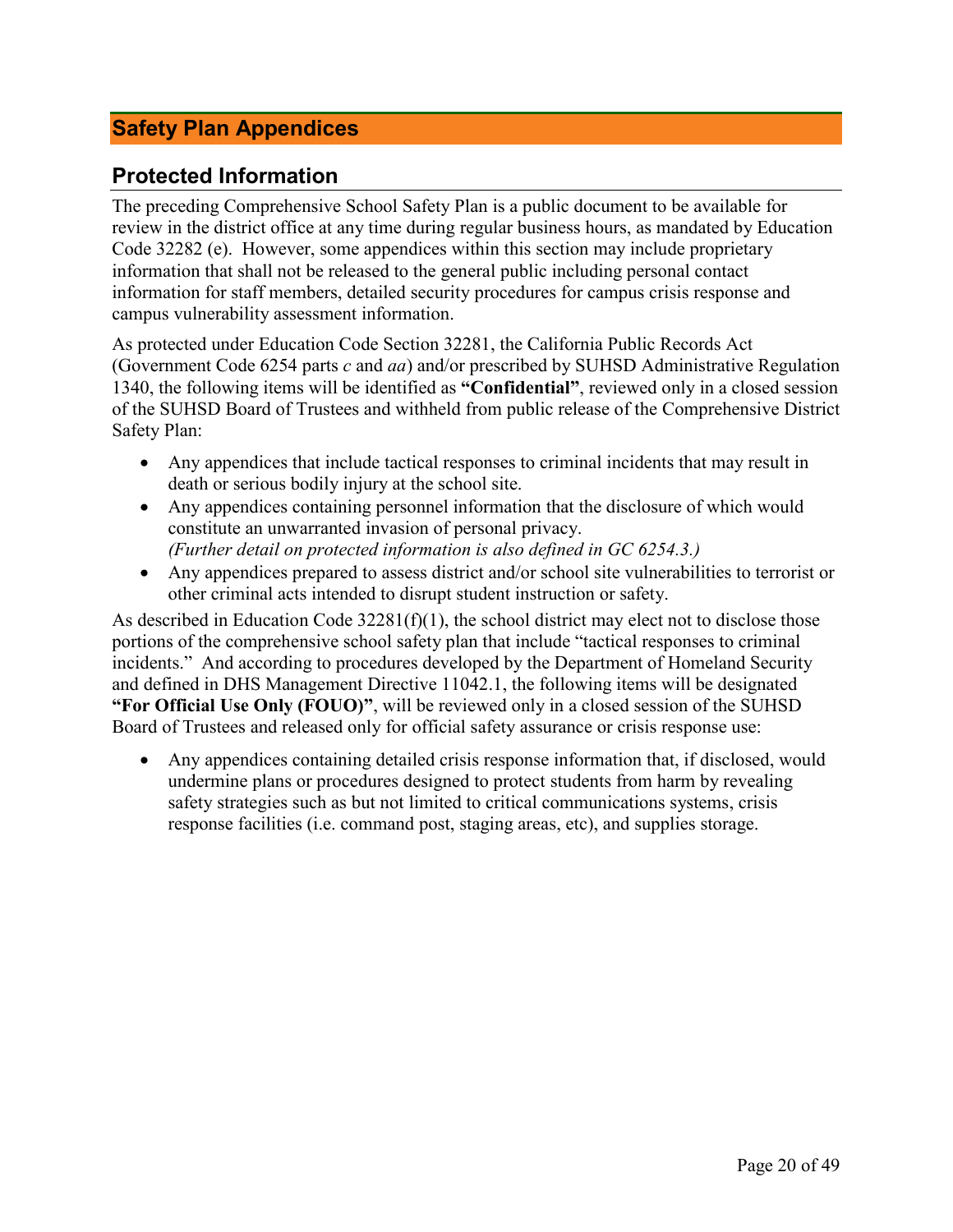# <span id="page-20-0"></span>**Appendix A: Safety Planning Process**

| <b>Activity Description</b><br>(i.e. review steps, meetings conducted, approvals, etc)                                                                                                                                                                                      | Date and<br><b>Time</b> | Referenced<br><b>Documents</b><br>(description and location)        |
|-----------------------------------------------------------------------------------------------------------------------------------------------------------------------------------------------------------------------------------------------------------------------------|-------------------------|---------------------------------------------------------------------|
| Deputy Principal, in charge of safety plan attended<br>Comprehensive School Safety Plan Training workshop.                                                                                                                                                                  | 7/14/2016               | None attached,<br>information shared with<br>site council           |
| New discipline forms created. Forms list character traits<br>so they can be used to teach students about character<br>during disciplinary actions. This is part of our positive<br>behavior intervention plans.                                                             | 8/1/2016                |                                                                     |
| Several new surveillance cameras were installed in<br>strategic locations. Surveillance camera training<br>received by administration.                                                                                                                                      | 8/11/2016               |                                                                     |
| Staff trained in CPR and First Aid along with Pesticide<br>use.                                                                                                                                                                                                             | 8/16/2016               |                                                                     |
| Staff introduced to new Character Counts program<br>procedures. Goals include regular luncheons and use of<br>character cards to encourage good behaviors. This is<br>part of our positive behavior intervention plans.                                                     | 8/23/2016               |                                                                     |
| Copy of campus evacuation map draft placed on staff<br>table for feedback. Revisions made and presented to site<br>council.                                                                                                                                                 | 9/14/2016               | <i>*Revised site evacuation</i><br>map approved by site<br>council. |
| Teachers encouraged to examine first-aid kits and be<br>sure they had adequate supplies. Requests made for<br>replacement of supplies and 14 new kits and supplies<br>ordered and distributed to teachers.                                                                  | 9/14/2016               |                                                                     |
| Email communication with staff requesting review of<br>emergency procedures completed each month.<br>Feedback from teachers and other stakeholders used to<br>revise procedures.                                                                                            | Monthly                 | ongoing                                                             |
| Safety Plan progress and goals updated and approved<br>by Site Council.                                                                                                                                                                                                     | Monthly                 |                                                                     |
| Met with retired fire chief Mike Noonan and his safety<br>officer Kirk McBride. We discussed our safety plan<br>draft. They recommended treating the safety plan as a<br>living document, pursuing incident command training,<br>having multiple off-site evacuation sites. | 10/7/2016               |                                                                     |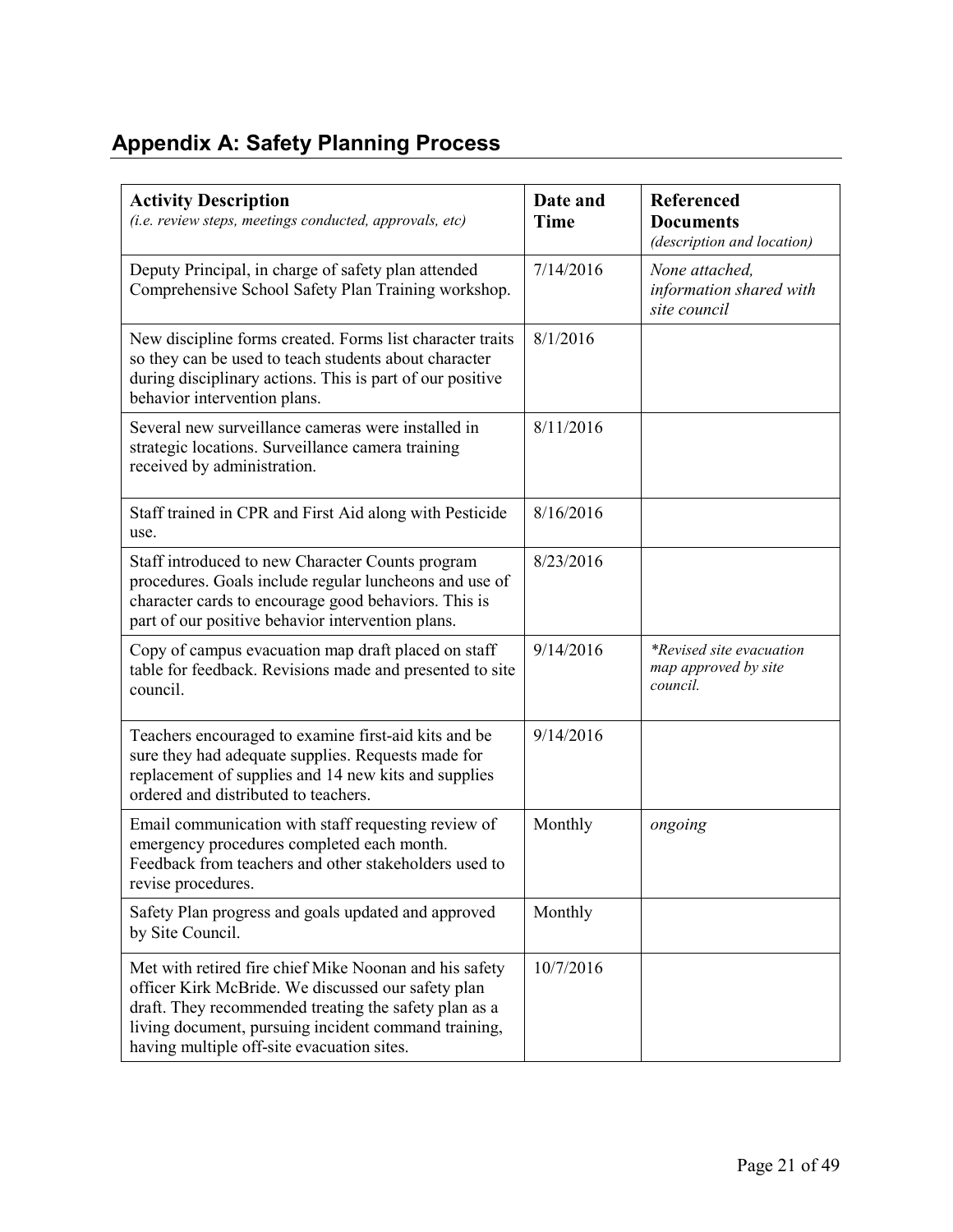| Had school wide lockdown 10/4/2016. A student was<br>drunk in class and ended up threatening administration<br>and security. All teachers responded appropriately to<br>the lockdown. Administration discussed the process and<br>believes we did well. We will want to communicate<br>with teachers more frequently via intercom should a<br>similar event occur. | 10/4/2016  |             |
|--------------------------------------------------------------------------------------------------------------------------------------------------------------------------------------------------------------------------------------------------------------------------------------------------------------------------------------------------------------------|------------|-------------|
| List of staff to alert during emergencies created. Until<br>better speakers installed, individual phone calls and<br>contacts to be made.                                                                                                                                                                                                                          | 10/11/2016 |             |
| Annual goals and objectives were created with Safety-<br>Committee/Site Council.<br>The goals focus on encouraging positive behaviors via<br>implementation of the character counts program and<br>reviewing physical safety procedures and trainings.                                                                                                             | 10/12/2016 |             |
| Active Shooter/Threat situations and response training<br>presented to staff by Sergeant Oliver from local<br>sheriff's department.                                                                                                                                                                                                                                | 10/13/2016 |             |
| Staff phone numbers compiled in list for campus safety<br>plan.                                                                                                                                                                                                                                                                                                    | 10/24/2016 | Appendix B1 |
| ALICE Training provided to all students by grade level<br>with teachers in theater by Officer Winningham and<br>Sergeant Oliver from Tuolumne Sheriff's Dept.<br>Teachers to have follow up conversations about intruder<br>situations with each of their classes.                                                                                                 | 10/25/2016 |             |
| Deputy Principal Sweitzer completed Introduction to<br>Incident Command System ICS-100 through US<br>Department of Homeland Security FEMA.                                                                                                                                                                                                                         | 11/4/2016  | Certificate |
| Response Actions for Any Emergency draft for coaches<br>created and shared with athletic director. This page<br>from the emergency response procedures includes<br>important phone numbers and directions that may be<br>useful for coaches.                                                                                                                       | 11/1/2016  |             |
| Surveillance camera angles to be adjusted. Cameras<br>will be adjusted to record the back of the cafeteria.                                                                                                                                                                                                                                                        | 11/8/2016  |             |
| Sheriff's Officers brought dogs to sniff classrooms for<br>illegal substances. Monthly arrangements made with<br>Sheriff Oliver to bring a dog to campus.                                                                                                                                                                                                          | 11/17/2016 |             |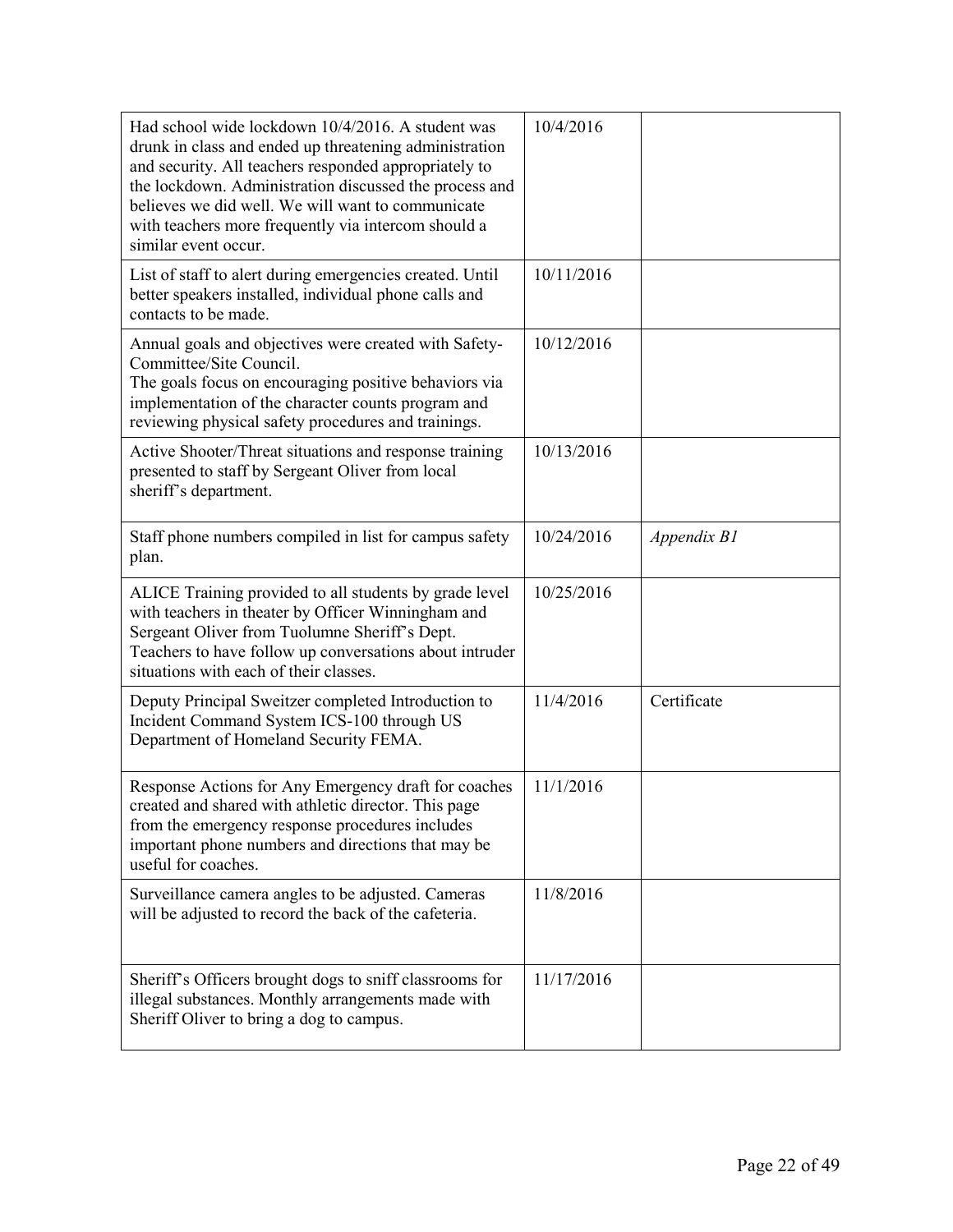| Conducted on-site evacuation/fire drill. Feedback from<br>drill led to working on revising destinations to avoid<br>"bottle-neck" points near baseball field. Draft on new<br>destinations shared with Site Council                                                                                                                                                    | 12/2016    |  |
|------------------------------------------------------------------------------------------------------------------------------------------------------------------------------------------------------------------------------------------------------------------------------------------------------------------------------------------------------------------------|------------|--|
| Obtained Event Emergency Guidelines from Bret Harte<br>High. Will discuss application of this for Summerville<br>High with Athletic Director.                                                                                                                                                                                                                          | 12/13/2016 |  |
| Maintenance working on improving speakers, volume,<br>audibility of announcements in gym areas by replacing<br>speakers on the gym/theater facing the football field<br>and baseball field.                                                                                                                                                                            | 1/2016     |  |
| On site evacuation drill held. Analyzed new locations.<br>Discussion revealed need for more organization<br>amongst teachers and students, better communication<br>with bus department and need for all admin to have<br>keys to all gates. Decision made to practice this drill<br>again next month with new reporting procedures.                                    | 2/2/2017   |  |
| Creating green and red evacuation roster packets for<br>teachers to take during evacuations. Staff will learn<br>procedures for evacuation at staff meeting 2/23/2017                                                                                                                                                                                                  | 2/15/2017  |  |
| Fire alarm went off due to smoke in the theater during<br>lunch. Students left to designated areas. Staff<br>supervised. Administration discussed less unimportant<br>talk on walkie-talkies during incidents and avoiding<br>entering the baseball field. That group will stay on the<br>gravel area for better space and avoiding entering into<br>an enclosed area. | 3/2/2017   |  |
|                                                                                                                                                                                                                                                                                                                                                                        |            |  |
| New evacuation map created to avoid the baseball field.<br>Map delivered to those affected by the change.                                                                                                                                                                                                                                                              | 3/3/2017   |  |
| Changed "response actions to any emergency" to<br>include when to call 911 or office staff for help. Shared<br>information with staff in staff meeting.                                                                                                                                                                                                                | 3/23/2017  |  |
| New speakers installed in gym areas to improve<br>communication/announcements to students and staff on<br>fields.                                                                                                                                                                                                                                                      | 4/7/2017   |  |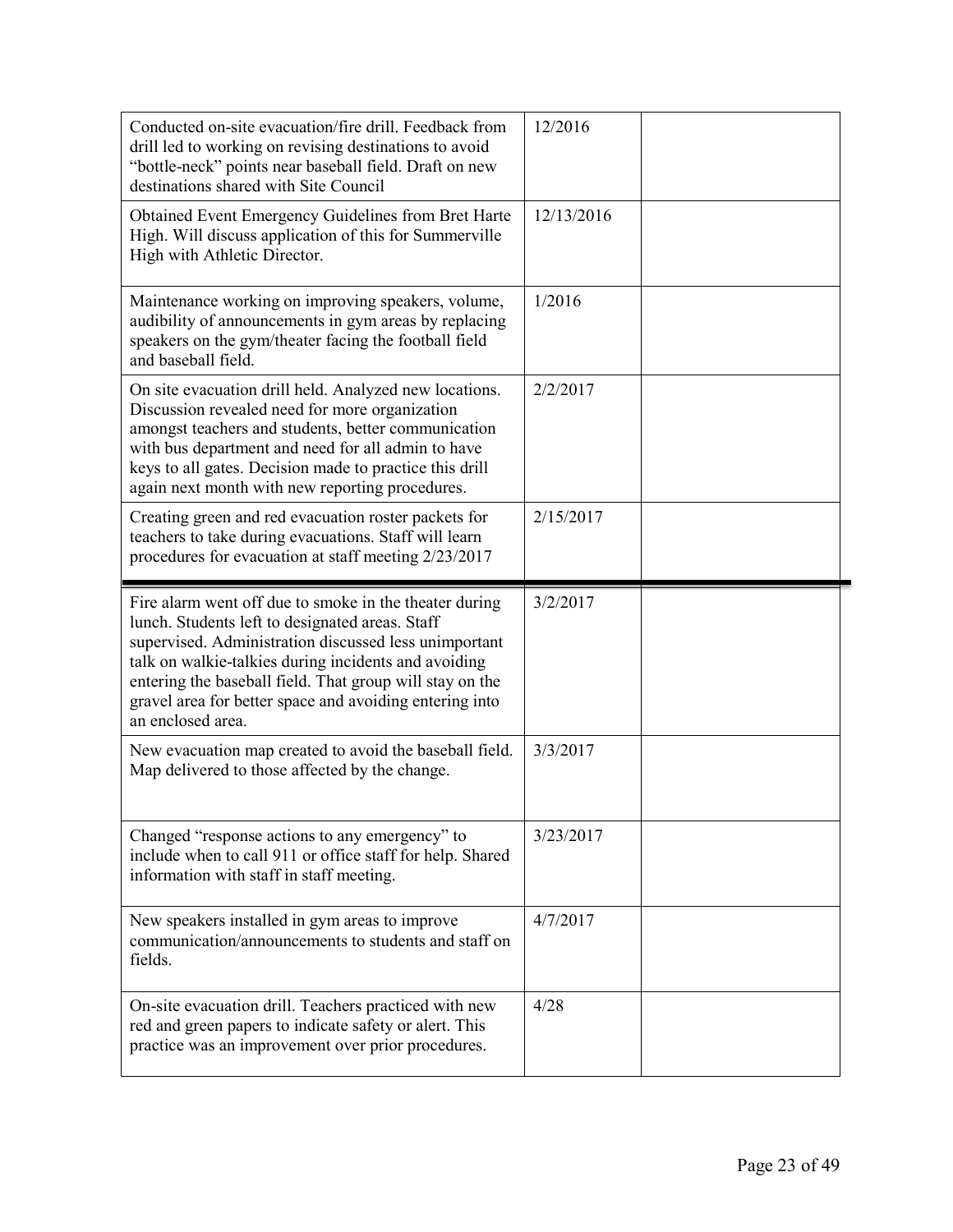| Made draft of changes to discipline policy. Changing<br>violation of closed campus from a two day-suspension<br>to a Saturday School                                                                                                                                                                                                                                                                                                                                                                                                   | 5/8                    |  |
|----------------------------------------------------------------------------------------------------------------------------------------------------------------------------------------------------------------------------------------------------------------------------------------------------------------------------------------------------------------------------------------------------------------------------------------------------------------------------------------------------------------------------------------|------------------------|--|
| Next school year, new career and goal-setting<br>curriculum will be taught in keyboarding and other<br>classes. Ninth grade will use much curriculum while<br>other grade levels will use less. Career oriented<br>programs have been related to positive student<br>discipline outcomes (Cotton, 1990).<br>Cotton, K. (1990). Schoolwide and classroom<br>discipline. Office of Educational Research and<br>Improvement. Retrieved from<br>http://educationnorthwest.org/sites/<br>default/files/SchoolwideandClassroomDiscipline.pdf |                        |  |
| Introduce Character Strong curriculum to support<br>positive character on campus                                                                                                                                                                                                                                                                                                                                                                                                                                                       | 8/22/2017              |  |
| Review Character Counts Positive Behavior program.                                                                                                                                                                                                                                                                                                                                                                                                                                                                                     | 8/22/2017              |  |
| Sergeant Oliver to present ALICE procedures training<br>in properly barricading a class and defense in case of an<br>active shooter.                                                                                                                                                                                                                                                                                                                                                                                                   | 8/22/2017              |  |
| Teachers and Administration scheduled class safety<br>sessions. Discussion and activity involving intruder<br>situations and responses were conducted.                                                                                                                                                                                                                                                                                                                                                                                 | 9/2017                 |  |
| School rules, safety procedures and campus climate<br>discussions were held with all students in classes.                                                                                                                                                                                                                                                                                                                                                                                                                              | 8/29, 8/30 and<br>8/31 |  |
| <b>Updated Staff Emergency Contact Information</b>                                                                                                                                                                                                                                                                                                                                                                                                                                                                                     | 9/7/2017               |  |
| Discipline, Suspensions, Expulsions, and Behavior,<br>Current Law and Best Practices seminar attended.                                                                                                                                                                                                                                                                                                                                                                                                                                 | 9/18/2017              |  |
| Safety Plan updated to include most recent Healthy<br>Kids Survey Data                                                                                                                                                                                                                                                                                                                                                                                                                                                                 | 9/13/2017              |  |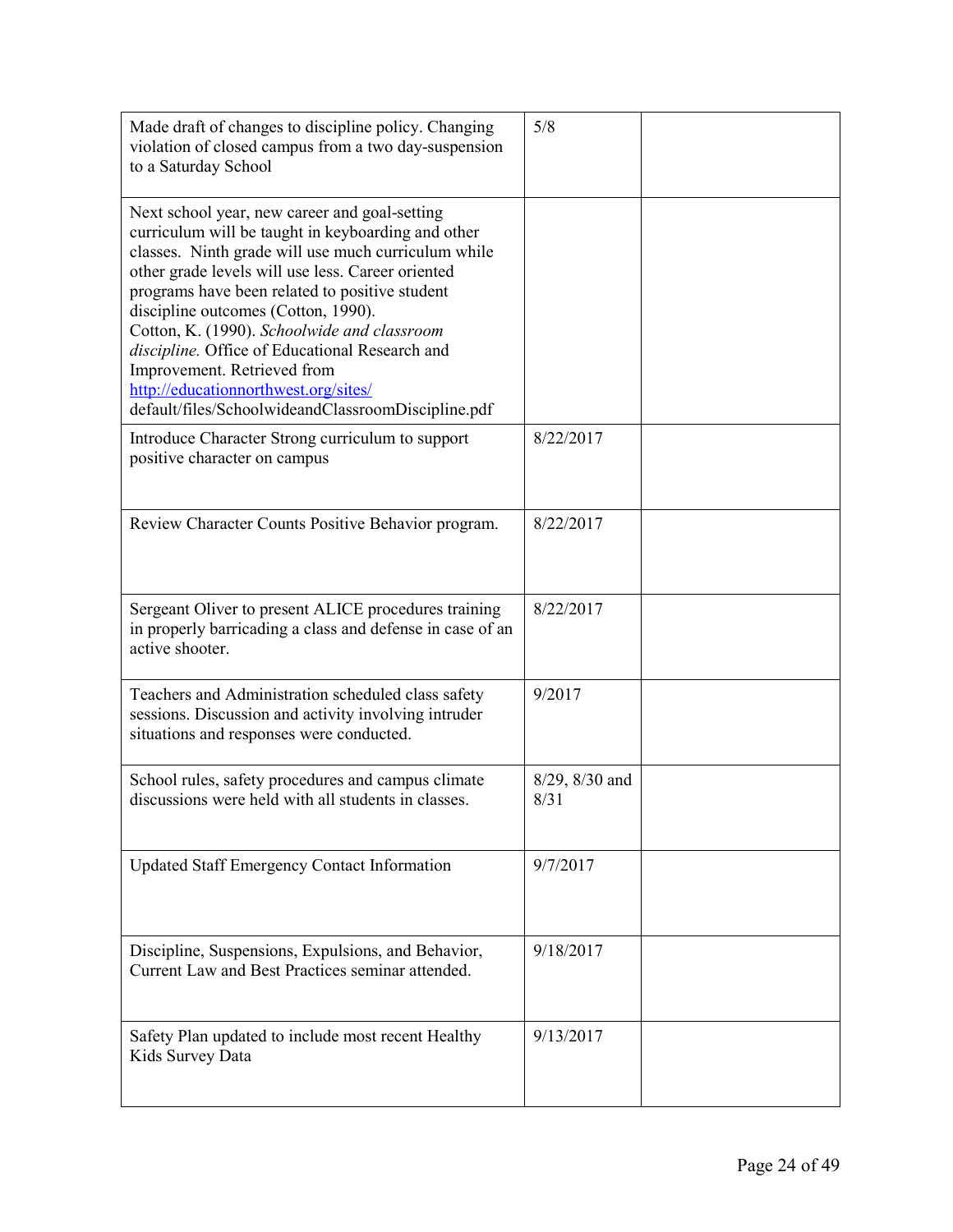| Held an assembly schedule to allow time for all<br>teachers and students to present a safety presentation.<br>This presentation covered fire-alarms, evacuation sites,<br>lockdowns, awareness and intruder situations (ALICE<br>responses).                        | 9/26/2017  |  |
|---------------------------------------------------------------------------------------------------------------------------------------------------------------------------------------------------------------------------------------------------------------------|------------|--|
| Discussed Westside property as an off-site evacuation<br>location with Tribal officials. They recommended not<br>using Westside, unless it was a shooter type situation                                                                                             | 10/11/2017 |  |
| Discussed using Tuolumne Park as an off-site<br>evacuation location with Park and Rec. manager.<br>Arranged contact numbers and permission to use the<br>park.                                                                                                      | 10/18/2017 |  |
| Sent email to teachers reviewing duck and cover<br>procedures. Responded to questions about procedures                                                                                                                                                              | 10/17/2017 |  |
| Administrative discussion about off-site evacuation<br>plans. Possible incident command roles and structures<br>shared. Team agreed to hold further discussion next<br>week.                                                                                        | 10/23/2017 |  |
| Officer Pulido from the Jamestown CHP conducted a<br>presentation about distracted driving on Friday,<br>November 3.                                                                                                                                                | 11/3/2017  |  |
| Met with retired Fire Department Safety Officer Kirk<br>McBride. We toured campus and discussed various<br>evacuation scenarios. He deemed that our football field<br>area was safe and large enough to house our students in<br>almost any emergency.              | 10/26/2017 |  |
| Reviewed forest fire response and football field<br>evacuation procedures with staff.                                                                                                                                                                               | 11/9/2017  |  |
| Met with Site Council to discuss, share ideas regarding<br>evacuation procedures.                                                                                                                                                                                   | 12/13/2017 |  |
| Practiced "secure school." reviewed Procedures with<br>staff at staff meeting on 12/14. Distributed Secure<br>School handout. Discovered a few classes did not have<br>indoor locking capabilities. Superintendent contacted<br>maintenance to have them installed. | 12/15/2017 |  |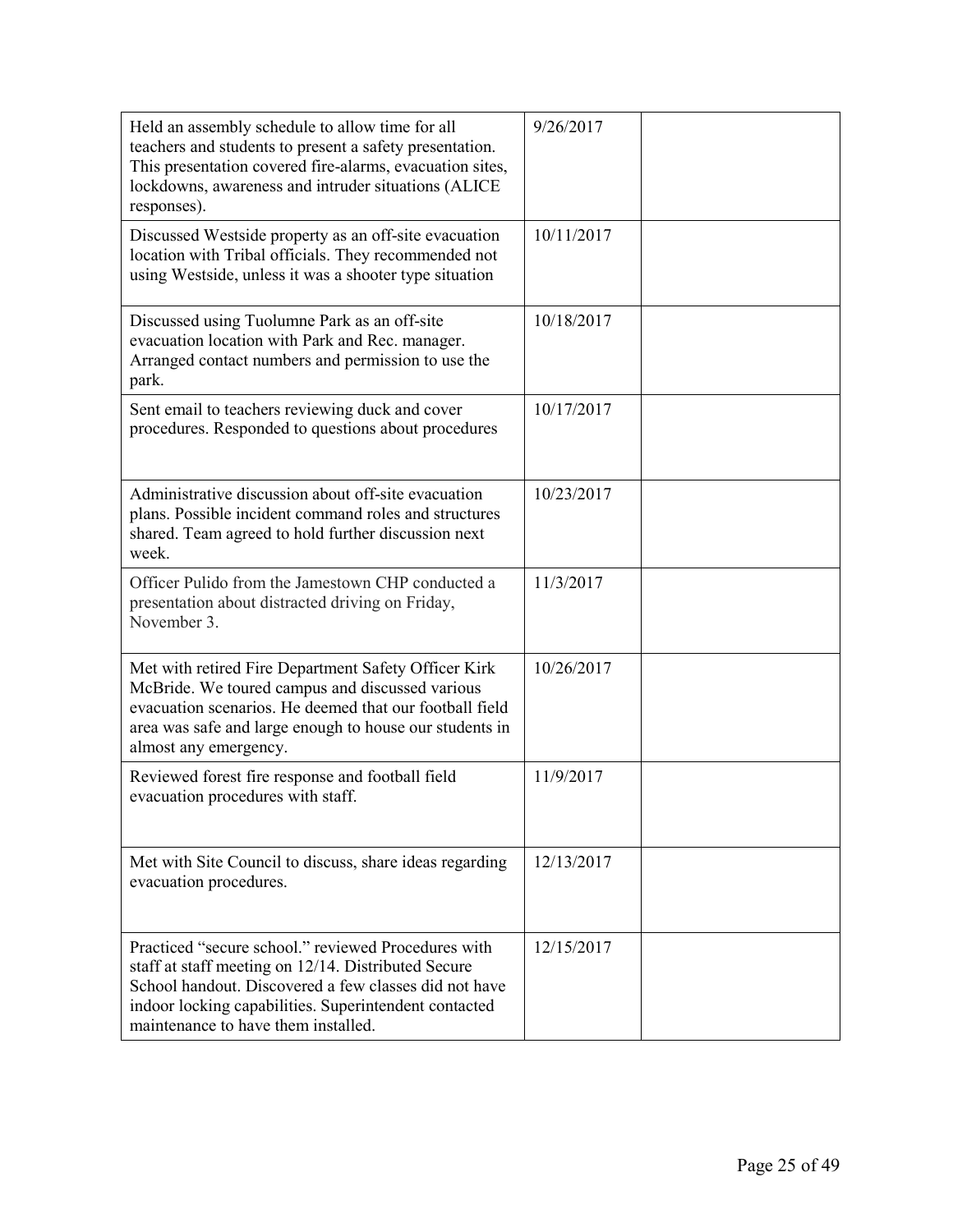| Shared draft of wildfire response with office staff and<br>teachers. Gained feedback from staff to improve<br>response protocol.                                                                           | 1/3/2018  |  |
|------------------------------------------------------------------------------------------------------------------------------------------------------------------------------------------------------------|-----------|--|
| Drafted new safe social climate goals and new physical<br>climate goals.<br>Revised teacher wildfire response based on feedback<br>from teachers and site-council members.                                 | 1/10/2018 |  |
| Shared Office Wildfire Procedures with office staff.<br>Gained input and feedback. Made adjustments to plan.                                                                                               | 1/17/2018 |  |
| Contacted Tuolumne City and Tuolumne County Fire<br>Departments regarding advice for "Wildfire"<br>emergency procedures.                                                                                   | 1/23/2018 |  |
| Conducted Wildfire Evacuation drill.<br>Consulted with Sherriff, and Fire Department<br>representatives before and after drill.                                                                            | 1/21/2018 |  |
| Met with law enforcement and fire department<br>representatives after drill for review of procedures.<br>They recommended leading students into the gym<br>rather than the football field.                 | 1/26/2018 |  |
| Began planning evacuation to gym.                                                                                                                                                                          | 1/29/2018 |  |
| School response to threat hoax. Sheriff's deputies came<br>to campus to help ensure there were no threats.                                                                                                 | 2/22/2018 |  |
| Sheriff and "drug dog" Beau searched 3 classrooms and<br>the boys locker-room. No drugs were found.                                                                                                        | 2/22/2018 |  |
| Staff reviewed active shooter trainings and steps we<br>have taken to ensure safety during staff meeting. We<br>reviewed barricade and counter steps in preparation for<br>a walk-through drill next week. | 2/22/2018 |  |
| Teachers held discussions and practiced and/or<br>discussed barricade and counter responses with every<br>class.                                                                                           | 2/26/2018 |  |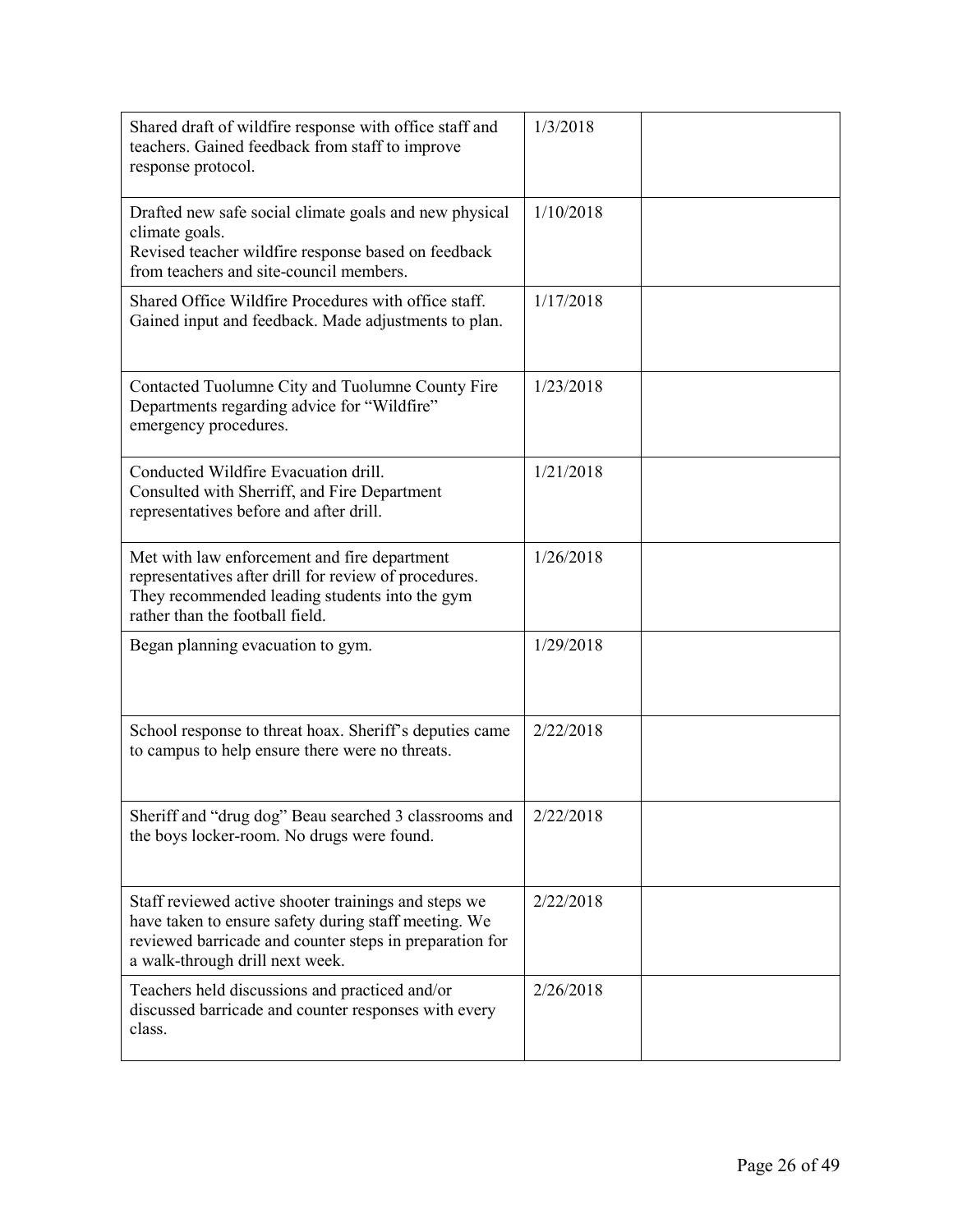| Letter sent to all parents and teachers regarding our<br>proactive measures taken to prevent and mitigate active<br>threat situations.                                                                                    | 2/26/2018 |  |
|---------------------------------------------------------------------------------------------------------------------------------------------------------------------------------------------------------------------------|-----------|--|
| Fire alarm/Onsite Evacuation drill conducted. Went to 3<br>separate locations following map.                                                                                                                              | 4/30/2018 |  |
| Administrator attended Pro Act Training and obtained<br>certificate in professional assault crisis training.                                                                                                              | 5/1/2018  |  |
| Proposed to alter discipline for vaping and online<br>behavior with Saturday School and an educational<br>component. Site Council approved this idea.                                                                     | 5/9/2018  |  |
| Working with county TUPE coordinator to develop<br>educational components for vape and online behavior<br>issues.                                                                                                         | 5/14/2018 |  |
| Fire alarm was activated in the theater area provoking a<br>school wide on-site evacuation. Teachers and students<br>proceeded to set locations successfully.                                                             | 5/22/2018 |  |
| Meeting held with county representatives from<br>Tuolumne County Public Health and TCSOS regarding<br>tobacco and vape awareness and alternatives to<br>suspension.                                                       | 5/29/2018 |  |
| Six new security cameras were installed at the district's<br>continuation school (Long Barn High).                                                                                                                        | 7/2018    |  |
| Arranged for Vape Education for staff with County<br>Health Department. County Health Department to also<br>bring educational components to site to be used as<br>alternative to suspension for first time vape offenses. | 8/15/2018 |  |
| New evacuation maps printed for new teachers and to<br>replace older maps. New maps also placed in Substitute<br>Binders.                                                                                                 | 8/15/2018 |  |
| Emergency procedures reviewed with staff. Discussion<br>of annual safety goals held during staff meeting.                                                                                                                 | 8/16/2018 |  |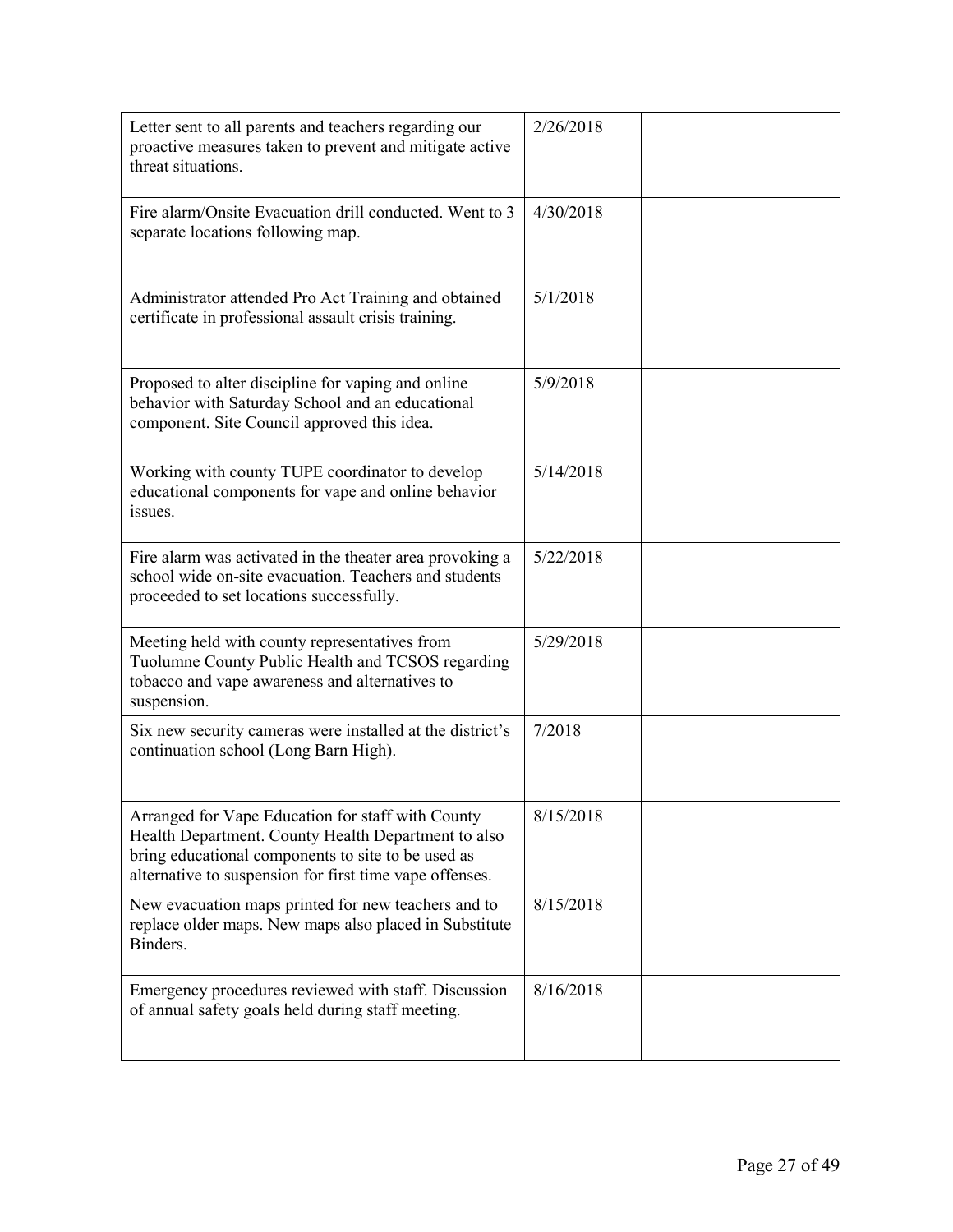| Safety procedures reviewed with new teachers.                                                                                                                                                                                                                                                                                                              | 8/16/2018 |
|------------------------------------------------------------------------------------------------------------------------------------------------------------------------------------------------------------------------------------------------------------------------------------------------------------------------------------------------------------|-----------|
| Sergeant Oliver came to staff meeting to review ALICE<br>procedures and discuss and practice evacuating students<br>in active threat situations.                                                                                                                                                                                                           | 8/20/2018 |
| Deputy Winningham was introduced to staff as the<br>School Resource Officer. Questions and answer session<br>held with staff.                                                                                                                                                                                                                              | 8/20/2018 |
| Meeting with site administrator, school resource officer<br>and campus security held. Discussed roles and how<br>school resource officer can contribute to campus<br>climate and safety.                                                                                                                                                                   | 8/22/2018 |
| Alarm went off after school. Smoke was detected in the<br>photo room. Maintenance declared a false alarm. Study<br>hall and athletic teams evacuated to the football field.                                                                                                                                                                                | 8/29/2018 |
| Reminder sent to coaches and AD to make sure all<br>athletes know to evacuate to one of our established safe<br>zones during an after school alarm.                                                                                                                                                                                                        | 8/30/2018 |
| Smoke alarm in weight room activated. All school on-<br>site evacuation conducted. Alarm system did not work<br>properly in several areas. Maintenance to schedule<br>meeting with "signal service" to evaluate system and<br>repair possible aging devices.                                                                                               | 8/31/2018 |
| A representative from Tuolumne County Public Health<br>came to campus to promote tobacco awareness with the<br>EPIC Youth program.                                                                                                                                                                                                                         | 9/4       |
| 8 new walkie-talkies ordered to ensure clear<br>communication with administration, SRO, campus<br>security, office staff and maintenance.                                                                                                                                                                                                                  | 9/4       |
| Lockdown held. Defiant student left office and ran<br>around campus. Lockdown conducted for all students'<br>safety. Sheriff called to apprehend student. Discussion<br>held afterwards. Immediate rationale for lockdown<br>would be good information for staff. Improvements<br>were made on ongoing staff alerts. Information blast<br>sent to parents. | 9/6       |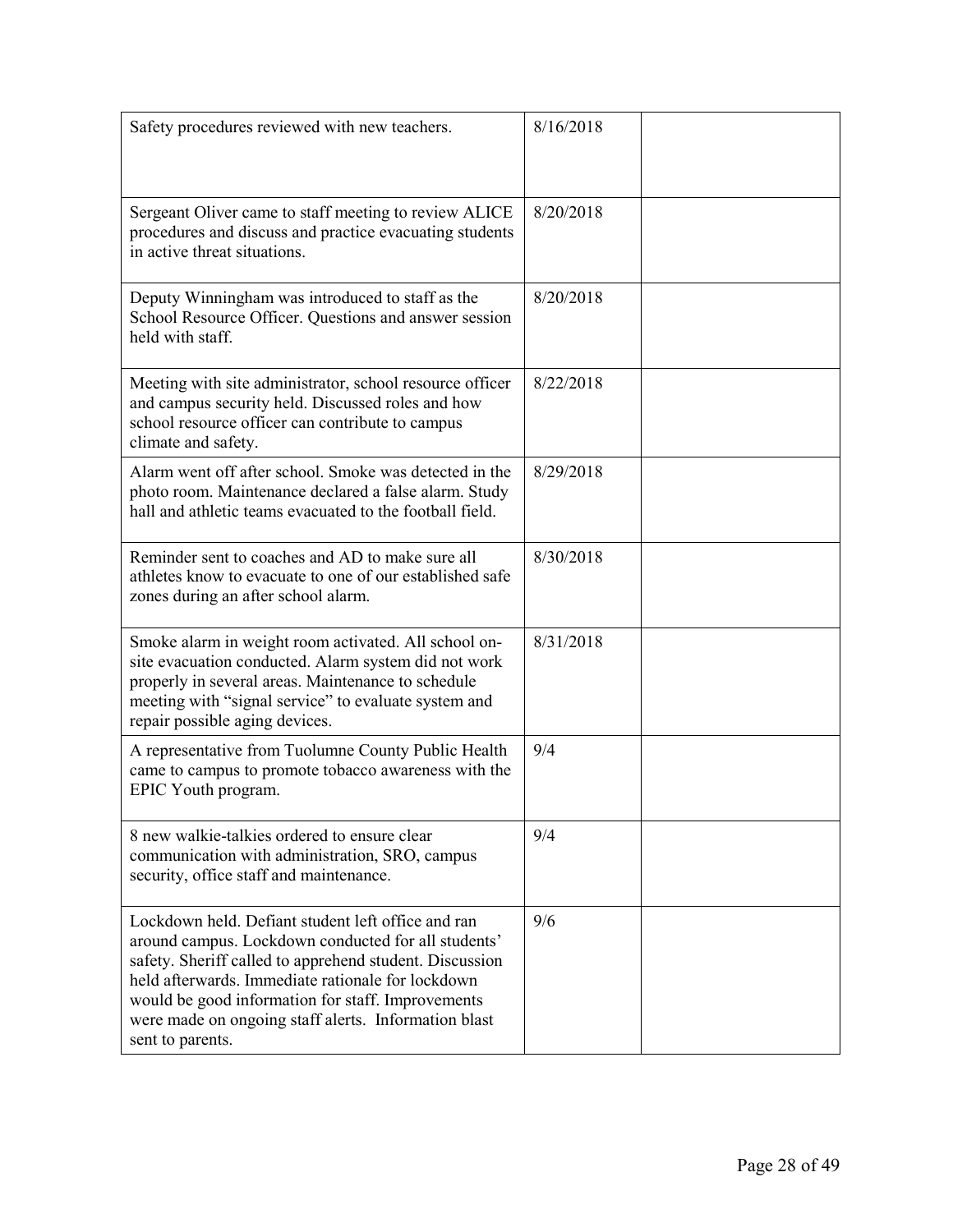| New Lockdown and Crisis Announcement procedures<br>initiated to improve communication to all parts of<br>campus and nearby schools.                                                                                                                                                  | 9/10      |  |
|--------------------------------------------------------------------------------------------------------------------------------------------------------------------------------------------------------------------------------------------------------------------------------------|-----------|--|
| Every classroom checked for updated maps, rosters and<br>emergency procedures. New maps provided for teachers<br>who needed them.                                                                                                                                                    | 9/12      |  |
| Met with representatives from Tuolumne County Public<br>Health Department. They provided education materials<br>so use for students who were caught vaping. They also<br>provided educational materials for teachers.                                                                | 9/13      |  |
| Meeting held with Sonora Police Officer Pulido<br>regarding safe teen driving. We are arranging "Teen<br>Smart" driving education on campus for Sep. 27.                                                                                                                             | 9/13      |  |
| Vape awareness packets prepared and distributed to<br>Saturday School teacher. These awareness packets<br>provide education on vaping as an alternative to<br>suspension. Three suspension were prevented thus far.                                                                  | 9/25      |  |
| Superintendent and Deputy Principal attend LCSSP<br>Grant information meeting regarding positive behavior<br>interventions, early interventions and trauma informed<br>practices.                                                                                                    | 9/27      |  |
| Revised "Vape Awareness" packets to include<br>expectations for paragraph writing component and<br>paragraph writing template.                                                                                                                                                       | 10/1      |  |
| Officer Pulido from Sonora Police Department agreed<br>to present a "safe driving" lesson to students who might<br>have been suspended for dangerous behavior in the<br>parking lot. This presentation allowed these students to<br>attend Saturday School rather than be suspended. | 10/2      |  |
| Fire alarm system activated after school. A volleyball<br>hit the sensor. Location of alarm identified and<br>announcement made to staff regarding incident.                                                                                                                         | 10/3      |  |
| New Grant funds being allocated to provide counseling<br>at continuation and necessary small schools.                                                                                                                                                                                | 10/5/2018 |  |
| Football field emergency evacuation locations updated<br>for 2018-2019 school year.<br>These locations will be practiced during earthquake<br>drill 10/9.                                                                                                                            | 10/6      |  |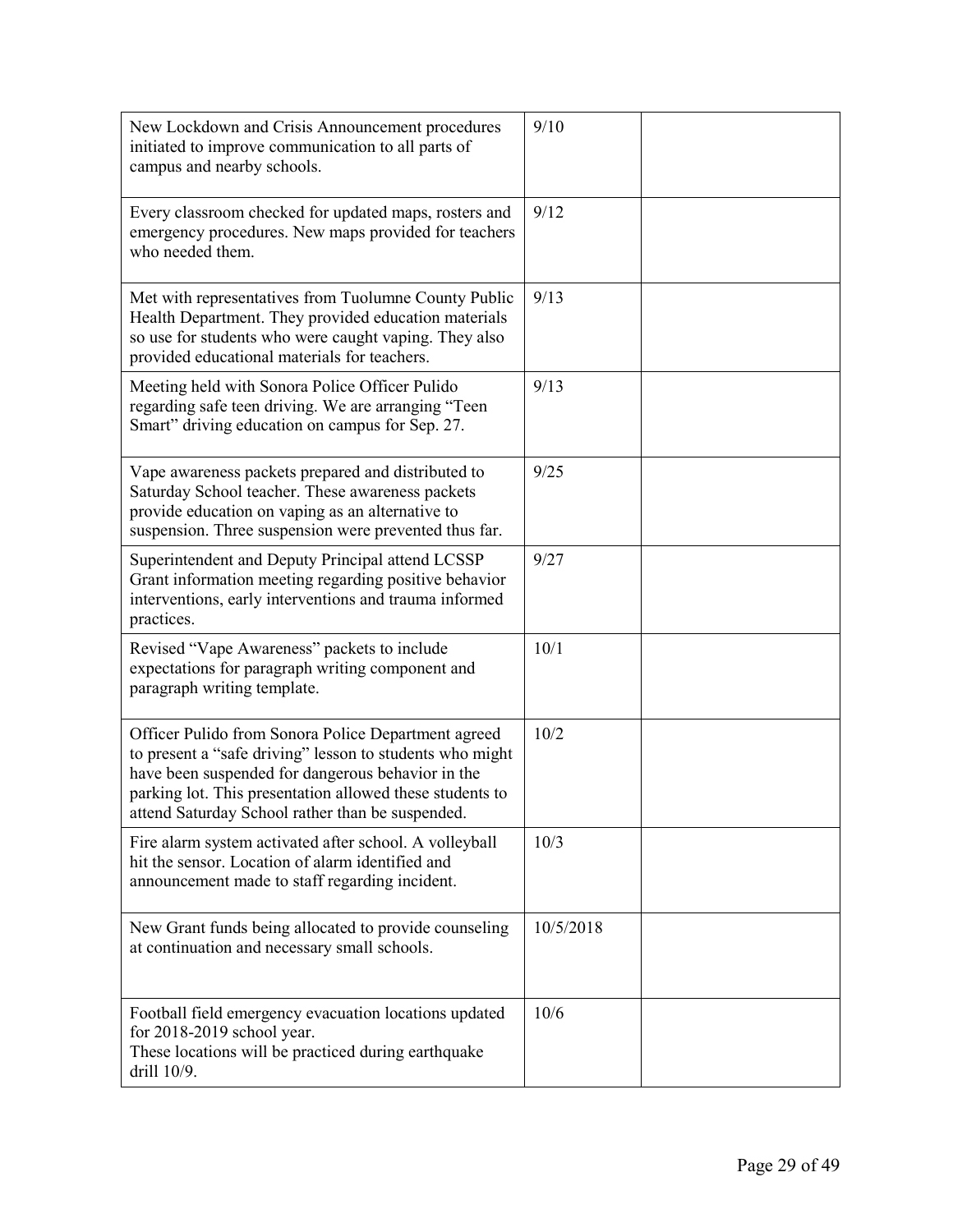| Campus supervisor checked all AED locations and<br>functionality. Athletic director using this information<br>for new emergency procedure information for coaches.                                                                                                                                                                                                                                                                                                                                                                                              | 10/4/2018  |  |
|-----------------------------------------------------------------------------------------------------------------------------------------------------------------------------------------------------------------------------------------------------------------------------------------------------------------------------------------------------------------------------------------------------------------------------------------------------------------------------------------------------------------------------------------------------------------|------------|--|
| Athletic director revised injury response guidelines for<br>coaches.                                                                                                                                                                                                                                                                                                                                                                                                                                                                                            | 10/4/2018  |  |
| Summerville High signed up for the California Shake<br>Out on 10/18. The school will complete level 1 and<br>level 2 activities which include drop, cover, hold on and<br>evacuate.                                                                                                                                                                                                                                                                                                                                                                             | 10/8/2018  |  |
| Deputy principal provided safety update at staff<br>meeting. The update included reflection on previous<br>drills and discussion and planning of upcoming shake-<br>out.                                                                                                                                                                                                                                                                                                                                                                                        | 10/9/2018  |  |
| Tuolumne County Public Health Department presented<br>information regarding "vape" products at staff meeting.                                                                                                                                                                                                                                                                                                                                                                                                                                                   | 10/9/2018  |  |
| Tuolumne County Probation Department contacted<br>regarding Adolescent Drug and Alcohol Prevention and<br>Intervention Program. Summerville High is<br>investigating if this program can be used to help<br>students who have been caught with a drug offense.                                                                                                                                                                                                                                                                                                  | 10/9/2018  |  |
| Conducted Earthquake drill.<br>Administration met to discuss roles and responsibilities<br>in an earthquake or disaster situation.<br>After the drill a "debrief" meeting was held to discuss<br>the drill and actions to make for improvement<br>including: repair office bullhorn, remind teachers to<br>lead classes out, help teachers understand map, dismiss<br>students one class at a time, remind teachers to<br>communicate if student was in the restroom during drill,<br>and inform library, lab, cafeteria to evacuate to field<br>with students. | 10/18/18   |  |
| Deputy principal attended School Crisis Response<br>Training.                                                                                                                                                                                                                                                                                                                                                                                                                                                                                                   | 10/22/2018 |  |
| Site-Council member attended Emergency Readiness<br>training at Stanislaus County office of education.                                                                                                                                                                                                                                                                                                                                                                                                                                                          | 10/26/2018 |  |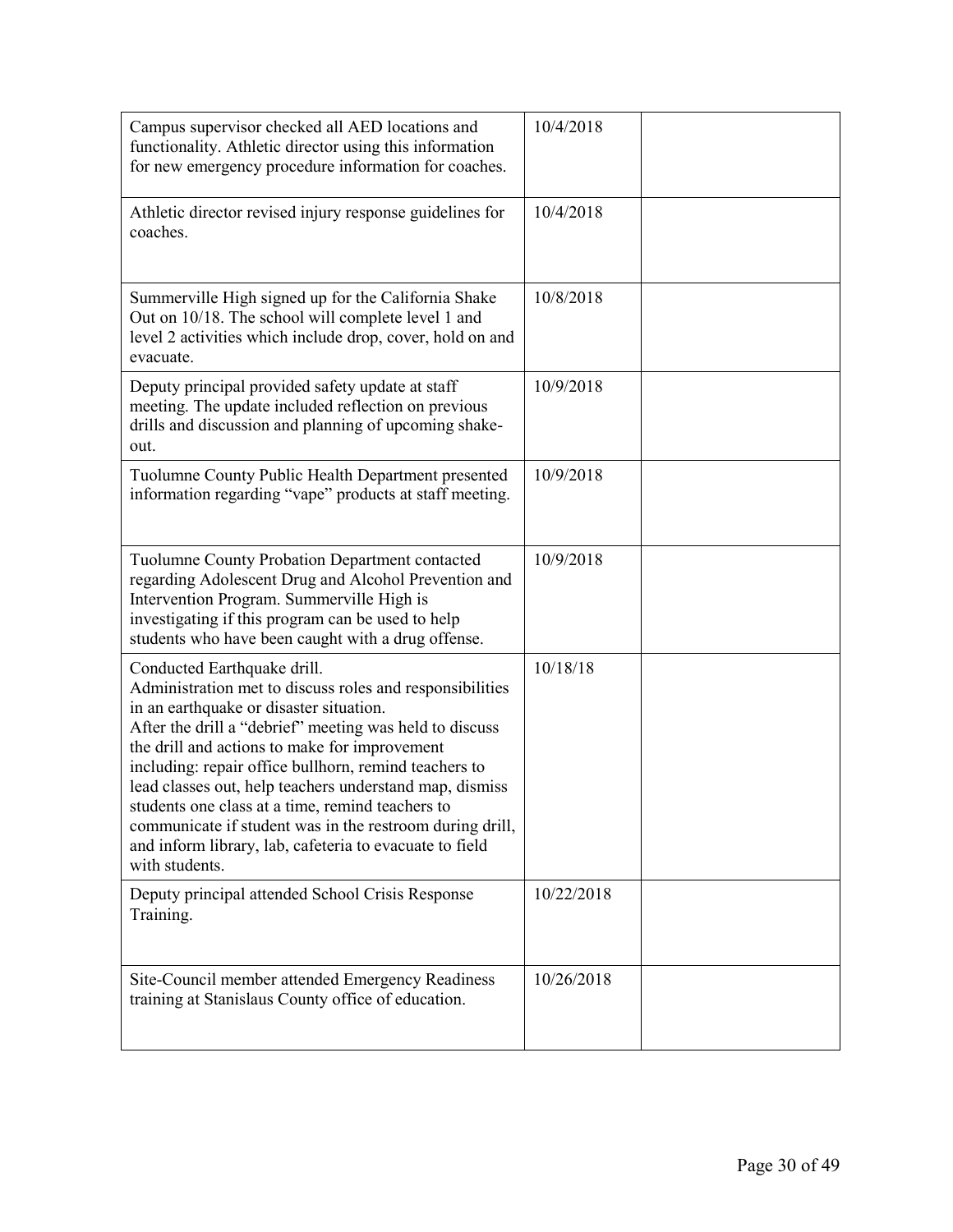| Secure School Drill conducted. Administrative<br>reflection revealed a need to update contact information<br>for all staff and devote one administrator to helping<br>secure the students in the gym theater area.      | 11/28/2018 |
|-------------------------------------------------------------------------------------------------------------------------------------------------------------------------------------------------------------------------|------------|
| New emergency drill log created for office.                                                                                                                                                                             | 11/28/2018 |
| Updated contact information for staff entered on to<br>confidential safety plan.                                                                                                                                        | 11/28/2018 |
| Administrators enrolling in Pro-Act (conflict resolution<br>and safe restraint) training.                                                                                                                               | 12/4/2018  |
| Active shooter/emergency response procedures<br>reviewed with staff. Classroom discussion and scenario<br>presentations to be shared by teachers with students<br>1/25. Presentation with scenarios presented to staff. | 12/11/2018 |
| Updated Incident Command chart shared with<br>stakeholders.                                                                                                                                                             | 1/8/2019   |
| Updated contact information for Sonora and Tuolumne<br>Fire Departments                                                                                                                                                 | 1/9/2019   |
| Newest version of safety plan shared with local law<br>enforcement and fire departments for review and<br>discussion.                                                                                                   | 1/11/2019  |
| Met with head of transportation to discuss emergency<br>evacuation situations. She will draft a plan including<br>contact numbers for drivers who would be called to<br>drive buses.                                    | 1/24/2019  |
| School safety and active shooter discussion held in<br>every classroom. Teachers presented situation scenarios<br>with students and discussed best possible actions.                                                    | 1/25/2019  |
| Email from local fire department indicated that they<br>received our safety plan and did not need anything<br>further.                                                                                                  | 1/28/2019  |
| Emergency evacuation document created by head of<br>transportation detailing steps to take if buses were<br>needed to take students home ASAP.                                                                          | 1/30/2019  |
| Safety plan presented to school board.                                                                                                                                                                                  | 2/20/2019  |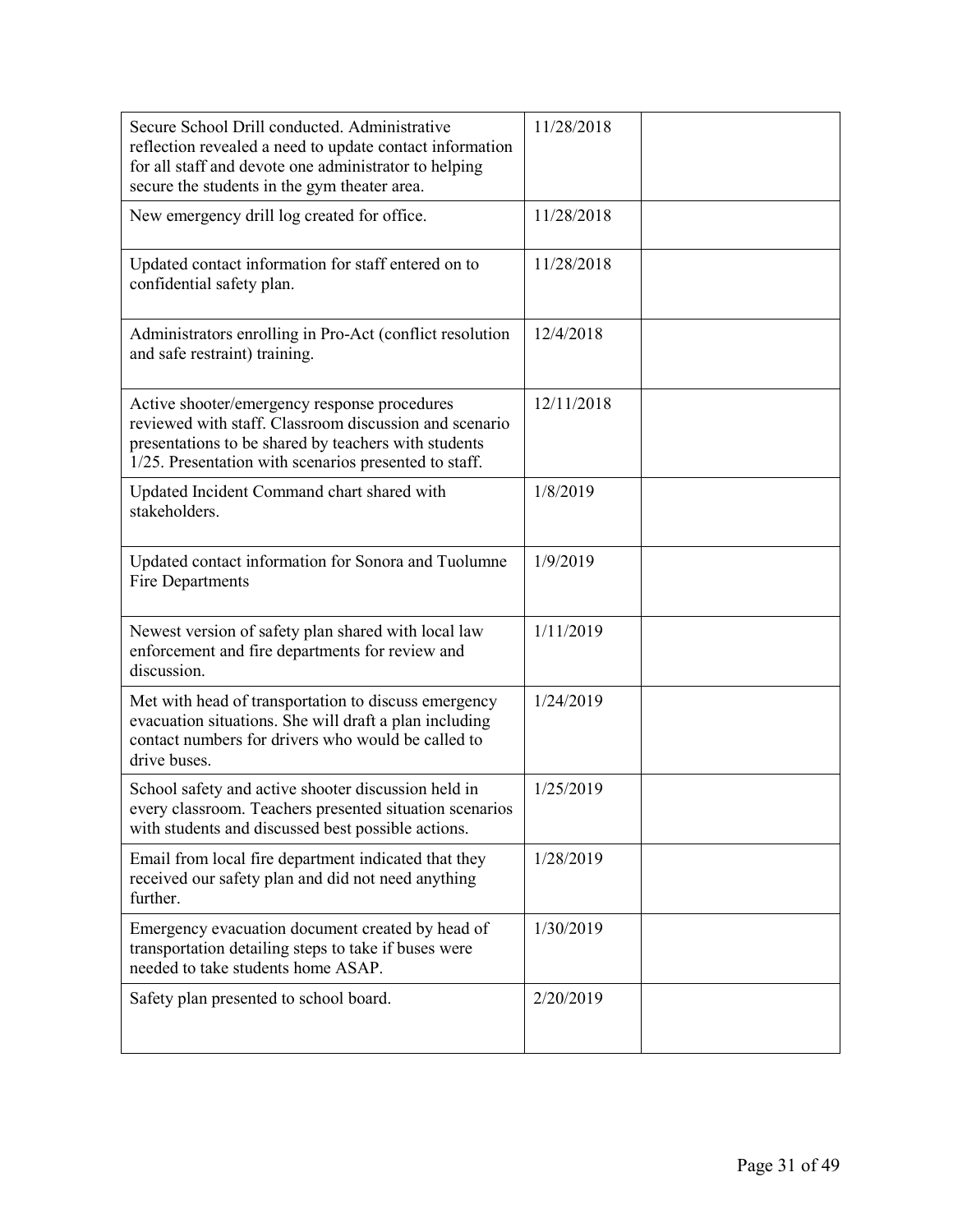| Safety Plan approved by school board                                                                                                                                                                                                                                                         | 3/2019    |                   |
|----------------------------------------------------------------------------------------------------------------------------------------------------------------------------------------------------------------------------------------------------------------------------------------------|-----------|-------------------|
| Lockdown/Shelter-in-place called due to lightning.                                                                                                                                                                                                                                           | 3/6/2019  |                   |
| Cost for additional security cameras received.<br>Revised priority list for camera locations discussed with<br>campus security officer, administration and head of<br>maintenance.                                                                                                           | /3/7/2019 |                   |
| Metal detector and megaphones ordered.                                                                                                                                                                                                                                                       | 3/7/2019  | Campus Supervisor |
| Alarm response drill held. Alarm was activated during<br>lunch. Students waited for intercom directions, then<br>followed announcements and bullhorn directions to the<br>water tower where they met with their next teacher.                                                                | 3/21/2019 |                   |
| Meeting with Tuolumne Fire Chief and Tuolumne<br>County Fire Chief, head of maintenance and<br>superintendent held. Discussion topics included<br>troubles with alarm system, directions for fire when<br>they respond, and safety information for both county<br>and city fire departments. | 4/2/2019  |                   |
| Meeting with superintendent, principal, head of<br>maintenance and operations, head of transportation,<br>lead maintenance person and deputy principal held to<br>discuss bus emergencies and responses.                                                                                     | 5/13/2019 |                   |
| Deputy Principal attended REMS, EOP and Site<br>Assessment training 6/27. Downloaded Site Assess<br>App.                                                                                                                                                                                     | 6/27/2019 |                   |
| New Emergency Response Procedures created for staff<br>handbook.                                                                                                                                                                                                                             | 6/28/2019 |                   |
| Due to nearby fire and power outage, emergency<br>procedures were followed. Messages sent to teachers,<br>classes and the community. Communication with local<br>fire responders was established. Bus drivers were<br>placed on standby.                                                     | 8/22/2019 |                   |
| Contract signed with canine detective services<br>organization. Six random canine searches arranged.                                                                                                                                                                                         | 8/29/2019 |                   |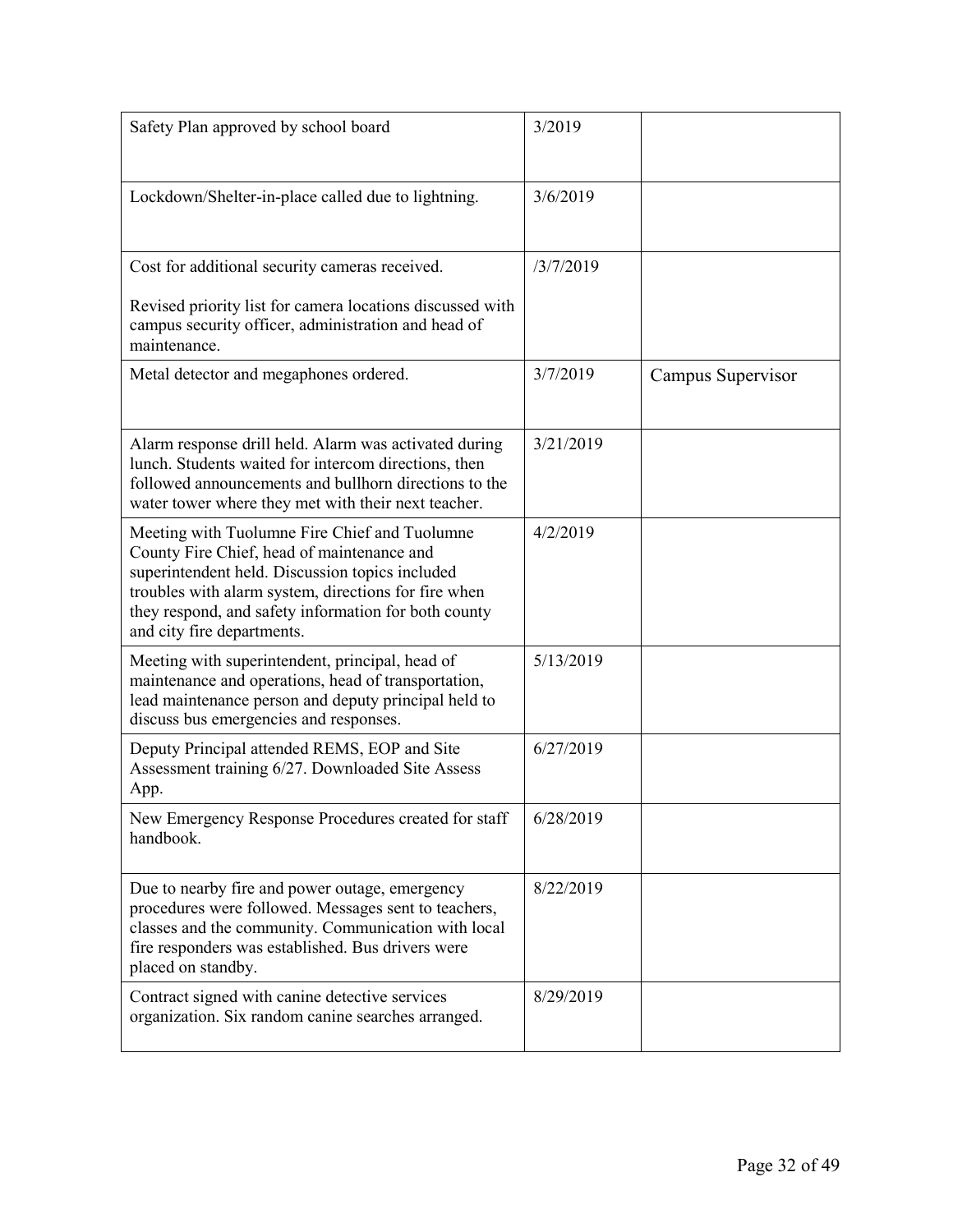| Meeting with administration regarding school response<br>to power outages.                                                                                                                                            | 9/5        |  |
|-----------------------------------------------------------------------------------------------------------------------------------------------------------------------------------------------------------------------|------------|--|
| Site procedures for power outages shared with staff.                                                                                                                                                                  | 9/10       |  |
| Discussion of Alarm Response held with staff at staff<br>meeting. Maintenance staff may be needed to assist in<br>moving wheelchair bound students to safety.<br>2018-2019 student rosters distributed to teachers to | 9/10       |  |
| place in emergency packets.                                                                                                                                                                                           |            |  |
| Procedures for teacher guidance during Canine<br>Searches shared with staff at staff meeting.                                                                                                                         | 9/10       |  |
| Additional surveillance cameras installed throughout<br>campus. Administration and campus supervisor trained<br>in use of cameras.                                                                                    | 9/10       |  |
| Fire Alarm Response drill conducted. Tuolumne City<br>Fire personnel came to advise. Need to put up signage<br>on buildings and make sure we organize teachers and<br>students at evacuation sites.                   | 9/19/19    |  |
| Fire alarm pulled by student. Students were directed to<br>stay in a safe place and look around them for safety<br>hazards.                                                                                           | 9/27/2019  |  |
| Earthquake response procedures reviewed at staff<br>meeting.                                                                                                                                                          | 10/8/2019  |  |
| Participation in CA Great Shakeout. Earthquake<br>procedures practiced.                                                                                                                                               | 10/17/2019 |  |
| Local fire chief came to campus to direct maintenance<br>on the placement of building signage.                                                                                                                        | 10/16/2019 |  |
| Plan for planned power outage shared with staff at staff<br>meeting. Plan for housing necessary small schools on<br>Summerville Campus shared with teachers at remote<br>sites.                                       | 10/29/2019 |  |
| Office medical emergency response procedures added<br>to comprehensive safety plan. Copies reviewed with<br>involved parties.                                                                                         | 12/16/2019 |  |
| School safety and response scenarios presentation<br>shared with teachers. Rally schedule arranged to                                                                                                                 | 1/30/2020  |  |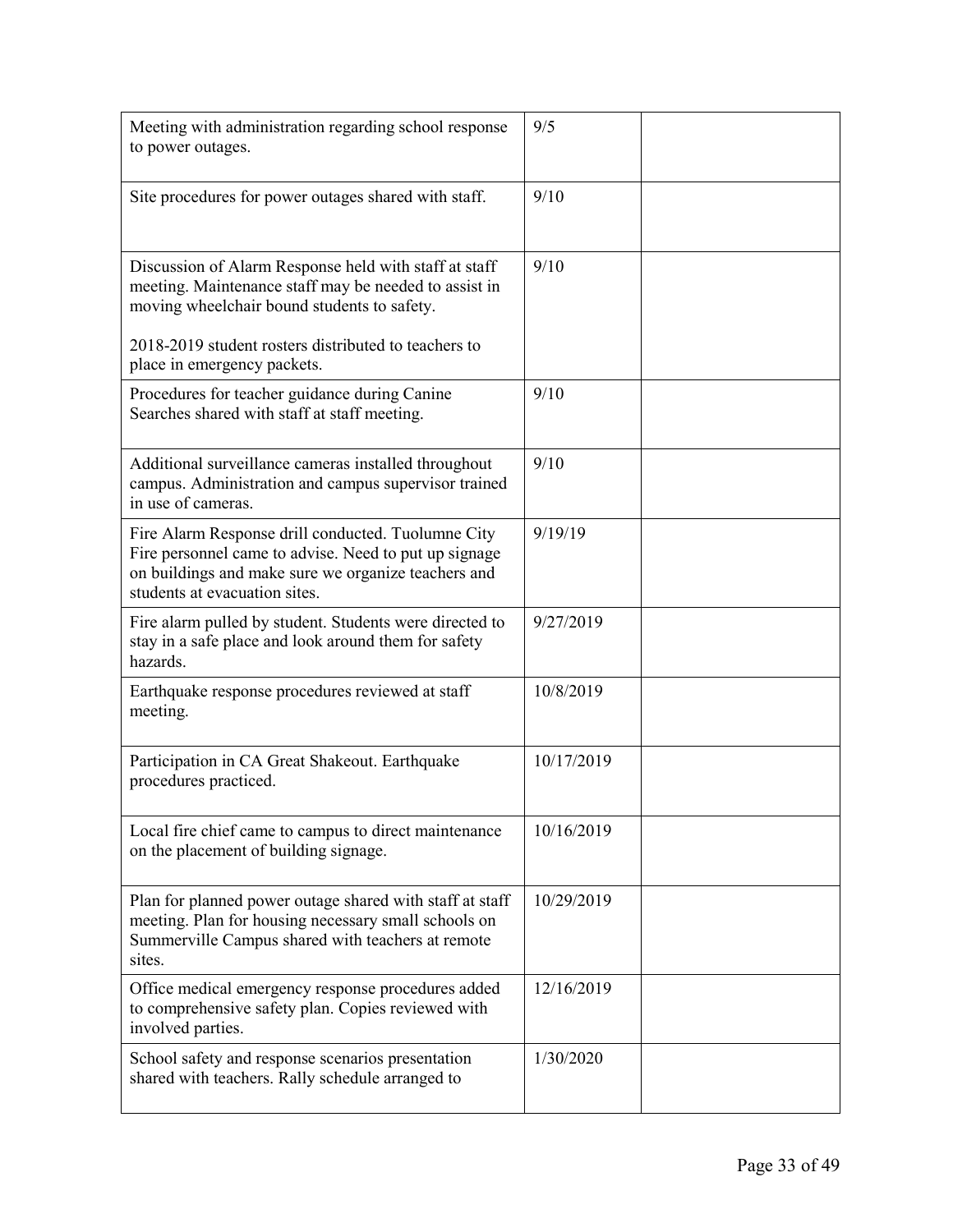| provide time for teachers to give presentations to<br>classes.                                                                                                                                                                                                                         |                      |
|----------------------------------------------------------------------------------------------------------------------------------------------------------------------------------------------------------------------------------------------------------------------------------------|----------------------|
| Full-time crisis counselor hired.                                                                                                                                                                                                                                                      | 1/28/2020            |
| Lockdown drill conducted. Administrative team met to<br>review. Reflections shared with staff. We will now<br>begin having maintenance lock the exterior doors to the<br>gym and theater areas to allow PE and Drama teachers<br>to focus on their students and space in the facility. | 2/27/2020            |
| Vape detector devices demoed for campus supervisor<br>and deputy principal. They were costly and ineffective.                                                                                                                                                                          | 1/2020               |
| "Say Something" Week and activities- including<br>"Upstanders" posters and lunch activities.                                                                                                                                                                                           | $3/2 - 3/6$          |
| Comprehensive safety plan shared with local fire<br>department. Invitation extended to fire dept. to attend<br>lockdown drill.                                                                                                                                                         | 3/9                  |
| Arranged with Sheriff to observe and reflect on<br>Lockdown drill.                                                                                                                                                                                                                     | 3/6                  |
| Campus Closure due to COVID-19                                                                                                                                                                                                                                                         | 3/13                 |
| Weekly messages sent out by superintendent and<br>principal to update school community on status of<br>school and reopening phases.                                                                                                                                                    | $3/13$ ongoing       |
| School Covid Response Committee created to help<br>guide site through Covid response and reopening plans.<br>This committee met several times to create a guidance<br>document for the school.                                                                                         | $6/2020 -$<br>7/2020 |
| Second Independent Study teacher hired to<br>accommodate growing demand for remote learning.                                                                                                                                                                                           | 9/2020               |
| COVID List-spreadsheet created to accurately track<br>students who tested positive or were close contacts of a<br>positive case. This spreadsheet is used to help admin.<br>To direct employees, students and parents in their safe<br>return based on public health guidance.         | 10/2020              |
| Participation in Great CA Shakeout - School-wide<br>earthquake drill                                                                                                                                                                                                                   | 10/15/2020           |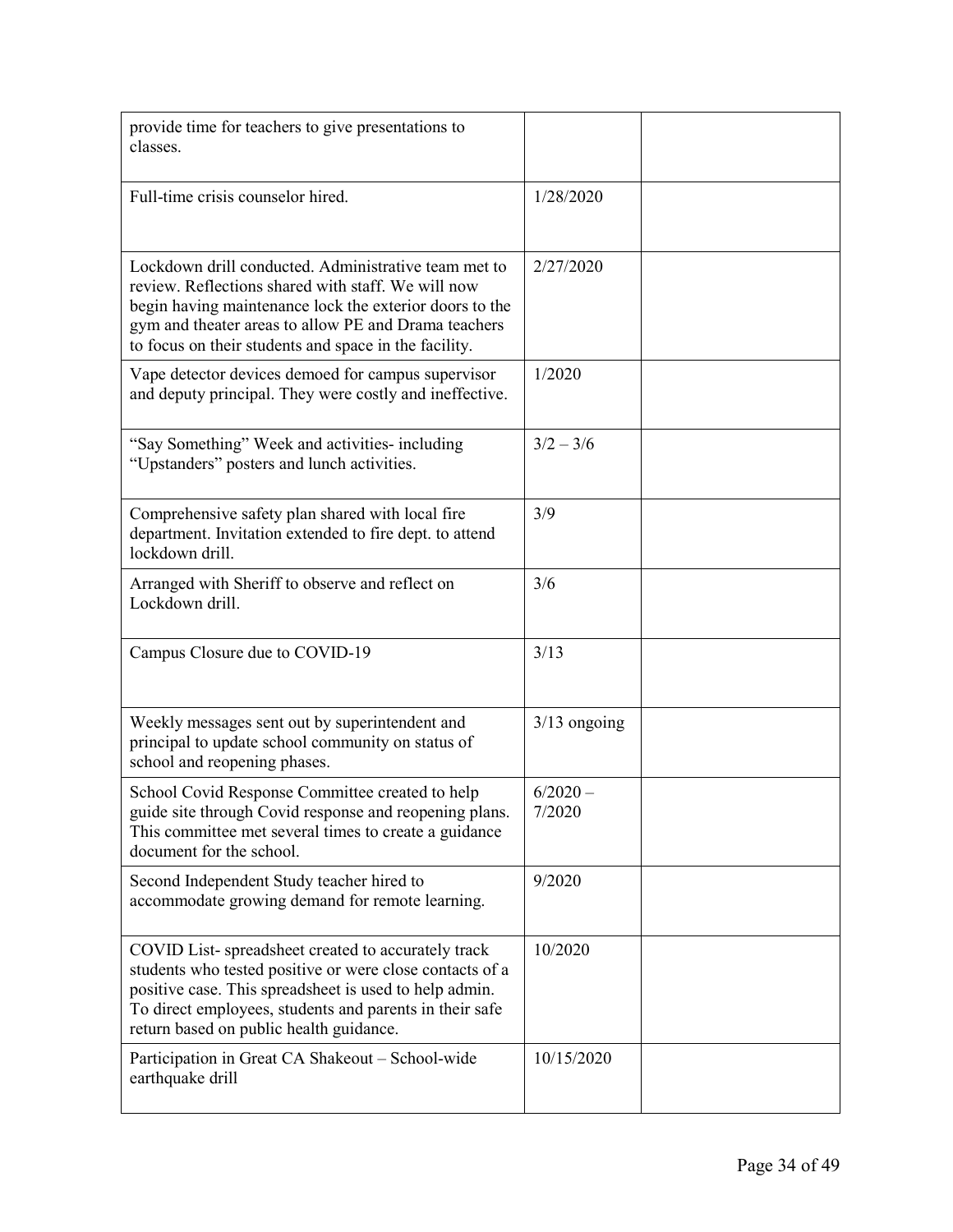| Repair request sent for malfunctioning speakers.                                                                                                                                                                                                                           | 10/15/2020                                          |             |
|----------------------------------------------------------------------------------------------------------------------------------------------------------------------------------------------------------------------------------------------------------------------------|-----------------------------------------------------|-------------|
| Alarm system activated by heater in 200 building. All<br>school alarm response conducted. Faulty alarm system<br>would not turn off. Repairs made by maintenance.                                                                                                          | 11/6/2020                                           |             |
| Safety plan goals reviewed with site council.                                                                                                                                                                                                                              | 11/18/2020                                          |             |
| Canine Detection Services on campus to conduct drug<br>check. Many back-packs and vehicles sniffed with<br>appropriate searches conducted.<br>Canine visits arranged for remainder of year.                                                                                | 11/20/20                                            |             |
| Spreadsheet created to track "close contacts." This<br>sheet is a tool for administration to use when contacting<br>close contacts.<br>Administration reaching out ASAP as soon as positive<br>cases of COVID are discovered. Public health notified<br>of communications. | Since return<br>to school,<br>Ongoing<br>12/10/2020 |             |
| Seizure response information shared with staff.                                                                                                                                                                                                                            | 12/10/2020                                          |             |
| Safety response scenario presentations discussed with<br>staff at staff meeting.                                                                                                                                                                                           | 12/10/2020                                          |             |
| Civic Responsibility presentation shared with teachers<br>and students. This presentation addressed taking action<br>in emergency situations.                                                                                                                              | 12/11/2020                                          |             |
| First Aid kits that align with doctor's direction<br>discussed. Order made.                                                                                                                                                                                                | 12/15/2020                                          |             |
| Metrics for possible school closures and openings<br>created with site leadership team, administration, PLCs<br>and staff.                                                                                                                                                 | 12/2020                                             |             |
| Emergency response conducted due to a possible<br>student overdose. Administration had to remove student<br>from class and call 911. Emergency responders took the<br>student in an ambulance.                                                                             | 11/14/2021                                          |             |
| School site attendance meetings scheduled for<br>chronically truant students.                                                                                                                                                                                              | 12/2020,<br>ongoing                                 | Mrs. Murray |
| Distance Learning classes created to accommodate<br>students/families who do not wish to attend in-person<br>school.                                                                                                                                                       | 12/2020                                             |             |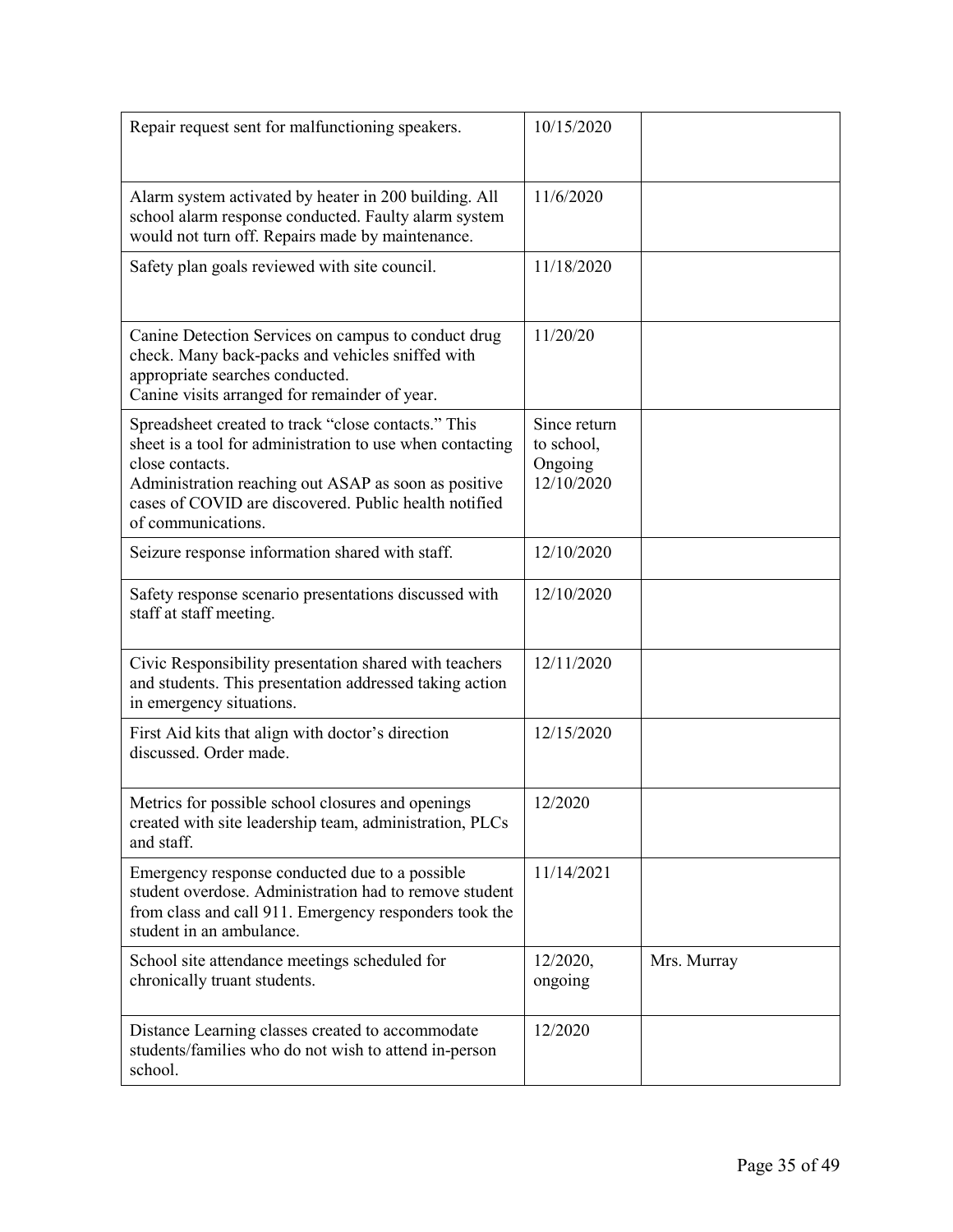| "Metrics" for closing, and opening phases document<br>shared with school board.                                                                                                                                              | 1/13/2021   |  |
|------------------------------------------------------------------------------------------------------------------------------------------------------------------------------------------------------------------------------|-------------|--|
| Modified shelter in place conducted. High winds caused<br>hazardous conditions. Students sheltered in place until<br>winds subsided.                                                                                         | 1/19/2021   |  |
| Safety response scenarios PPT. shared with teachers<br>who will conduct presentations 1/22/2010                                                                                                                              | 1/20/2021   |  |
| School Safety Plan shared with local fire department                                                                                                                                                                         | 1/22/2021   |  |
| School Safety Plan shared with local sheriff's<br>department                                                                                                                                                                 | 1/22/2021   |  |
| Office staff reviewed emergency response procedures.<br>Roles were assigned for communication,<br>traffic/ambulance directing and office management.                                                                         | 2/18/2021   |  |
| Secure School Drill conducted. Administrative team<br>met held pre and post meetings. Office staff briefed on<br>procedures. Teacher feedback on sound system<br>requested. Several noted low volume on speakers.            | 2/25/2021   |  |
| CA Healthy Kids Survey materials distributed to<br>teachers to administer.                                                                                                                                                   | 2/25/2021   |  |
| <b>Emergency Response Procedures Flipchart being</b><br>updated and re-done to provide ability to update more<br>easily                                                                                                      | 3/15/2021   |  |
| Shelter in place drill conducted. Maintenance shut<br>down HVAC on the 300 building. All students were<br>brought indoors and classroom doors and windows<br>were shut.                                                      | 5/20/2021   |  |
| School evacuation. Due to COVID positive case<br>amongst cafeteria staff, lunches could not be served and<br>students were sent home. Buses arranged and classes<br>dismissed early. This process took less than 60 minutes. | 9/2/2021    |  |
| ALICE training for staff conducted by Deputy<br>Bijoukian.                                                                                                                                                                   | 8/24/2021   |  |
| Bi-weekly COVID testing conducted on site to allow<br>for modified quarantine which allowed students to<br>return to class sooner.                                                                                           | 9/2021      |  |
| Staff discussion about safety scenario presentation,<br>scheduled for 9/13/2021.                                                                                                                                             | 9/9/2021    |  |
| Teacher led discussion on school safety. Topics<br>discussed included alarm response, "see something, say<br>something" and response to active threats.                                                                      | 9/13/2021   |  |
| Meetings with Barry Electric to arrange for additional<br>security camera installation. New cameras to be                                                                                                                    | Summer/2021 |  |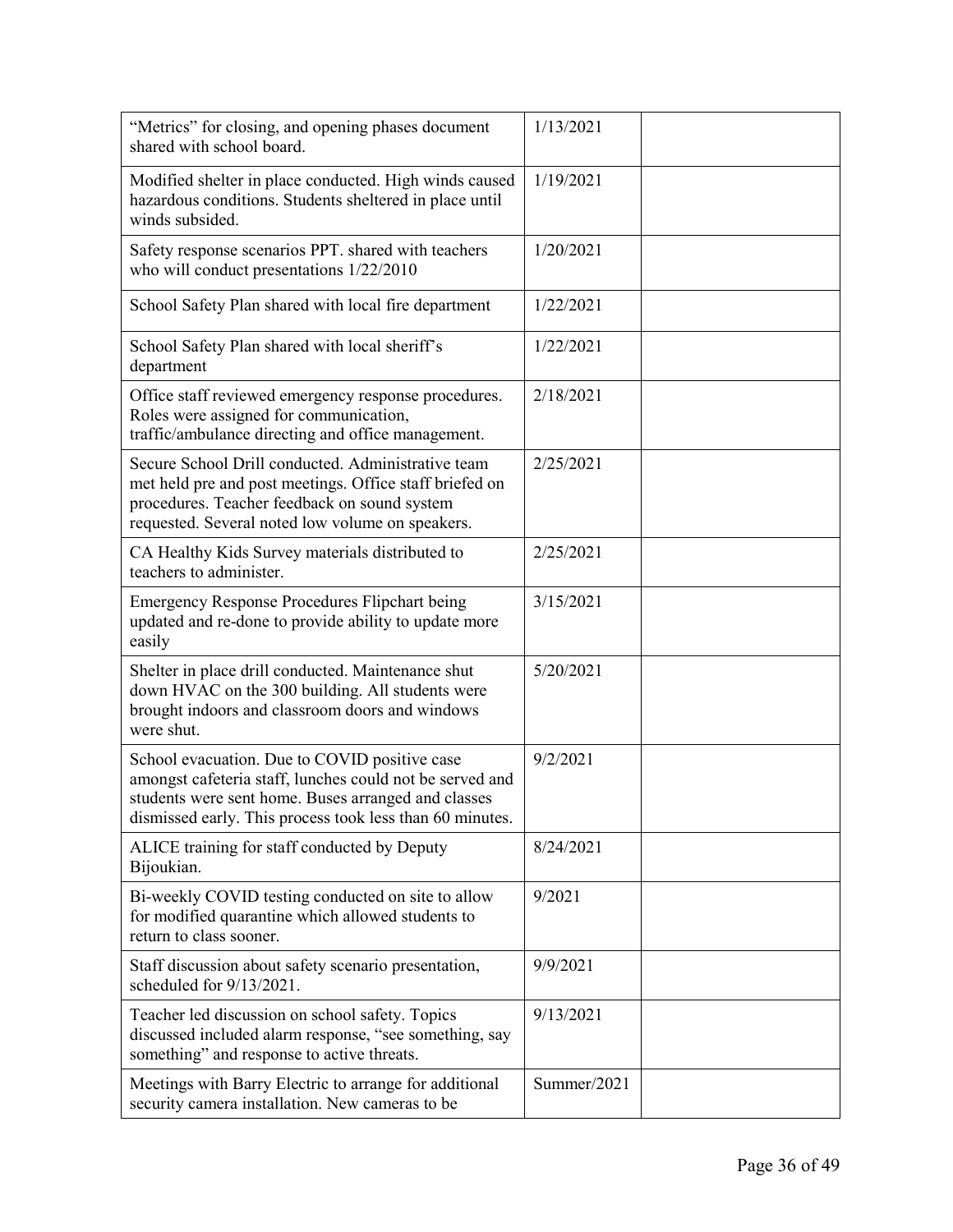| installed to cover blind spots on campus and better<br>imagery on entry and exit points.                                                                                                                                                                                                                                                            |                      |
|-----------------------------------------------------------------------------------------------------------------------------------------------------------------------------------------------------------------------------------------------------------------------------------------------------------------------------------------------------|----------------------|
| Deputy Principal and Transportation Lead met to<br>discuss bus safety. Topics of discussion included bus<br>evacuations, bus emergency responses, designated<br>evacuation/safe locations, emergency evacuations at all<br>district sites, evacuation that occurred this year, COVID<br>safety for drivers and other topics.                        | 9/17/2021            |
| Safety and threat responses presentation shared with<br>teachers. Discussion held in staff meeting regarding<br>scenarios. Teacher's led classes in how to respond to<br>threats and other school dangers or alarms.                                                                                                                                | 9/2021               |
| Indoor locking mechanism purchased and placed in<br>Drama teacher's office for emergency locking<br>capabilities.                                                                                                                                                                                                                                   | 9/23/2021            |
| Bi-weekly testing conducted for student athletes based<br>on CDPH guidance.                                                                                                                                                                                                                                                                         | 10/2021              |
| Summerville High participated in the CA Great<br>Shakeout earthquake drill.                                                                                                                                                                                                                                                                         | 10/21/2021           |
| Review of Lockdown procedures discussed with staff at<br>staff meeting.                                                                                                                                                                                                                                                                             | 11/2021              |
| Mask protest on school campus held 11/29/2021. Law<br>enforcement contacted and present at school. Protesting<br>students guided to shade structure and supervised.<br>Teachers directed to send protestors to shade structure.<br>Communication regarding response sent to teachers via<br>email before the protest.                               | 11/29/2021           |
| Bus evacuation drill held. Student practiced a scenario:<br>A big truck slammed head on to the front of our<br>bus and I was trapped. The students took this<br>accident seriously enough that they knew exactly<br>what to do if I could not help.<br>They also systematically made it to the destination<br>100 ft away from the bus until clear. | 12/9/2021            |
| To help address mental health needs, the Indieflix video<br>"Angst" will be shown in English classes in January.<br>Teachers and crisis counselors will show the video and<br>lead discussions about mental health and anxiety.<br>Follow up video clips and discussions will be held<br>throughout January and February.                           | $1/2022 -$<br>2/2022 |
| Office staff and administration adjusted isolation and<br>quarantine procedures as directed by Tuolumne County<br>Public Health                                                                                                                                                                                                                     | 1/6/2022             |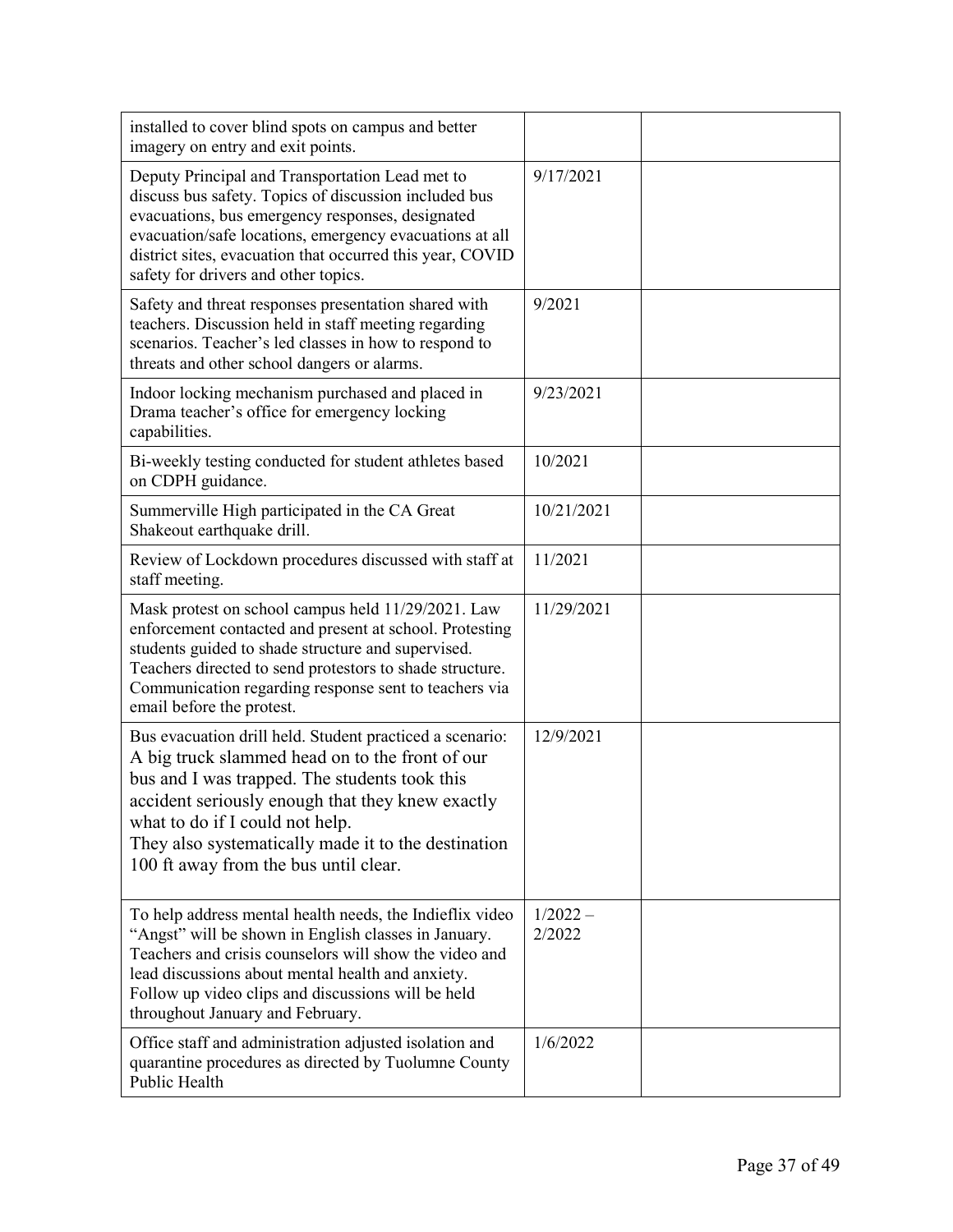| Campus wide Lockdown drill held. All students and   | 1/14/2022 |  |
|-----------------------------------------------------|-----------|--|
| staff were directed to undergo lockdown procedures. |           |  |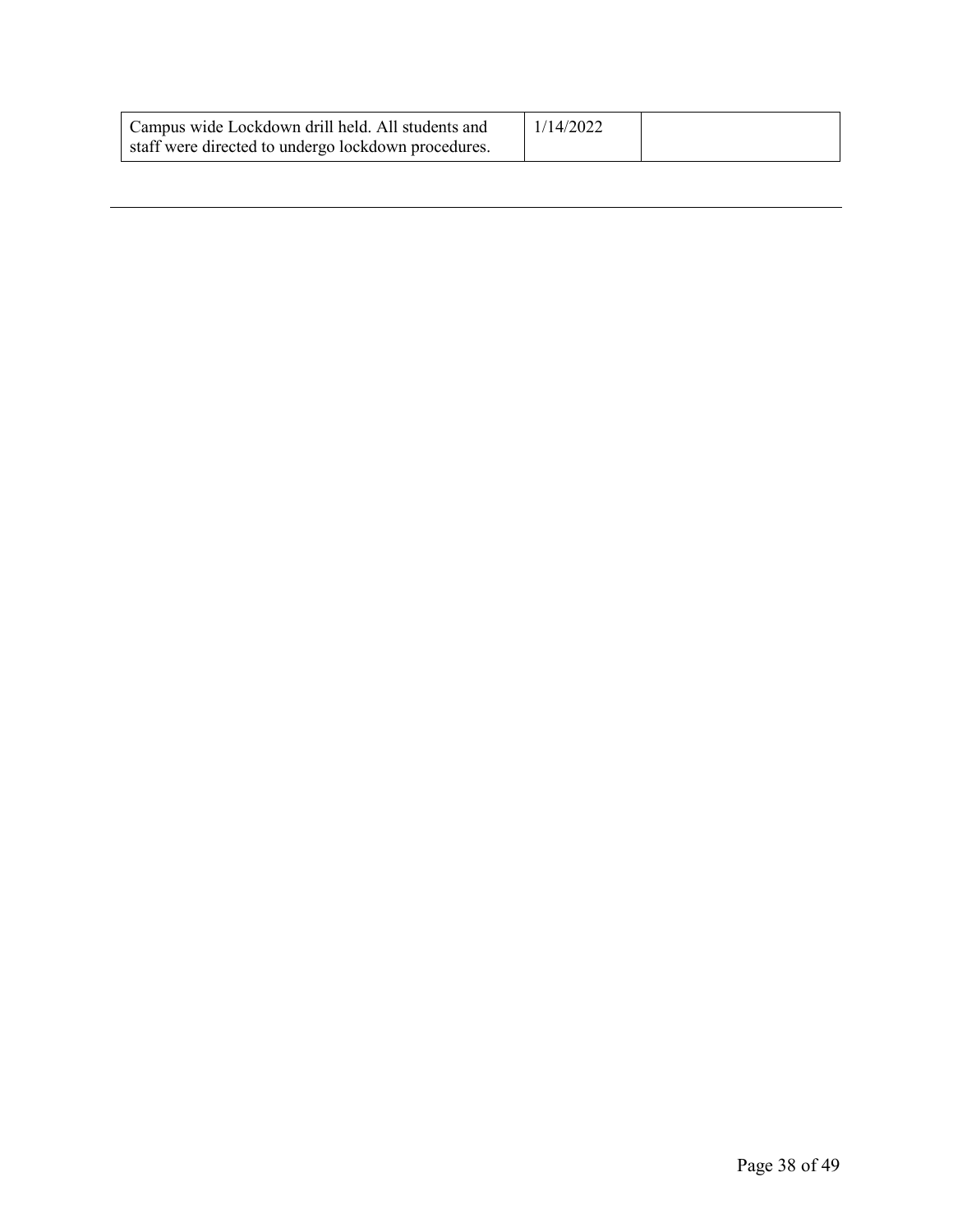# <span id="page-38-0"></span> **Appendix B: District Crisis Response Plans**

The following sections provide key information for crisis response for SUHSD. While this information represents the basic tools needed for an effective crisis response, SUHSD will continue to assess, revise and expand on the plan for continuous improvement in student safety. Additional documentation, including a stand-alone crisis response plan will be referenced in Comprehensive District Safety Plan as it is developed.

**See Attached Emergency Procedures "Flip Chart."**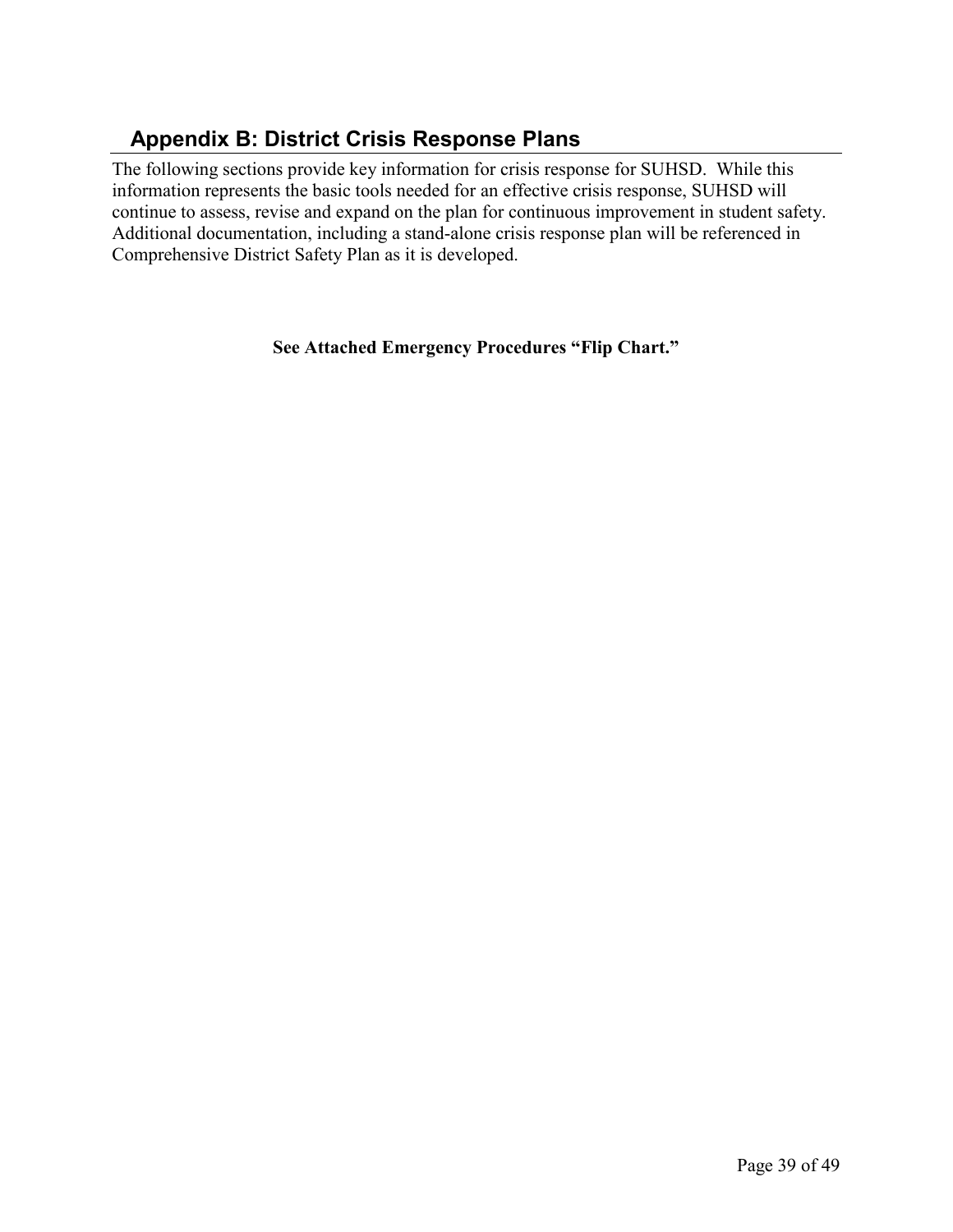<span id="page-39-4"></span><span id="page-39-3"></span><span id="page-39-2"></span><span id="page-39-1"></span><span id="page-39-0"></span>**Appendix B.1: District Staff Emergency Contacts – Confidential Appendix B.2: Campus Staff Emergency Contacts – Confidential Appendix B.2: Campus Staff Emergency Contacts – Confidential Appendix B.2: Campus Staff Emergency Contacts – Confidential Appendix B.2: Campus Staff Emergency Contacts – Confidential** *Appendix B.3: Crisis Response/Community Emergency Contacts*

# **For all emergencies call 911**

| <b>Vendor</b>                 | <b>Number</b>          | <b>Purpose/Subject</b>           |
|-------------------------------|------------------------|----------------------------------|
| <b>County Sheriff</b>         | Emergency - 911        |                                  |
|                               | $(209)$ 533-5815       | Non-emergency                    |
| <b>Tuolumne County Fire</b>   | 533-5100               | <b>Steve Gregory Senior Fire</b> |
| Department                    |                        | Inspector/Investigator           |
| Sonora City Fire              | 532-7432               | Aimee New; Fire Chief            |
| Department                    |                        |                                  |
| <b>Tuolumne Fire</b>          | <b>Emergency - 911</b> |                                  |
|                               | $(209)$ 928-4505       | Non-emergency, main office       |
| <b>Tuolumne County Fire</b>   | $(209)$ 532-5983       | Non-emergency                    |
| Station 51                    |                        |                                  |
| <b>CHP</b>                    | (209) 984-3944         | Non-emergency                    |
| <b>County Animal Control</b>  | 209) 694-2730          | Animal-related issues            |
| <b>American Red Cross</b>     | $(209)$ 533-1513       | <b>Tuolumne County Office</b>    |
|                               | (209) 523-6451         | Modesto Office                   |
| <b>Child Welfare Services</b> | (209) 533-5717         | Regular hours reports            |
|                               | $(209)$ 533-4357       | After hours reports              |
| <b>Air Pollution Control</b>  | $(209)$ 533-5693       | Info on air quality              |
| Dist.                         |                        |                                  |

### <span id="page-39-5"></span>*Public Health and Safety*

### *Public Utilities*

| Vendor             | <b>Number</b>    | Purpose/Subject       |
|--------------------|------------------|-----------------------|
| PG&E (natural gas, | $(209)$ 928-4881 | Gas leaks, Electrical |
| electricty)        |                  | Emergencies           |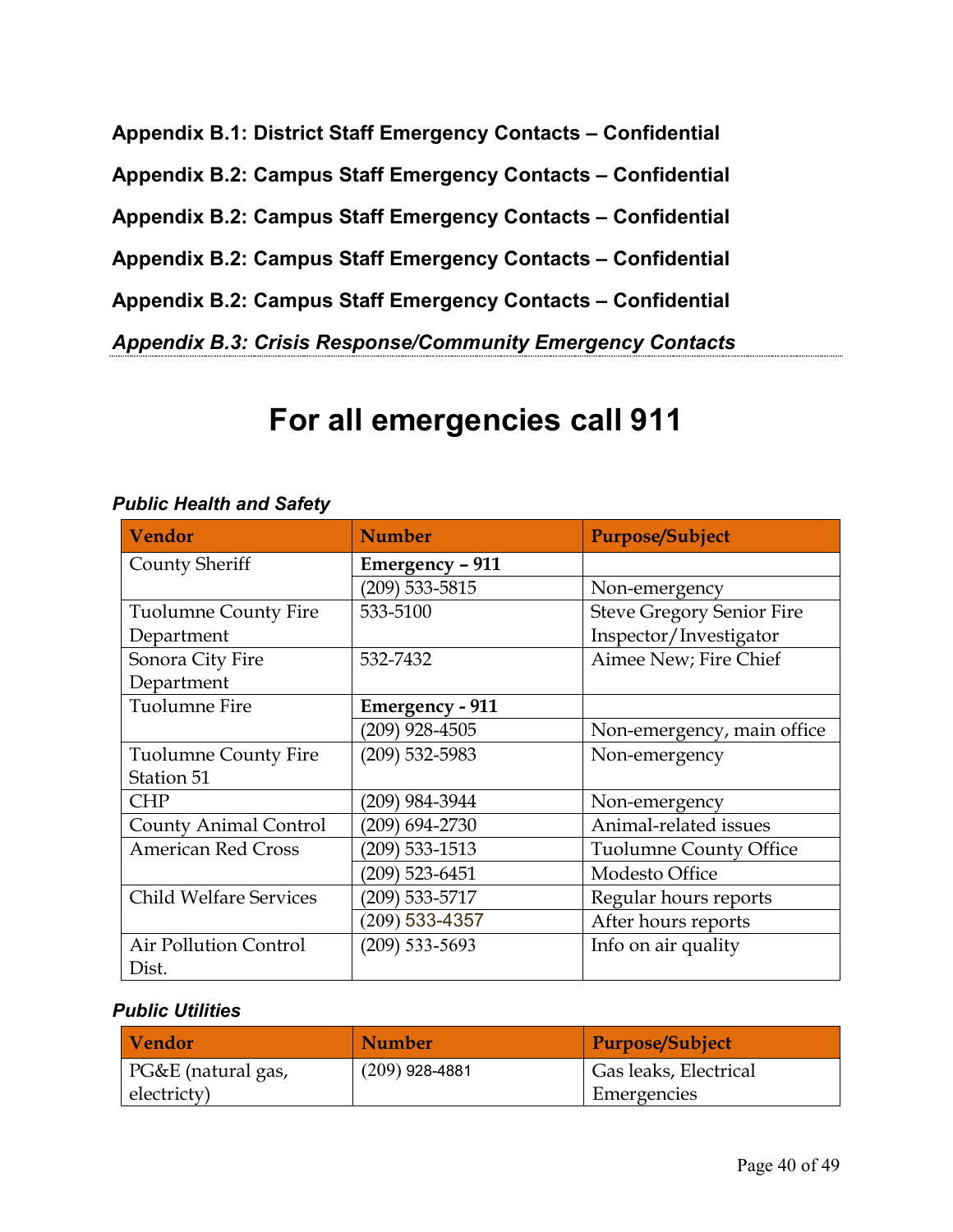| <b>JS West Propane</b>     | $(209)$ 532-7475        | <b>Propane Services</b>        |
|----------------------------|-------------------------|--------------------------------|
| <b>Tuolumne Utilities</b>  | (209) 532-5536 business | Irrigation water, canals, etc. |
| District                   | $(209)$ 385-7602        | Regular hours only             |
| <b>County Public Works</b> | (209) 533-6245          | County Health,                 |
|                            |                         | Government, Buildings,         |
|                            |                         | Waste,                         |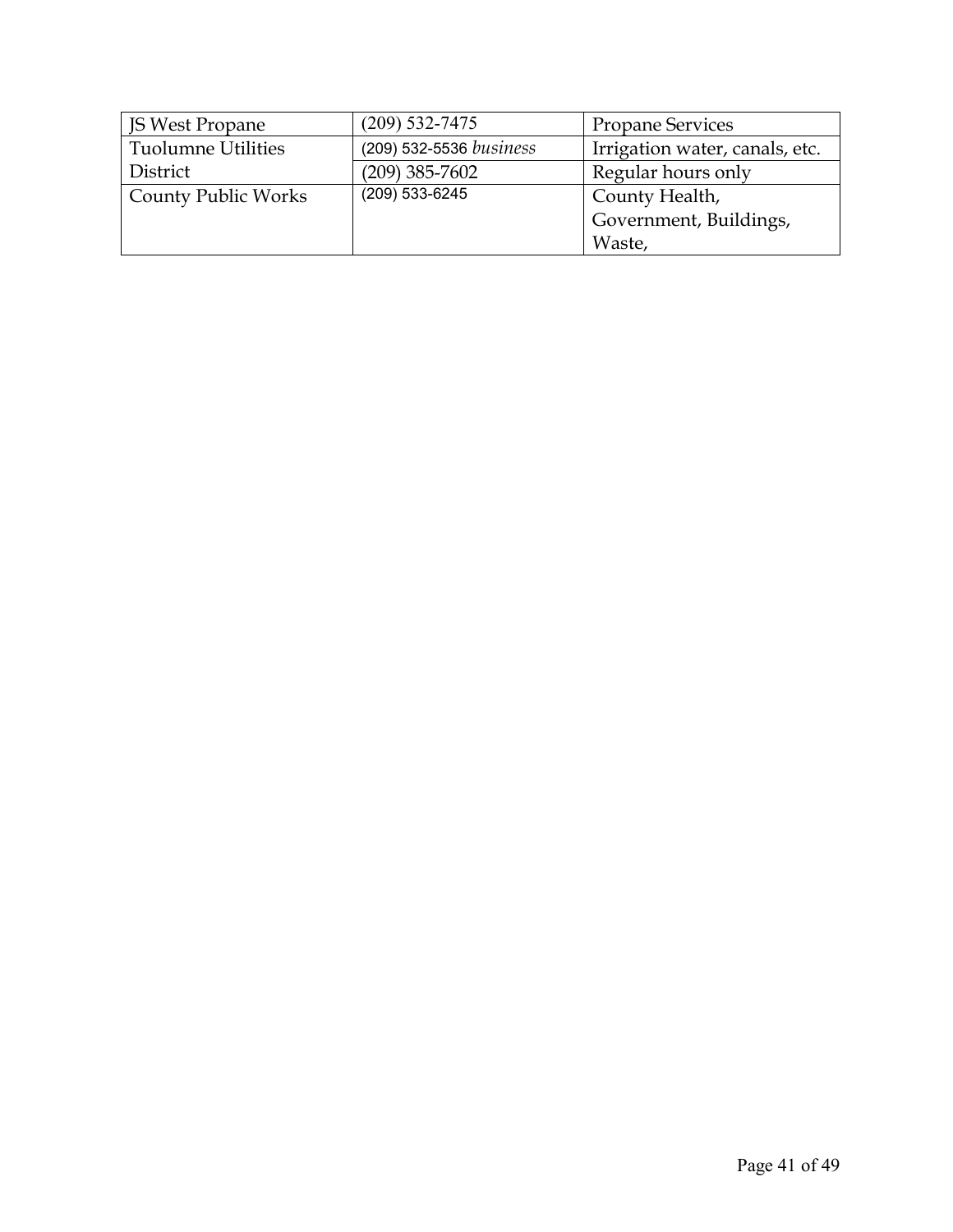# <span id="page-41-0"></span>*Appendix B.4: SUHSD Incident Command System*

### **Standardized Emergency Management System/ Incident Command System Overview**

The California Standardized Emergency Management System (SEMS) uses the Incident Command System (ICS) to centralize and coordinate emergency response through the use of standardized terminology and processes. This greatly facilitates the flow of information and resources among the agencies participating in response to an emergency.

ICS consists of five functions:

### **Management**

During an emergency, the Incident Commander directs response actions from a designated Command Post. To effectively do this, the Incident Commander must constantly assess the situation and develop and implement appropriate strategies. The Incident Commander must be familiar with the available resources, accurately document all response actions, and effectively communicate response strategies to others participating in the response.

### **Planning & Intelligence**

Planning and Intelligence involves the use of various methods to efficiently gather information, weigh and document the information for significance, and actively assess the status of the emergency. This understanding and knowledge about the situation at hand is vital to the effective management of a response. These activities are performed by a single person who reports directly to the Incident Commander.

### **Operations**

All response actions are implemented by Operations. This includes staff performing first aid, crisis intervention, search and rescue, site security, damage assessment, evacuations, and the release of students.

In the organizational structure described on the preceding page, the Operations Chief supervises five teams: First Aid and Student Health, Student Evacuation Transportation, Critical Incident Stress Response, Parent Coordination and Reunification and Student Accountability.

### **Logistics**

Logistics supports the response by coordinating personnel; assembling and deploying volunteers; providing supplies, equipment, and services; and facilitating communications among emergency responders.

### **Finance & Administration**

Finance & Administration involves the purchasing of all necessary materials, tracking financial records, timekeeping for emergency responders, and recovering school records following an emergency. These activities are performed by a single person who reports directly to the Incident Commander.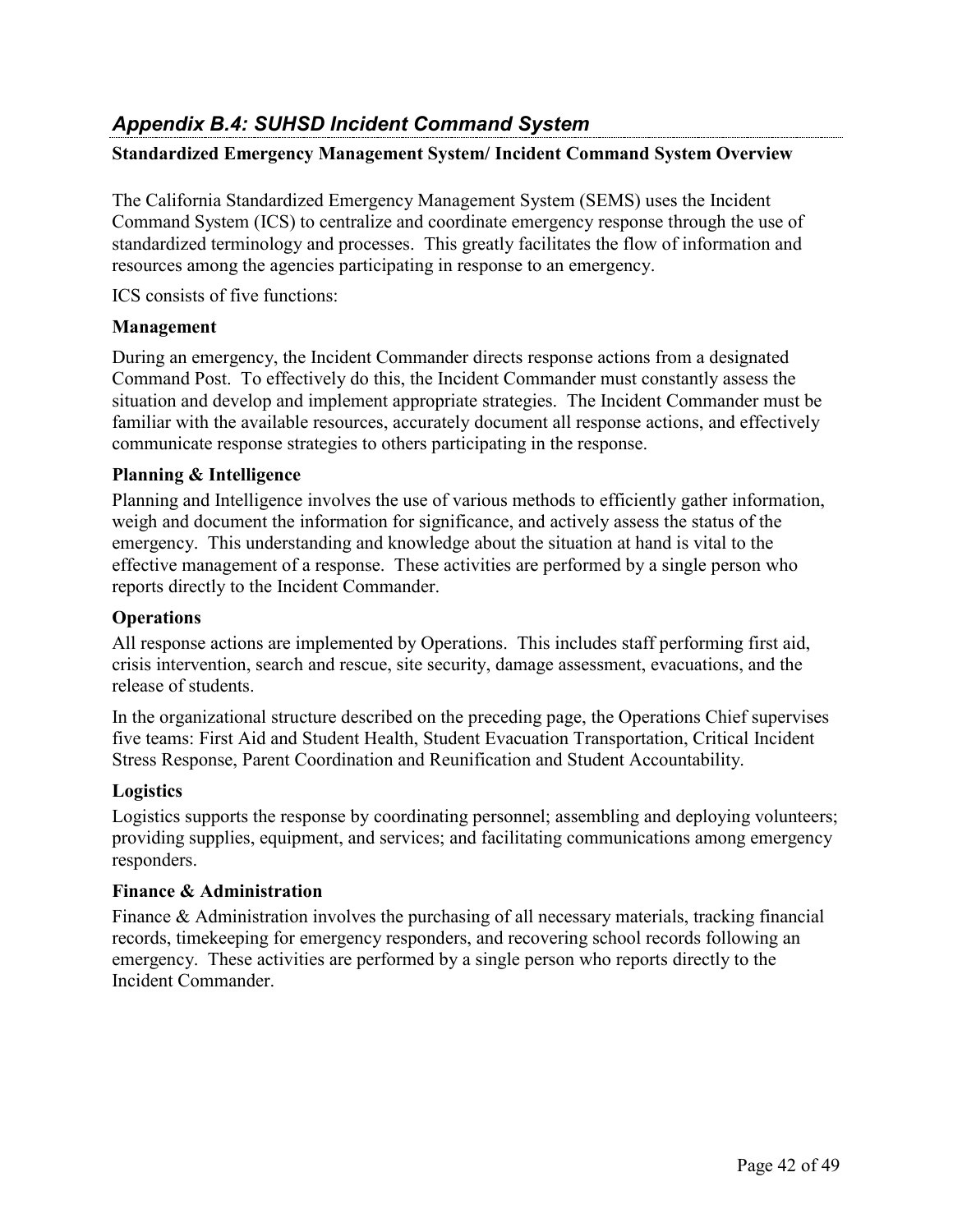# <span id="page-42-1"></span><span id="page-42-0"></span>**Appendix C: Site Procedures for Power Outage**

On days where unforeseen and unique conditions present themselves while students are on campus (power outages in hot/cold weather, snowy conditions, etc) the following protocols are in place at all school sites.

### **Schools will remain open for the following reasons**

- $\triangleright$  Students can't be sent home without parental permission, parental pick-up and supervision (where applicable).
- $\triangleright$  Busses can't be organized to transport all students home (for those who received parental permission as outlined above).
- $\triangleright$  We would have to make up the instructional day/minutes lost (and lose money in staff salaries and operating costs as a result).
- $\triangleright$  Unless a clear, present and extreme safety situation exists that renders the campus an unsafe environment for students, all attempts will be made to keep the school operational and functional.

### **An early release for all students may be granted dependent upon the following**

- $\triangleright$  Unique logistical aspects of a given school site that more easily allow for an early release (after the amount of instructional minutes have been utilized to qualify for a minimum day).
- > Transportation has been consulted to determine feasibility of an early release for all students.
- $\triangleright$  All parents/guardians have contacted and have either picked up their student or given permission for the student to be transported home via bus.

### **Student/Parent Communication**

- $\triangleright$  Parents always have the right to check student out of school and take them home.
- $\triangleright$  Parents must check the student out through the office per standard site procedure.
- $\triangleright$  The automated phone system will be utilized when applicable to inform all parents of the relevant details involved.

### **Unexcused Absence**

 $\triangleright$  Student leaving school on occasions such this will receive an "unexcused" absence, which is a state guideline. However, the site will not enforce a negative consequence for that absence alone

### **Student Safety**

- $\triangleright$  Every attempt will be made to provide a safe and cool/warm environment as is possible and practical.
- $\triangleright$  Campus locations that are warm/cool, shady and/or otherwise protected will be utilized.

### **Instruction**

- $\triangleright$  The expectation is that every attempt will be made to deliver the instructional program in the same manner and capacity as originally planned (with adjustments made for instructional activities requiring technology).
- $\triangleright$  Students will be held accountable for all work assigned.

### **Overall**

 $\triangleright$  The expectation for all staff and students is that every effort will be made to maintain a safe, effective and productive learning environment no matter the conditions. In as much as the conditions allow, the standard course of school operations and educational objectives will be carried out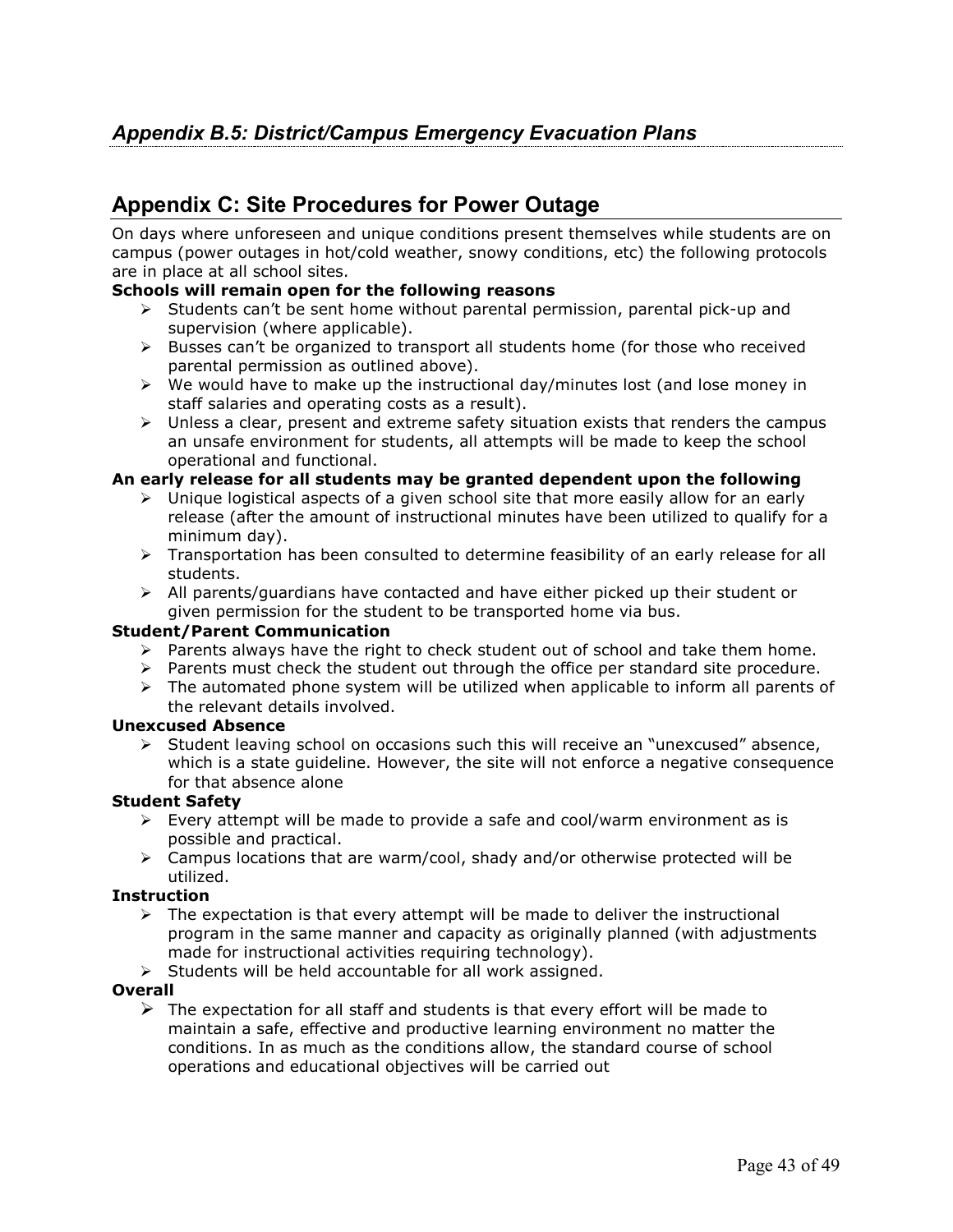# <span id="page-43-0"></span>**Appendix C: Emergency Response Guidelines**

### **STEP ONE: IDENTIFY THE TYPE OF EMERGENCY**

The first response to an emergency is to determine the type of emergency that has occurred. Procedures for 18 different types of emergencies are listed in the following section.

### **STEP TWO: IDENTIFY THE LEVEL OF EMERGENCY**

The second step in responding to an emergency is to determine the level of the emergency. For schools, emergency situations can range from a small fire to a major earthquake. To assist schools in classifying emergency situations, there is a three-tiered rating below:

- **Level 1 Emergency:** A *minor* emergency that is handled by school personnel without the assistance from outside agencies, e.g., a temporary power outage, a minor earthquake, or a minor injury.
- Level 2 Emergency: A *moderate* emergency that requires assistance from outside agencies, such as a fire or a moderate earthquake, or a suspected act of terrorism involving a potentially hazardous material, e.g., "unknown white powder."
- Level 3 Emergency: A *major* emergency event that requires assistance from outside agencies such as a major earthquake, civil disturbance or a large-scale act of terrorism. For Level 3 emergencies, it is important to remember that the response time of outside agencies may be seriously delayed.

### **STEP THREE: DETERMINE THE IMMEDIATE RESPONSE ACTION**

Once the type and extent of an emergency have been identified, school personnel can determine if an *immediate response action* is required. The most common immediate response actions initiated during school emergencies are:

- **Duck & Cover:** Students and staff protect themselves by crouching under a table, desk, or chair until the danger passes.
- **Shelter in Place:** Students and staff are kept indoors in order to isolate them from the outdoor environment. The heating and air conditioning system is also shut down.
- **Lock Down:** Students and staff are kept in a designated locked area until a danger has passed, such as an intruder being on campus.
- **Evacuate Building:** Students and staff are escorted outside to an assembly area if it has been determined that it is too dangerous to remain indoors.
- **Evacuate Campus:** Students and staff are escorted to an off-site assembly area if it has been determined that it is too dangerous to remain on campus.
- **All Clear:** Notification is given that normal school operations should resume.

### **STEP FOUR: COMMUNICATE THE APPROPRIATE RESPONSE ACTION**

Once the type of *immediate response action* is determined, the incident commander must inform the site's staff which response action to take. The most appropriate method of communication depends on the response action selected. When announcing what response to take, avoid codes, jargon, or any other potentially confusing vocabulary. Be calm, direct, and clear in your announcements.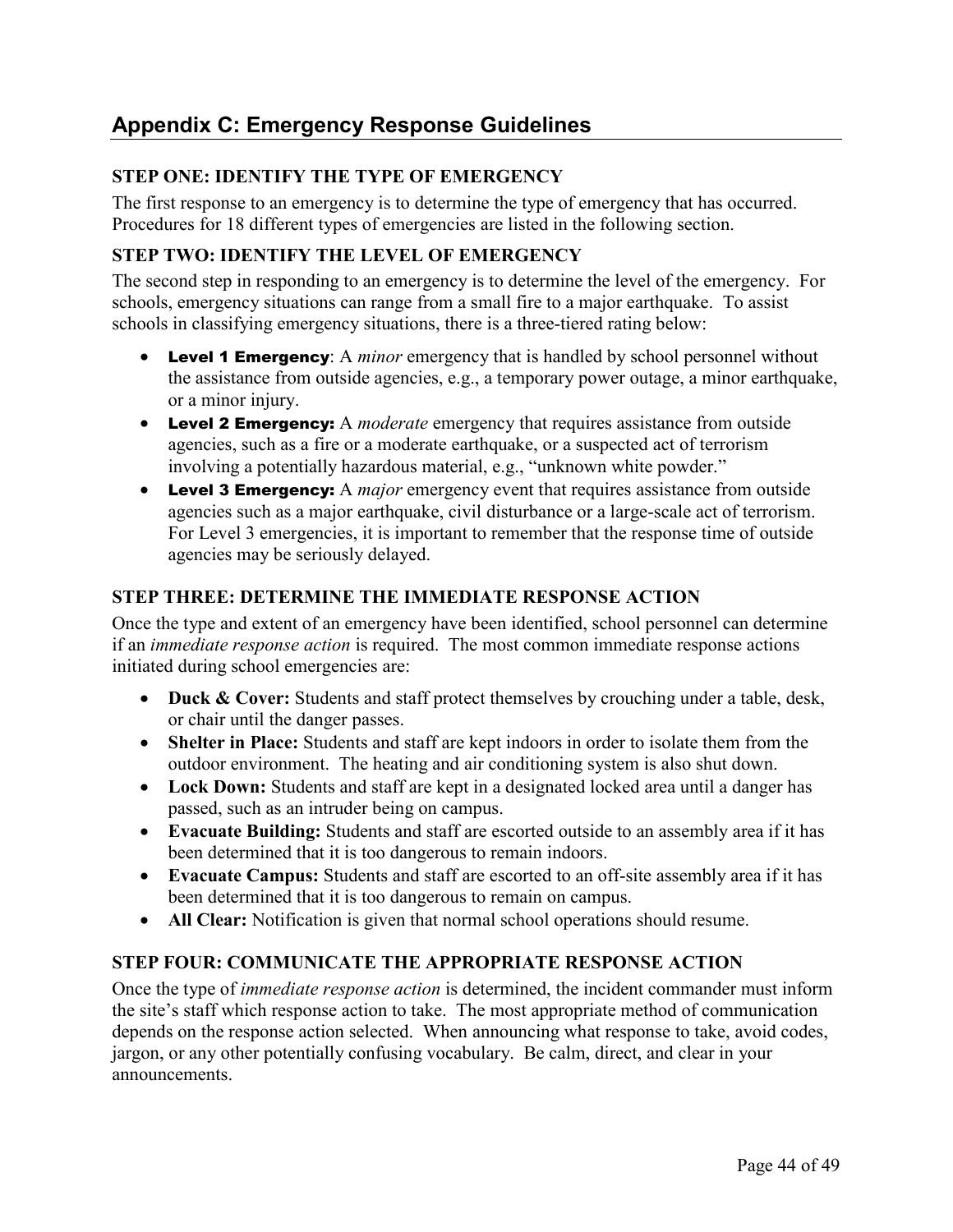- **Duck & Cover:** Immediately use the site's school-wide communication system to instruct students and staff to protect themselves by moving into a "duck & cover" position by crouching under a table, desk, or chair until the danger passes. Time is the most urgent matter with this response action as the emergency may take place before the announcement can be made. However, do not assume that all members of the site are already in a "duck & cover" position. Make the announcement even if the immediate crisis has passed.
- **Shelter in Place:** Immediately use the site's school-wide communication system to instruct students and staff that they are to stay indoors until further notice, even if the heating and air conditioning system is disabled.
- **Lock Down:** Immediately use the site's school-wide communication system to instruct staff to lock all exterior doors, to close any open windows, and to keep students as far away as possible from any windows until further notice.
- **Evacuate Building:** Immediately use the site's fire alarm bell system to notify students and staff that they are to proceed to the site's outside assembly area.
- **Evacuate Campus:** Immediately use the site's fire alarm bell system to notify students and staff that they are to proceed to the site's outside assembly area. From there, notify staff and students using a bullhorn that it has been determined that it is too dangerous to remain on campus. Provide instructions on how staff and students will be relocated.
- **All Clear:** Use the site's school-wide communication system to notify staff and students that normal school operations should resume.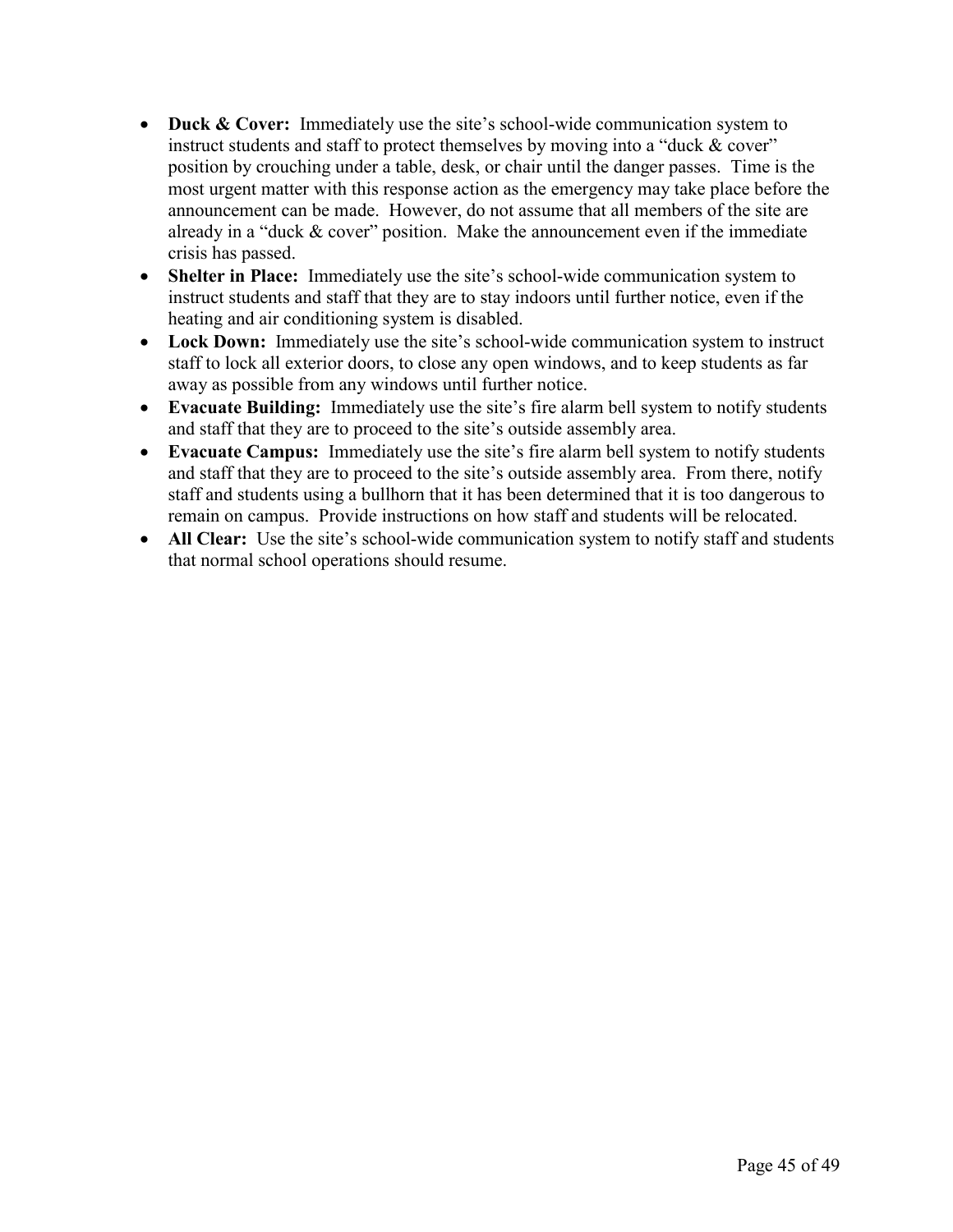# <span id="page-45-0"></span>**Appendix D: Types of Emergencies & General Procedures**

# *AIRCRAFT CRASH*

The administrator or designee will initiate appropriate actions, which may include Duck & Cover, Shelter-in-Place, Evacuate Building, or Evacuate Campus depending on the nature of the accident, the location of damage, and the existence of any chemical and/or fuel spills.

# *ANIMAL DISTURBANCE*

This procedure should be implemented when the presence of a coyote, mountain lion, or any other wild animal threatens the safety of students and staff. The administrator or designee will initiate appropriate actions, which may include Lock Down or Evacuate Building.

# *ARMED ASSAULT ON CAMPUS*

This involves one or more individuals who attempt to take hostages or cause physical harm to students and staff. Such an incident may involve individuals who possess a gun, a knife or other harmful item. The administrator or designee will decide the appropriate response, which may include Shelter-in-Place, Lock Down, Evacuate Building, or Evacuate Campus.

# *BIOLOGICAL OR CHEMICAL RELEASE*

This is an incident involving the discharge of a biological or chemical substance in a solid, liquid, or gaseous state. Such incidents may also include the release of radioactive materials. Common chemical threats within or adjacent to schools include the discharge of acid in a school laboratory, an overturned truck of hazardous materials in proximity of the school, or an explosion at a nearby oil refinery or other chemical plant. The following indicators may suggest the release of a biological or chemical substance: Multiple victims suffering from watery eyes, twitching, choking or loss of coordination, or having trouble breathing. Other indicators may include the presence of distressed animals or dead birds. The administrator or designee will initiate appropriate actions, which may include Shelter-in-Place or Evacuate Building.

# *BOMB THREAT / THREAT OF VIOLENCE*

This occurs upon the discovery of a suspicious package on campus grounds or receipt of a threatening phone call that may or may not present a risk of an explosion. If the threat is received by telephone, the person receiving the call should attempt to keep the caller on the telephone as long as possible and alert someone else to *call 911*. The person answering the threat call should ask the questions listed on the "Bomb Threat Checklist". In coordination with law enforcement, the administrator or designee will initiate appropriate actions, which may include Duck & Cover, Lock Down, or Evacuation.

# *DISORDERLY CONDUCT*

This involves a student or staff member exhibiting threatening or irrational behavior who does not have a weapon. The administrator or designee will initiate appropriate actions, which may include Shelter-in-Place, Lock Down, Evacuate Building, or Evacuate Campus.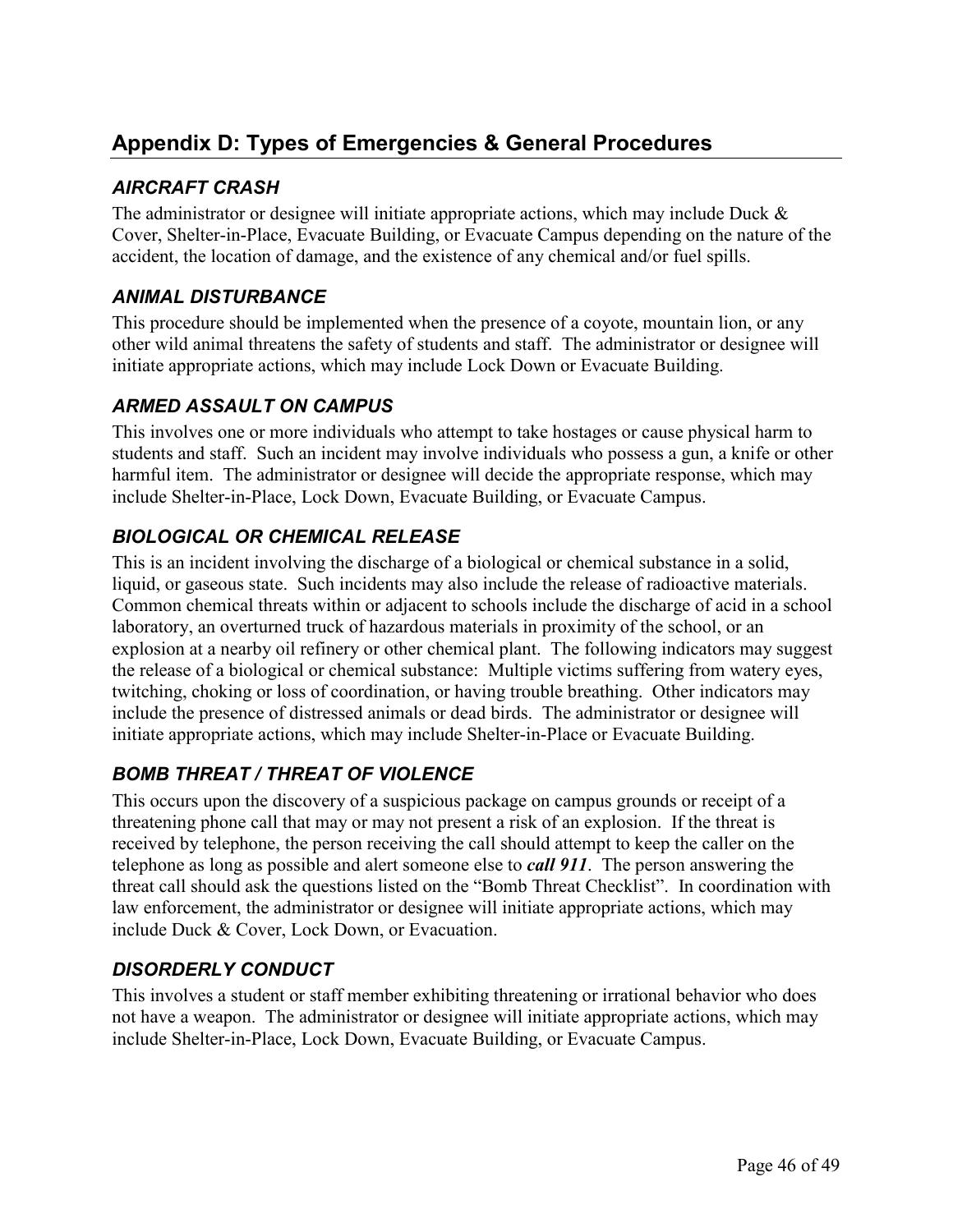# *EARTHQUAKE*

Earthquakes occur without warning and may cause minor to serious ground shaking, damage to buildings, and injuries. It is important to note that even a mild tremor can create a potentially hazardous situation. The administrator or designee will initiate appropriate actions, which may include Duck & Cover, Evacuate Building, or Evacuate Campus.

# *EXPLOSION OR RISK OF EXPLOSION*

This involves an explosion on school property, the risk of an explosion on school property, an explosion or risk of explosion near the school, or a nuclear explosion involving radio active materials. The administrator or designee will initiate appropriate actions, which may include Duck & Cover, Shelter-in-Place, Evacuate Building, or Evacuate Campus.

# *FIRE IN SURROUNDING AREA*

This procedure addresses the situation where a fire is discovered in an area adjoining the school. The initiated response actions should take into consideration the location and size of the fire, its proximity to the school and the likelihood that the fire may affect the school. After calling the local fire department in an effort to determine the seriousness of the fire, the administrator or designee will initiate appropriate actions, which may include Shelter-in-Place, Lock Down, Evacuate Building, or Evacuate Campus.

# *FIRE ON SCHOOL GROUNDS*

This procedure addresses situations where a fire is discovered on school grounds. A quick response to this situation is very important to prevent injuries and further property damage. Upon discovery of a fire, teachers or staff will direct all occupants out of the building, signal the fire alarm, and report the fire to the administrator or designee. The administrator or designee will immediately initiate the Evacuate Building action. If the size of the fire is beyond the control of staff on site, call 911 for immediate assistance from the fire department.

# *FLOODING*

This applies whenever storm water or other sources of water inundate or threaten to inundate school grounds or buildings. Flooding may occur as a result of prolonged periods of rainfall, where the school would have sufficient time to prepare. Alternatively, flooding may occur without warning, as a result of damage to water distribution systems, or a failure of a nearby man-made dam. The administrator or designee will initiate appropriate actions, which may include Shelter-in-Place, Evacuate Building, or Evacuate Campus.

# *LOSS OR FAILURE OF UTILITIES*

This addresses situations involving a loss of water, power or other utility on school grounds. This procedure should also be used in the event of the discovery of a gas leak, an exposed electrical line, or a break in sewer lines. The administrator or designee will initiate appropriate actions, which may include Shelter-in-Place or Evacuate Building.

# *MOTOR VEHICLE CRASH*

This procedure addresses situations involving a motor vehicle crash on or immediately adjacent to school property. Given the nature of the crash, there may also be a danger from a fuel spill, which should be considered when deciding which action(s) to take. The administrator or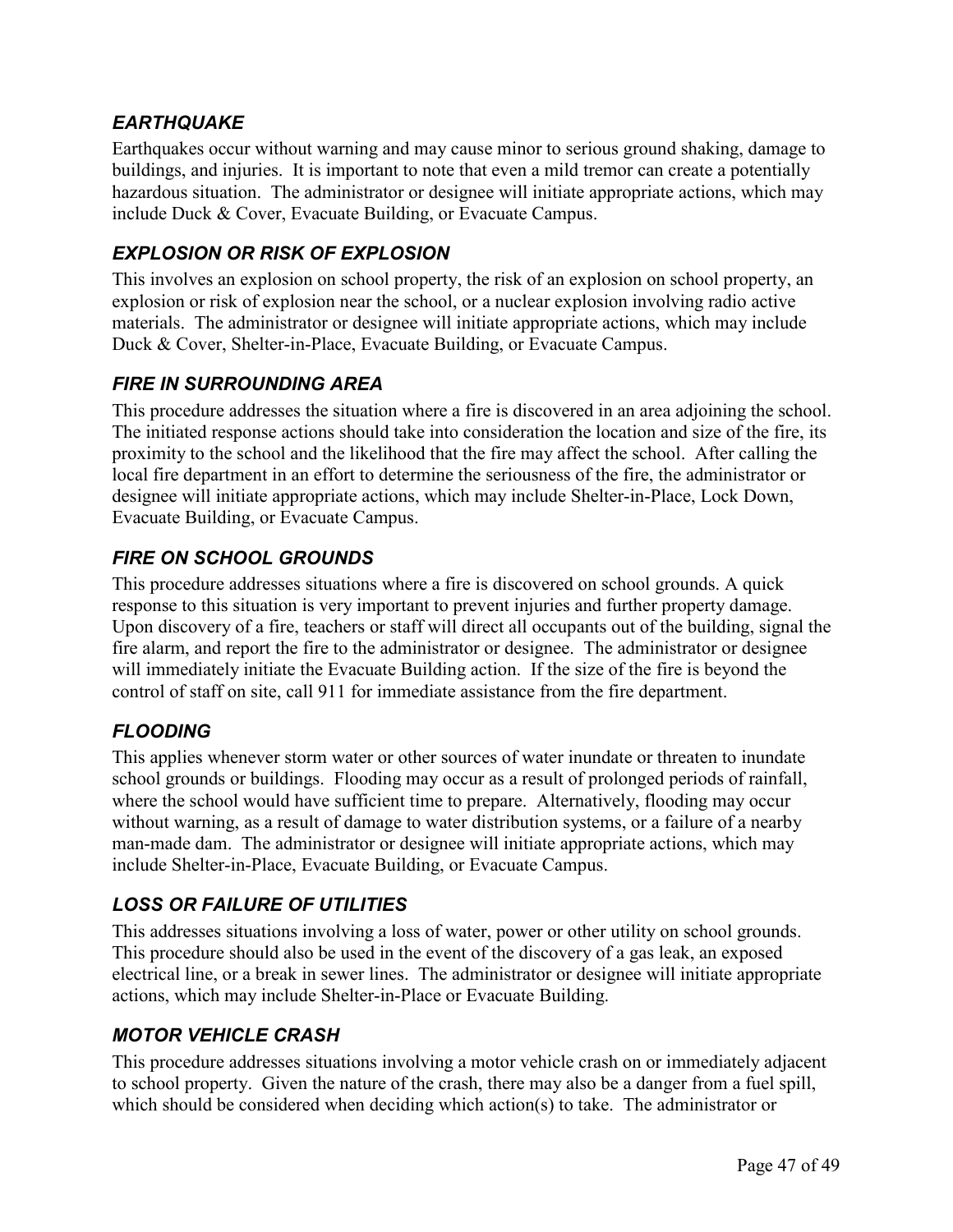designee will initiate appropriate actions, which may include Duck & Cover, Shelter-in-Place, Evacuate Building, or Evacuate Campus.

# *PSYCHOLOGICAL TRAUMA*

When the administrator or designee feels that there has been an event that causes a psychological impact on students and/or staff, such as an act of violence; the death of a student or staff member, an earthquake or other natural disaster, a serious environmental problem, or ethnic and racial tensions, he or she should contact the superintendent. Emergencies like these usually produce one or more of the following conditions: temporary disruption of regular school functions and routines, significant interference with the ability of students and staff to focus on learning, physical and/or psychological injury to students and staff, and concentrated attention from the community and news media. As a result of such emergencies, students and staff may exhibit a variety of psychological reactions. As soon as the physical safety of those involved has been insured, attention must turn to meeting emotional and psychological needs of others.

# *SUSPECTED CONTAMINATION OF FOOD OR WATER*

This procedure applies where there is evidence of tampering with food packaging, observation of suspicious individuals in proximity to food or water supplies, or if notified of possible food/water contamination by central District staff or local agencies. Indicators of contamination may include unusual odor, color, taste, or multiple employees with unexplained nausea, vomiting, or other illnesses. The administrator or designee will isolate the suspected contaminated food/water to prevent consumption, and will restrict access to the area. Second, the administrator or designee will notify the principal of the problem and await further instructions. Meanwhile, a list will be made of all potentially affected students and staff, which will be provided to responding authorities. Law enforcement should be contacted if there is evidence of individuals purposefully contaminating the food or water source.

# *UNLAWFUL DEMONSTRATION OR WALKOUT*

An unlawful demonstration or walkout is any unauthorized assemblage on or off campus by staff or students for the purpose of protest or demonstration. Upon indication that an unlawful demonstration or walkout is about to begin, personnel should immediately notify the administrator or designee. The administrator or designee will initiate the Shelter-in-Place action. Students who ignore this action and leave campus shall be asked to sign his or her name and record address, telephone number and time entered or departed. If students leave the campus, the administrator or designee will designate appropriate staff members to accompany them. These staff members will attempt to guide and control the actions of students while offsite. The administrator or designee should proceed in good judgment on the basis of police or other legal advice, in taking action to control and resolve the situation.